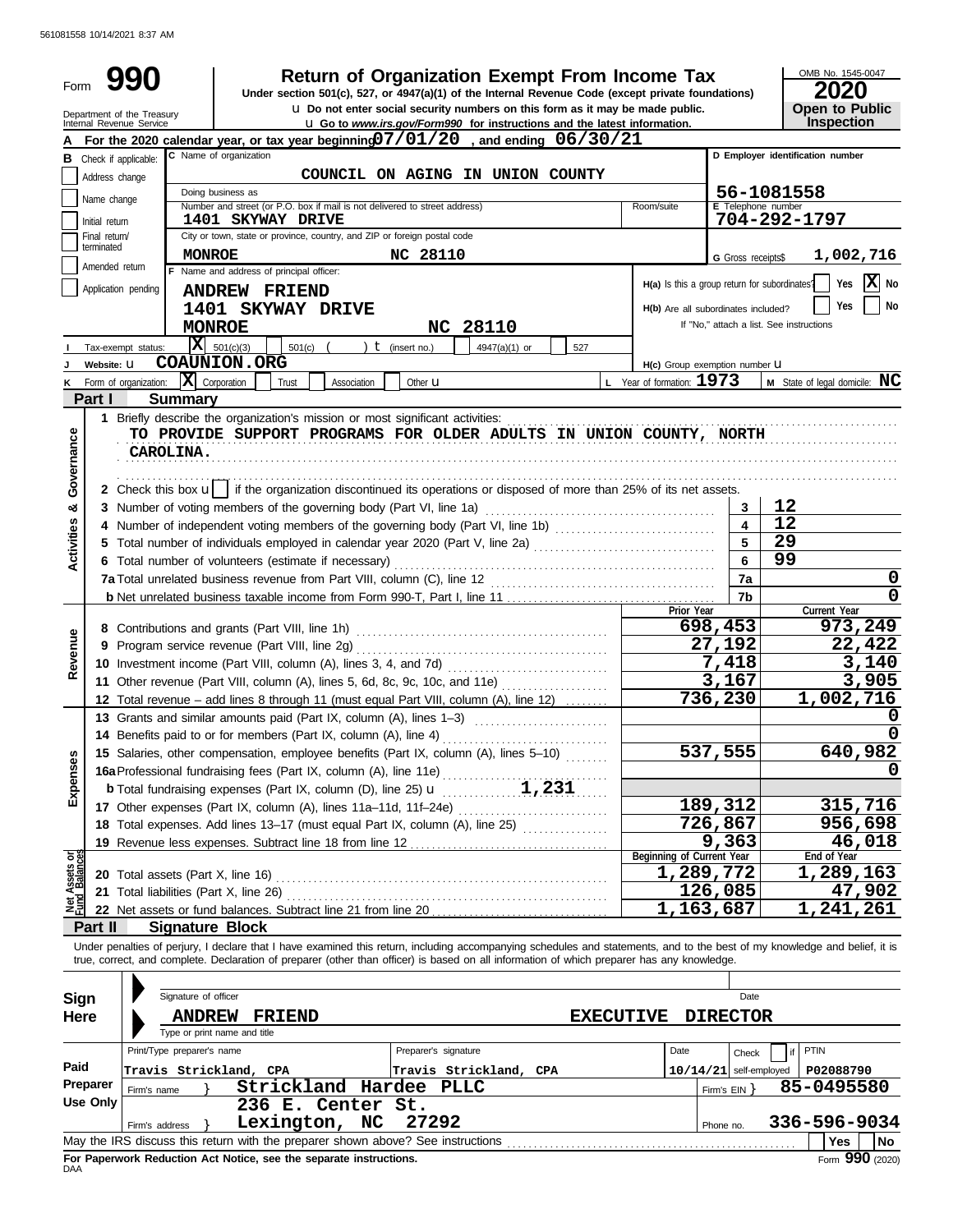| Form 990 (2020) COUNCIL ON AGING IN UNION COUNTY                                                                                                                                                                                                                                                                                                                                                            |                        | 56-1081558    | Page 2                       |
|-------------------------------------------------------------------------------------------------------------------------------------------------------------------------------------------------------------------------------------------------------------------------------------------------------------------------------------------------------------------------------------------------------------|------------------------|---------------|------------------------------|
| <b>Statement of Program Service Accomplishments</b><br><b>Part III</b>                                                                                                                                                                                                                                                                                                                                      |                        |               |                              |
|                                                                                                                                                                                                                                                                                                                                                                                                             |                        |               |                              |
| 1 Briefly describe the organization's mission:<br>ADVOCATE FOR THE WELL-BEING OF OLDER ADULTS BY PROVIDING SERVICES AND<br>RESOURCES FOR THEM TO LIVE INDEPENDENTLY.                                                                                                                                                                                                                                        |                        |               |                              |
|                                                                                                                                                                                                                                                                                                                                                                                                             |                        |               |                              |
| Did the organization undertake any significant program services during the year which were not listed on the<br>$\mathbf{2}$                                                                                                                                                                                                                                                                                |                        |               |                              |
| If "Yes," describe these new services on Schedule O.                                                                                                                                                                                                                                                                                                                                                        |                        |               | $\Box$ Yes $\overline{X}$ No |
| Did the organization cease conducting, or make significant changes in how it conducts, any program<br>3<br>services?                                                                                                                                                                                                                                                                                        |                        |               | $\Box$ Yes $\overline{X}$ No |
| If "Yes," describe these changes on Schedule O.                                                                                                                                                                                                                                                                                                                                                             |                        |               |                              |
| Describe the organization's program service accomplishments for each of its three largest program services, as measured by<br>4<br>expenses. Section 501(c)(3) and 501(c)(4) organizations are required to report the amount of grants and allocations to others,<br>the total expenses, and revenue, if any, for each program service reported.                                                            |                        |               |                              |
| THE COUNCIL SUPPORTS PEOPLE 60 YEARS OF AGE AND OLDER IN THEIR EFFORTS TO<br>REMAIN HEALTHY, ACTIVE, AND LIVING INDEPENDENTLY BY PROVIDING THE FOLLOWING<br>SERVICES: FAMILY CAREGIVE SUPPORT, IN-HOME SERVICES, INFORMATION AND<br>ASSISTANCE, NEXT DOOR GROUP RESPITE PROGRAM, MEDICARE COUNSELING, FREE<br>DURABLE MEDICAL EQUIPMENT AND INCONTINENCE SUPPLIES, AND MINOR HOME SAFETY<br><b>REPAIRS.</b> |                        |               |                              |
|                                                                                                                                                                                                                                                                                                                                                                                                             |                        |               |                              |
|                                                                                                                                                                                                                                                                                                                                                                                                             |                        |               |                              |
|                                                                                                                                                                                                                                                                                                                                                                                                             |                        |               |                              |
|                                                                                                                                                                                                                                                                                                                                                                                                             |                        |               |                              |
|                                                                                                                                                                                                                                                                                                                                                                                                             |                        |               |                              |
| N/A                                                                                                                                                                                                                                                                                                                                                                                                         |                        |               |                              |
|                                                                                                                                                                                                                                                                                                                                                                                                             |                        |               |                              |
|                                                                                                                                                                                                                                                                                                                                                                                                             |                        |               |                              |
|                                                                                                                                                                                                                                                                                                                                                                                                             |                        |               |                              |
|                                                                                                                                                                                                                                                                                                                                                                                                             |                        |               |                              |
|                                                                                                                                                                                                                                                                                                                                                                                                             |                        |               |                              |
|                                                                                                                                                                                                                                                                                                                                                                                                             |                        |               |                              |
|                                                                                                                                                                                                                                                                                                                                                                                                             |                        |               |                              |
|                                                                                                                                                                                                                                                                                                                                                                                                             |                        |               |                              |
|                                                                                                                                                                                                                                                                                                                                                                                                             |                        |               |                              |
| <b>4c</b> (Code: $\ldots$ ) (Expenses \$<br>N/A                                                                                                                                                                                                                                                                                                                                                             | including grants of \$ | ) (Revenue \$ |                              |
|                                                                                                                                                                                                                                                                                                                                                                                                             |                        |               |                              |
|                                                                                                                                                                                                                                                                                                                                                                                                             |                        |               |                              |
|                                                                                                                                                                                                                                                                                                                                                                                                             |                        |               |                              |
|                                                                                                                                                                                                                                                                                                                                                                                                             |                        |               |                              |
|                                                                                                                                                                                                                                                                                                                                                                                                             |                        |               |                              |
|                                                                                                                                                                                                                                                                                                                                                                                                             |                        |               |                              |
|                                                                                                                                                                                                                                                                                                                                                                                                             |                        |               |                              |
|                                                                                                                                                                                                                                                                                                                                                                                                             |                        |               |                              |
|                                                                                                                                                                                                                                                                                                                                                                                                             |                        |               |                              |
|                                                                                                                                                                                                                                                                                                                                                                                                             |                        |               |                              |
| 4d Other program services (Describe on Schedule O.)                                                                                                                                                                                                                                                                                                                                                         |                        |               |                              |
| (Expenses \$                                                                                                                                                                                                                                                                                                                                                                                                | including grants of \$ | (Revenue \$   |                              |
| 4e Total program service expenses u                                                                                                                                                                                                                                                                                                                                                                         | 888,197                |               |                              |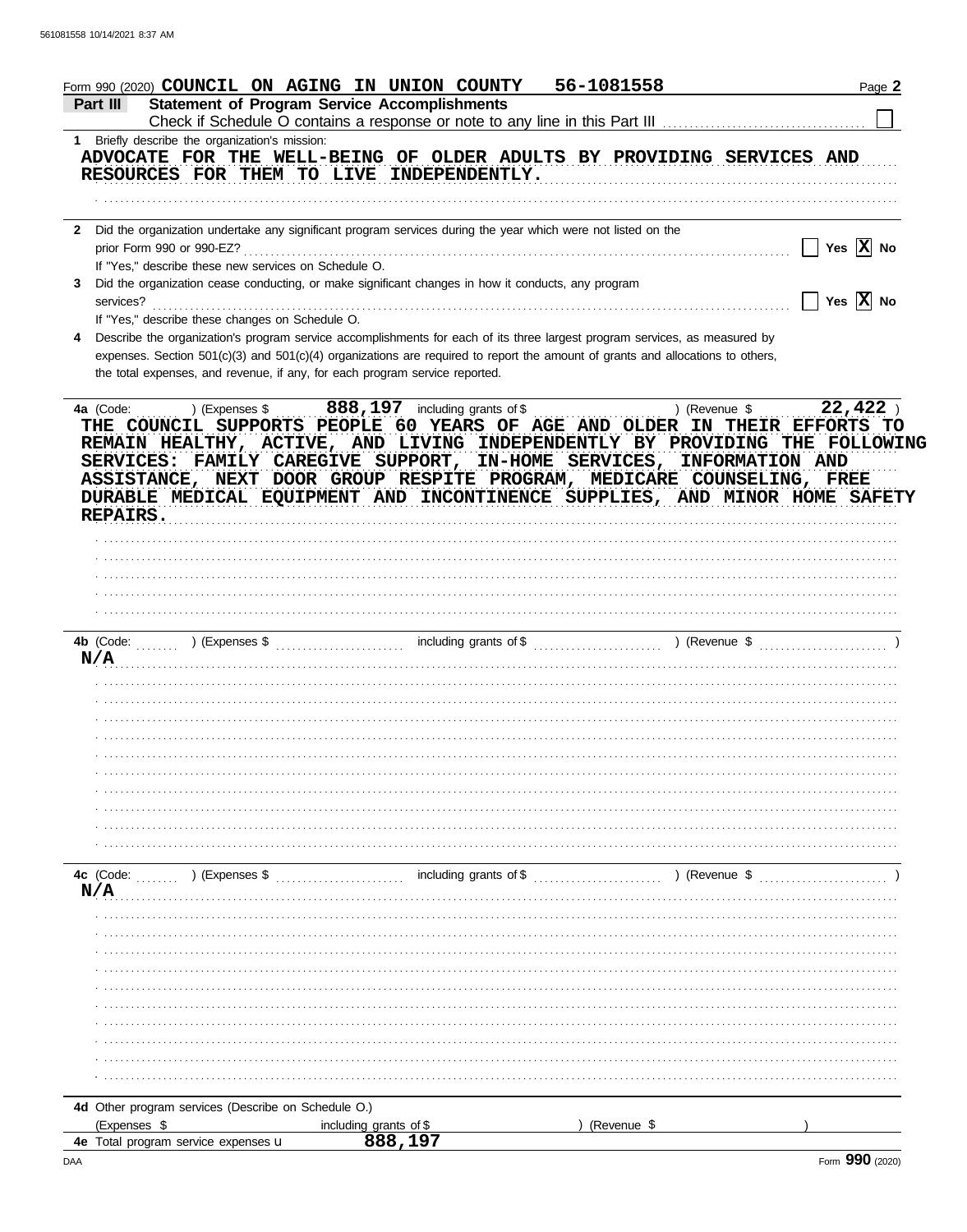#### **Part IV Checklist of Required Schedules Form 990 (2020) COUNCIL ON AGING IN UNION COUNTY 56-1081558** Page 3

|             |                                                                                                                                                                                                                                |                 | Yes         | No |
|-------------|--------------------------------------------------------------------------------------------------------------------------------------------------------------------------------------------------------------------------------|-----------------|-------------|----|
| 1.          | Is the organization described in section $501(c)(3)$ or $4947(a)(1)$ (other than a private foundation)? If "Yes,"                                                                                                              |                 |             |    |
|             | complete Schedule A example of the state of the state of the state of the state of the state of the state of the state of the state of the state of the state of the state of the state of the state of the state of the state | 1               | X           |    |
| 2           |                                                                                                                                                                                                                                | $\overline{2}$  | $\mathbf x$ |    |
| 3           | Did the organization engage in direct or indirect political campaign activities on behalf of or in opposition to                                                                                                               |                 |             |    |
|             | candidates for public office? If "Yes," complete Schedule C, Part I                                                                                                                                                            | 3               |             | X  |
| 4           | Section 501(c)(3) organizations. Did the organization engage in lobbying activities, or have a section 501(h)                                                                                                                  |                 |             |    |
|             | election in effect during the tax year? If "Yes," complete Schedule C, Part II                                                                                                                                                 | 4               |             | X  |
| 5           | Is the organization a section $501(c)(4)$ , $501(c)(5)$ , or $501(c)(6)$ organization that receives membership dues,                                                                                                           |                 |             |    |
|             | assessments, or similar amounts as defined in Revenue Procedure 98-19? If "Yes," complete Schedule C, Part III                                                                                                                 | 5               |             | X  |
| 6           | Did the organization maintain any donor advised funds or any similar funds or accounts for which donors                                                                                                                        |                 |             |    |
|             | have the right to provide advice on the distribution or investment of amounts in such funds or accounts? If                                                                                                                    |                 |             |    |
|             | "Yes," complete Schedule D, Part I                                                                                                                                                                                             | 6               |             | X  |
| 7           | Did the organization receive or hold a conservation easement, including easements to preserve open space,                                                                                                                      |                 |             |    |
|             | the environment, historic land areas, or historic structures? If "Yes," complete Schedule D, Part II                                                                                                                           | 7               |             | X  |
| 8           | Did the organization maintain collections of works of art, historical treasures, or other similar assets? If "Yes,"                                                                                                            |                 |             |    |
|             |                                                                                                                                                                                                                                | 8               |             | X  |
| 9           | Did the organization report an amount in Part X, line 21, for escrow or custodial account liability, serve as a                                                                                                                |                 |             |    |
|             | custodian for amounts not listed in Part X; or provide credit counseling, debt management, credit repair, or                                                                                                                   |                 |             |    |
|             | debt negotiation services? If "Yes," complete Schedule D, Part IV                                                                                                                                                              | 9               |             | X  |
| 10          | Did the organization, directly or through a related organization, hold assets in donor-restricted endowments                                                                                                                   |                 |             |    |
|             | or in quasi endowments? If "Yes," complete Schedule D, Part V                                                                                                                                                                  | 10              |             | X  |
| 11          | If the organization's answer to any of the following questions is "Yes," then complete Schedule D, Parts VI,                                                                                                                   |                 |             |    |
|             | VII, VIII, IX, or X as applicable.                                                                                                                                                                                             |                 |             |    |
| a           | Did the organization report an amount for land, buildings, and equipment in Part X, line 10? If "Yes,"                                                                                                                         |                 |             |    |
|             | complete Schedule D, Part VI                                                                                                                                                                                                   | 11a             | $\mathbf X$ |    |
|             | <b>b</b> Did the organization report an amount for investments—other securities in Part X, line 12, that is 5% or more                                                                                                         |                 |             |    |
|             | of its total assets reported in Part X, line 16? If "Yes," complete Schedule D, Part VII                                                                                                                                       | 11b             |             | X  |
| c           | Did the organization report an amount for investments—program related in Part X, line 13, that is 5% or more                                                                                                                   |                 |             | X  |
|             | of its total assets reported in Part X, line 16? If "Yes," complete Schedule D, Part VIII [[[[[[[[[[[[[[[[[[[[                                                                                                                 | 11c             |             |    |
|             | d Did the organization report an amount for other assets in Part X, line 15, that is 5% or more of its total assets                                                                                                            | 11d             |             | X  |
|             | e Did the organization report an amount for other liabilities in Part X, line 25? If "Yes," complete Schedule D, Part X                                                                                                        | 11e             | X           |    |
| f           | Did the organization's separate or consolidated financial statements for the tax year include a footnote that addresses                                                                                                        |                 |             |    |
|             | the organization's liability for uncertain tax positions under FIN 48 (ASC 740)? If "Yes," complete Schedule D, Part X                                                                                                         | 11f             |             | X  |
|             | 12a Did the organization obtain separate, independent audited financial statements for the tax year? If "Yes," complete                                                                                                        |                 |             |    |
|             |                                                                                                                                                                                                                                | 12a             | X           |    |
| b           | Was the organization included in consolidated, independent audited financial statements for the tax year? If                                                                                                                   |                 |             |    |
|             | "Yes," and if the organization answered "No" to line 12a, then completing Schedule D, Parts XI and XII is optional                                                                                                             | 12b             |             | X  |
| 13          |                                                                                                                                                                                                                                | 13              |             | X  |
| 14a         | Did the organization maintain an office, employees, or agents outside of the United States? [[[[[[[[[[[[[[[[[[                                                                                                                 | 14a             |             | X  |
| b           | Did the organization have aggregate revenues or expenses of more than \$10,000 from grantmaking,                                                                                                                               |                 |             |    |
|             | fundraising, business, investment, and program service activities outside the United States, or aggregate                                                                                                                      |                 |             |    |
|             |                                                                                                                                                                                                                                | 14b             |             | X  |
| 15          | Did the organization report on Part IX, column (A), line 3, more than \$5,000 of grants or other assistance to or                                                                                                              |                 |             |    |
|             | for any foreign organization? If "Yes," complete Schedule F, Parts II and IV [[[[[[[[[[[[[[[[[[[[[[[[[[[[[[[[                                                                                                                  | 15              |             | X  |
| 16          | Did the organization report on Part IX, column (A), line 3, more than \$5,000 of aggregate grants or other                                                                                                                     |                 |             |    |
|             |                                                                                                                                                                                                                                | 16              |             | X  |
| 17          | Did the organization report a total of more than \$15,000 of expenses for professional fundraising services on                                                                                                                 |                 |             |    |
|             |                                                                                                                                                                                                                                | 17              |             | X  |
| 18          | Did the organization report more than \$15,000 total of fundraising event gross income and contributions on                                                                                                                    |                 |             |    |
|             |                                                                                                                                                                                                                                | 18              |             | X  |
| 19          | Did the organization report more than \$15,000 of gross income from gaming activities on Part VIII, line 9a?                                                                                                                   |                 |             |    |
|             |                                                                                                                                                                                                                                | 19              |             | X  |
| 20a         |                                                                                                                                                                                                                                | <b>20a</b>      |             | X  |
| $\mathbf b$ | If "Yes" to line 20a, did the organization attach a copy of its audited financial statements to this return?                                                                                                                   | 20 <sub>b</sub> |             |    |
| 21          | Did the organization report more than \$5,000 of grants or other assistance to any domestic organization or                                                                                                                    |                 |             |    |
|             |                                                                                                                                                                                                                                | 21              |             | X  |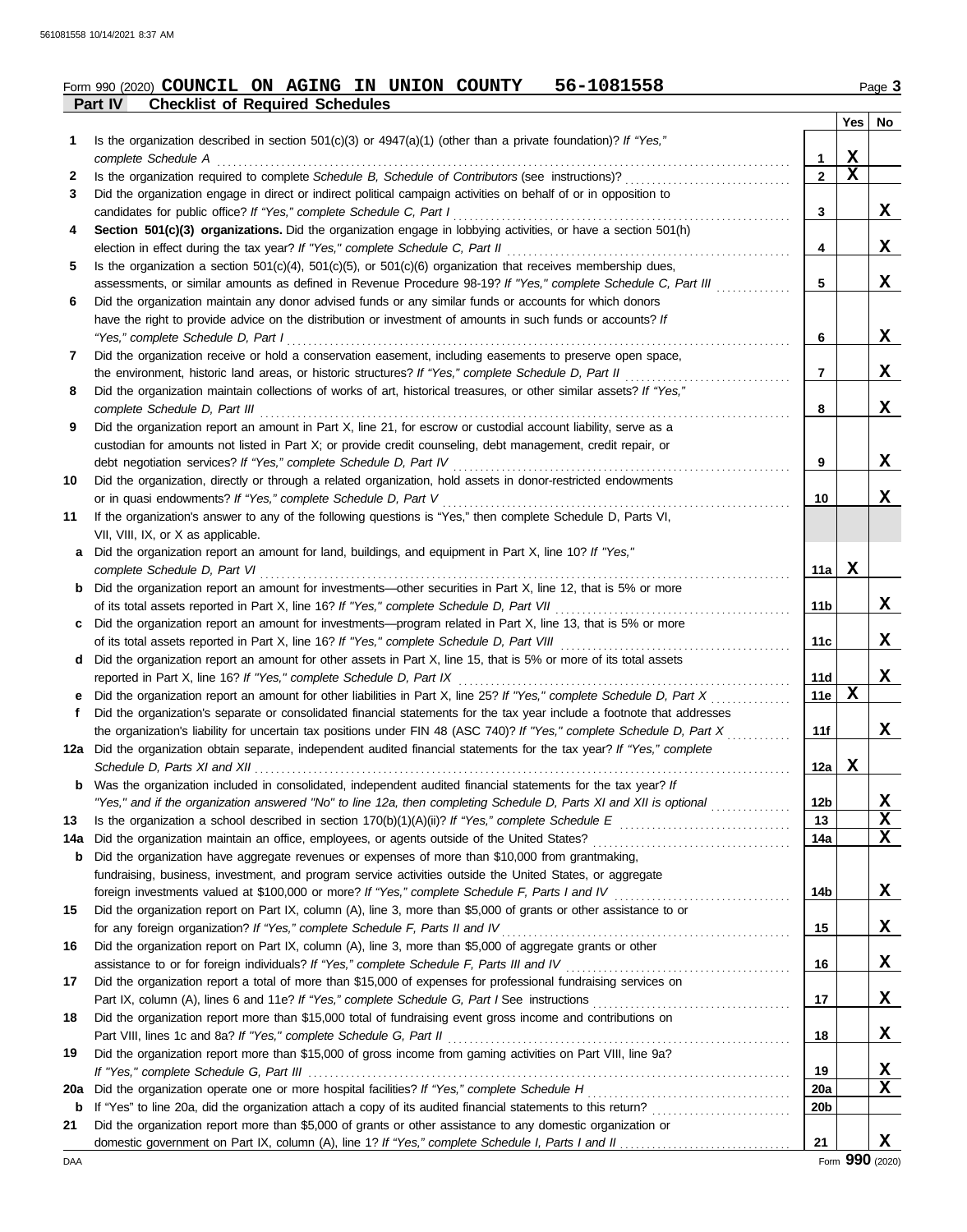|     | <b>Checklist of Required Schedules (continued)</b><br>Part IV                                                                                                                                                           |                 |     |    |
|-----|-------------------------------------------------------------------------------------------------------------------------------------------------------------------------------------------------------------------------|-----------------|-----|----|
|     |                                                                                                                                                                                                                         |                 | Yes | No |
| 22  | Did the organization report more than \$5,000 of grants or other assistance to or for domestic individuals on                                                                                                           |                 |     |    |
|     | Part IX, column (A), line 2? If "Yes," complete Schedule I, Parts I and III                                                                                                                                             | 22              |     | X  |
| 23  | Did the organization answer "Yes" to Part VII, Section A, line 3, 4, or 5 about compensation of the                                                                                                                     |                 |     |    |
|     | organization's current and former officers, directors, trustees, key employees, and highest compensated                                                                                                                 |                 |     |    |
|     | employees? If "Yes," complete Schedule J                                                                                                                                                                                | 23              |     | X  |
|     | 24a Did the organization have a tax-exempt bond issue with an outstanding principal amount of more than                                                                                                                 |                 |     |    |
|     | \$100,000 as of the last day of the year, that was issued after December 31, 2002? If "Yes," answer lines 24b                                                                                                           |                 |     |    |
|     | through 24d and complete Schedule K. If "No," go to line 25a                                                                                                                                                            | 24a             |     | X  |
| b   | Did the organization invest any proceeds of tax-exempt bonds beyond a temporary period exception?                                                                                                                       | 24b             |     |    |
|     | Did the organization maintain an escrow account other than a refunding escrow at any time during the year                                                                                                               |                 |     |    |
|     | to defease any tax-exempt bonds?                                                                                                                                                                                        | 24c             |     |    |
| d   |                                                                                                                                                                                                                         | 24d             |     |    |
|     | 25a Section 501(c)(3), 501(c)(4), and 501(c)(29) organizations. Did the organization engage in an excess benefit                                                                                                        |                 |     |    |
|     | transaction with a disqualified person during the year? If "Yes," complete Schedule L, Part I                                                                                                                           | 25a             |     | X  |
| b   | Is the organization aware that it engaged in an excess benefit transaction with a disqualified person in a prior                                                                                                        |                 |     |    |
|     | year, and that the transaction has not been reported on any of the organization's prior Forms 990 or 990-EZ?                                                                                                            |                 |     |    |
|     | If "Yes," complete Schedule L, Part I                                                                                                                                                                                   | 25 <sub>b</sub> |     | X  |
| 26  | Did the organization report any amount on Part X, line 5 or 22, for receivables from or payables to any current                                                                                                         |                 |     |    |
|     | or former officer, director, trustee, key employee, creator or founder, substantial contributor, or 35%                                                                                                                 |                 |     |    |
|     | controlled entity or family member of any of these persons? If "Yes," complete Schedule L, Part II                                                                                                                      | 26              |     | X  |
| 27  | Did the organization provide a grant or other assistance to any current or former officer, director, trustee, key                                                                                                       |                 |     |    |
|     | employee, creator or founder, substantial contributor or employee thereof, a grant selection committee                                                                                                                  |                 |     |    |
|     | member, or to a 35% controlled entity (including an employee thereof) or family member of any of these                                                                                                                  |                 |     |    |
|     | persons? If "Yes," complete Schedule L, Part III                                                                                                                                                                        | 27              |     | X  |
| 28  | Was the organization a party to a business transaction with one of the following parties (see Schedule L, Part                                                                                                          |                 |     |    |
|     | IV instructions, for applicable filing thresholds, conditions, and exceptions):                                                                                                                                         |                 |     |    |
| a   | A current or former officer, director, trustee, key employee, creator or founder, or substantial contributor? If                                                                                                        |                 |     |    |
|     | "Yes," complete Schedule L, Part IV                                                                                                                                                                                     | 28a             |     | X  |
| b   | A family member of any individual described in line 28a? If "Yes," complete Schedule L, Part IV [[[[[[[[[[[[[                                                                                                           | 28b             |     | X  |
| c   | A 35% controlled entity of one or more individuals and/or organizations described in lines 28a or 28b? If                                                                                                               |                 |     |    |
|     | "Yes," complete Schedule L, Part IV                                                                                                                                                                                     | 28c             |     | X  |
| 29  |                                                                                                                                                                                                                         | 29              | X   |    |
| 30  | Did the organization receive contributions of art, historical treasures, or other similar assets, or qualified                                                                                                          |                 |     |    |
|     | conservation contributions? If "Yes," complete Schedule M                                                                                                                                                               | 30              |     | X  |
| 31  | Did the organization liquidate, terminate, or dissolve and cease operations? If "Yes," complete Schedule N, Part I                                                                                                      | 31              |     | X  |
|     | Did the organization sell, exchange, dispose of, or transfer more than 25% of its net assets? If "Yes,"                                                                                                                 |                 |     |    |
|     | complete Schedule N, Part II                                                                                                                                                                                            | 32              |     | X  |
| 33  | Did the organization own 100% of an entity disregarded as separate from the organization under Regulations                                                                                                              |                 |     |    |
|     | sections 301.7701-2 and 301.7701-3? If "Yes," complete Schedule R, Part I                                                                                                                                               | 33              |     | X  |
| 34  | Was the organization related to any tax-exempt or taxable entity? If "Yes," complete Schedule R, Part II, III,                                                                                                          |                 |     |    |
|     | or IV, and Part V, line 1                                                                                                                                                                                               | 34              |     | X  |
| 35a |                                                                                                                                                                                                                         | 35a             |     | X  |
|     | If "Yes" to line 35a, did the organization receive any payment from or engage in any transaction with a                                                                                                                 |                 |     |    |
| b   |                                                                                                                                                                                                                         |                 |     |    |
|     | controlled entity within the meaning of section 512(b)(13)? If "Yes," complete Schedule R, Part V, line 2                                                                                                               | 35 <sub>b</sub> |     |    |
| 36  | Section 501(c)(3) organizations. Did the organization make any transfers to an exempt non-charitable                                                                                                                    |                 |     | X  |
|     | related organization? If "Yes," complete Schedule R, Part V, line 2                                                                                                                                                     | 36              |     |    |
| 37  | Did the organization conduct more than 5% of its activities through an entity that is not a related organization                                                                                                        |                 |     |    |
|     | and that is treated as a partnership for federal income tax purposes? If "Yes," complete Schedule R, Part VI                                                                                                            | 37              |     | x  |
| 38  | Did the organization complete Schedule O and provide explanations in Schedule O for Part VI, lines 11b and                                                                                                              |                 |     |    |
|     | 19? Note: All Form 990 filers are required to complete Schedule O.                                                                                                                                                      | 38              | X   |    |
|     | Statements Regarding Other IRS Filings and Tax Compliance<br>Part V                                                                                                                                                     |                 |     |    |
|     | Check if Schedule O contains a response or note to any line in this Part V                                                                                                                                              |                 |     |    |
|     |                                                                                                                                                                                                                         |                 | Yes | No |
| 1a  | 1<br>Enter the number reported in Box 3 of Form 1096. Enter -0- if not applicable<br>1a                                                                                                                                 |                 |     |    |
| b   | $\mathbf 0$<br>1 <sub>b</sub><br>Enter the number of Forms W-2G included in line 1a. Enter -0- if not applicable<br>c. Did the organization comply with backup withholding rules for reportable payments to vendors and |                 |     |    |

| Did the organization comply with backup withholding rules for reportable payments to vendors and |  |
|--------------------------------------------------------------------------------------------------|--|
|                                                                                                  |  |

DAA Form **990** (2020)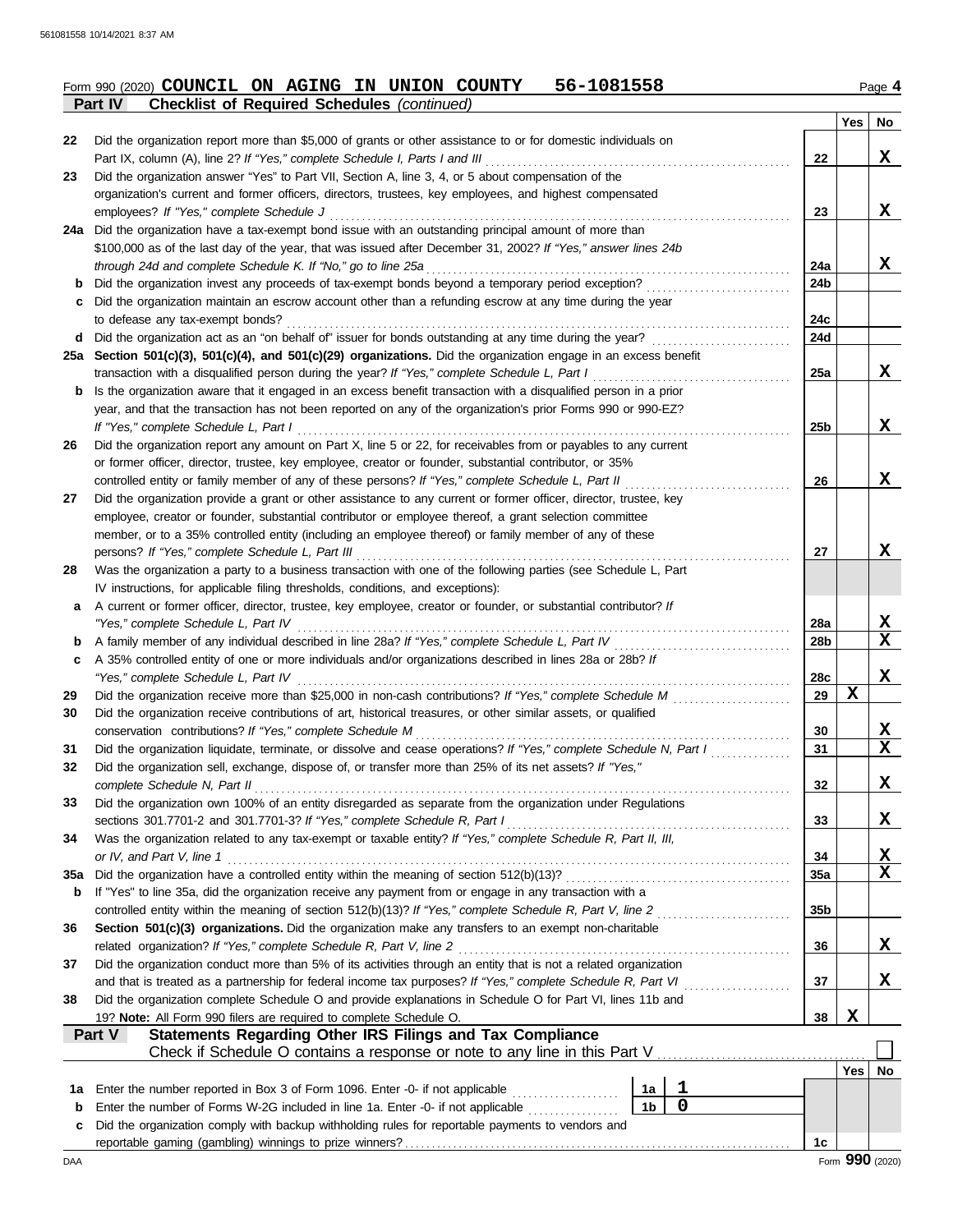| Form 990 (2020) COUNCIL ON AGING IN UNION COUNTY | 56-1081558 | Page 5 |
|--------------------------------------------------|------------|--------|
| --                                               |            |        |

|     | Statements Regarding Other IRS Filings and Tax Compliance (continued)<br>Part V                                                    |                |     |             |  |  |
|-----|------------------------------------------------------------------------------------------------------------------------------------|----------------|-----|-------------|--|--|
|     |                                                                                                                                    |                | Yes | No          |  |  |
|     | 2a Enter the number of employees reported on Form W-3, Transmittal of Wage and Tax                                                 |                |     |             |  |  |
|     | 29<br>2a<br>Statements, filed for the calendar year ending with or within the year covered by this return                          |                |     |             |  |  |
| b   | If at least one is reported on line 2a, did the organization file all required federal employment tax returns?                     | 2b             | X   |             |  |  |
|     | Note: If the sum of lines 1a and 2a is greater than 250, you may be required to e-file (see instructions)                          |                |     |             |  |  |
| За  | Did the organization have unrelated business gross income of \$1,000 or more during the year?                                      | За             |     | x           |  |  |
| b   | If "Yes," has it filed a Form 990-T for this year? If "No" to line 3b, provide an explanation on Schedule O                        | 3b             |     |             |  |  |
| 4a  | At any time during the calendar year, did the organization have an interest in, or a signature or other authority over,            |                |     |             |  |  |
|     | a financial account in a foreign country (such as a bank account, securities account, or other financial account)?                 | 4a             |     | x           |  |  |
| b   | If "Yes," enter the name of the foreign country $\mathbf u$                                                                        |                |     |             |  |  |
|     | See instructions for filing requirements for FinCEN Form 114, Report of Foreign Bank and Financial Accounts (FBAR).                |                |     |             |  |  |
| ьa  | Was the organization a party to a prohibited tax shelter transaction at any time during the tax year?                              | 5a             |     | X           |  |  |
| b   |                                                                                                                                    | 5 <sub>b</sub> |     | $\mathbf x$ |  |  |
| с   | If "Yes" to line 5a or 5b, did the organization file Form 8886-T?                                                                  | 5c             |     |             |  |  |
| Gа  | Does the organization have annual gross receipts that are normally greater than \$100,000, and did the                             |                |     |             |  |  |
|     | organization solicit any contributions that were not tax deductible as charitable contributions?                                   | 6a             |     | x           |  |  |
| b   | If "Yes," did the organization include with every solicitation an express statement that such contributions or                     |                |     |             |  |  |
|     | gifts were not tax deductible?                                                                                                     |                |     |             |  |  |
| 7   | Organizations that may receive deductible contributions under section 170(c).                                                      |                |     |             |  |  |
| а   | Did the organization receive a payment in excess of \$75 made partly as a contribution and partly for goods                        |                |     |             |  |  |
|     | and services provided to the payor?                                                                                                | 7a             |     |             |  |  |
| b   | If "Yes," did the organization notify the donor of the value of the goods or services provided?                                    | 7b             |     |             |  |  |
| c   | Did the organization sell, exchange, or otherwise dispose of tangible personal property for which it was                           |                |     |             |  |  |
|     | required to file Form 8282?                                                                                                        | 7c             |     |             |  |  |
| d   | 7d<br>If "Yes," indicate the number of Forms 8282 filed during the year                                                            |                |     |             |  |  |
| е   | Did the organization receive any funds, directly or indirectly, to pay premiums on a personal benefit contract?                    | 7е             |     |             |  |  |
| t   | Did the organization, during the year, pay premiums, directly or indirectly, on a personal benefit contract?                       | 7f             |     |             |  |  |
| g   | If the organization received a contribution of qualified intellectual property, did the organization file Form 8899 as required?   | 7g             |     |             |  |  |
| h   | If the organization received a contribution of cars, boats, airplanes, or other vehicles, did the organization file a Form 1098-C? | 7h             |     |             |  |  |
| 8   | Sponsoring organizations maintaining donor advised funds. Did a donor advised fund maintained by the                               |                |     |             |  |  |
|     | sponsoring organization have excess business holdings at any time during the year?                                                 | 8              |     |             |  |  |
| 9   | Sponsoring organizations maintaining donor advised funds.                                                                          |                |     |             |  |  |
| а   | Did the sponsoring organization make any taxable distributions under section 4966?                                                 | 9а             |     |             |  |  |
| b   |                                                                                                                                    | 9b             |     |             |  |  |
| 10  | Section 501(c)(7) organizations. Enter:                                                                                            |                |     |             |  |  |
| a   | 10a                                                                                                                                |                |     |             |  |  |
|     | 10 <sub>b</sub><br>Gross receipts, included on Form 990, Part VIII, line 12, for public use of club facilities                     |                |     |             |  |  |
| 11  | Section 501(c)(12) organizations. Enter:                                                                                           |                |     |             |  |  |
| a   | 11a                                                                                                                                |                |     |             |  |  |
| b   | Gross income from other sources (Do not net amounts due or paid to other sources                                                   |                |     |             |  |  |
|     | 11 <sub>b</sub><br>against amounts due or received from them.)                                                                     |                |     |             |  |  |
| 12a | Section 4947(a)(1) non-exempt charitable trusts. Is the organization filing Form 990 in lieu of Form 1041?                         | 12a            |     |             |  |  |
| b   | If "Yes," enter the amount of tax-exempt interest received or accrued during the year<br>  12b                                     |                |     |             |  |  |
| 13  | Section 501(c)(29) qualified nonprofit health insurance issuers.                                                                   |                |     |             |  |  |
| a   |                                                                                                                                    | 13a            |     |             |  |  |
|     | Note: See the instructions for additional information the organization must report on Schedule O.                                  |                |     |             |  |  |
| b   | Enter the amount of reserves the organization is required to maintain by the states in which                                       |                |     |             |  |  |
|     | 13 <sub>b</sub>                                                                                                                    |                |     |             |  |  |
| c   | 13c<br>Enter the amount of reserves on hand                                                                                        |                |     |             |  |  |
| 14a | Did the organization receive any payments for indoor tanning services during the tax year?                                         | 14a            |     | X           |  |  |
| b   |                                                                                                                                    |                |     |             |  |  |
| 15  | Is the organization subject to the section 4960 tax on payment(s) of more than \$1,000,000 in remuneration or                      |                |     |             |  |  |
|     | excess parachute payment(s) during the year?                                                                                       | 15             |     | X           |  |  |
|     | If "Yes," see instructions and file Form 4720, Schedule N.                                                                         |                |     |             |  |  |
| 16  | Is the organization an educational institution subject to the section 4968 excise tax on net investment income?                    | 16             |     | X           |  |  |
|     | If "Yes," complete Form 4720, Schedule O.                                                                                          |                |     |             |  |  |
|     |                                                                                                                                    |                |     |             |  |  |

Form **990** (2020)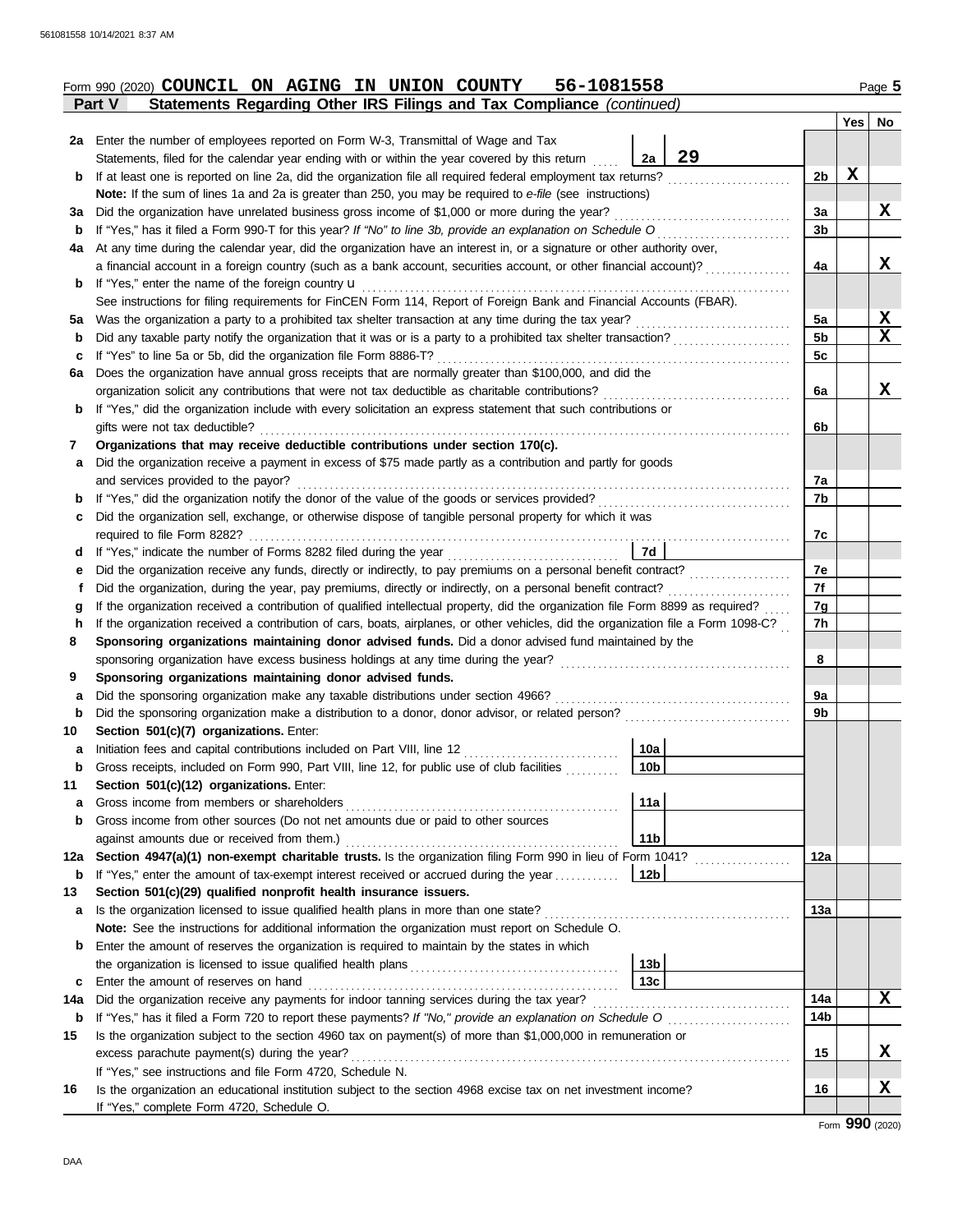## **Form 990 (2020) COUNCIL ON AGING IN UNION COUNTY 56-1081558** Page 6

|--|--|

| <b>Part VI</b> | <b>Governance, Management, and Disclosure</b> For each "Yes" response to lines 2 through 7b below, and for a "No"         |
|----------------|---------------------------------------------------------------------------------------------------------------------------|
|                | response to line 8a, 8b, or 10b below, describe the circumstances, processes, or changes on Schedule O. See instructions. |
|                |                                                                                                                           |

|     | <b>Section A. Governing Body and Management</b>                                                                                                                                                                                |            |     |    |
|-----|--------------------------------------------------------------------------------------------------------------------------------------------------------------------------------------------------------------------------------|------------|-----|----|
|     |                                                                                                                                                                                                                                |            | Yes | No |
| 1a  | 12<br>Enter the number of voting members of the governing body at the end of the tax year<br>1a                                                                                                                                |            |     |    |
|     | If there are material differences in voting rights among members of the governing body, or                                                                                                                                     |            |     |    |
|     | if the governing body delegated broad authority to an executive committee or similar                                                                                                                                           |            |     |    |
|     | committee, explain on Schedule O.                                                                                                                                                                                              |            |     |    |
| b   | 12<br>1 <sub>b</sub><br>Enter the number of voting members included on line 1a, above, who are independent                                                                                                                     |            |     |    |
| 2   | Did any officer, director, trustee, or key employee have a family relationship or a business relationship with                                                                                                                 |            |     |    |
|     | any other officer, director, trustee, or key employee?                                                                                                                                                                         | 2          |     | X  |
| 3   | Did the organization delegate control over management duties customarily performed by or under the direct                                                                                                                      |            |     |    |
|     | supervision of officers, directors, trustees, or key employees to a management company or other person?                                                                                                                        | 3          |     | X  |
| 4   | Did the organization make any significant changes to its governing documents since the prior Form 990 was filed?                                                                                                               | 4          |     | X  |
| 5   | Did the organization become aware during the year of a significant diversion of the organization's assets?                                                                                                                     | 5          |     | X  |
| 6   | Did the organization have members or stockholders?                                                                                                                                                                             | 6          |     | X  |
| 7a  | Did the organization have members, stockholders, or other persons who had the power to elect or appoint                                                                                                                        |            |     |    |
|     | one or more members of the governing body?                                                                                                                                                                                     | 7a         |     | X  |
| b   | Are any governance decisions of the organization reserved to (or subject to approval by) members,                                                                                                                              |            |     |    |
|     | stockholders, or persons other than the governing body?                                                                                                                                                                        | 7b         |     | X  |
| 8   | Did the organization contemporaneously document the meetings held or written actions undertaken during the year by the following:                                                                                              |            |     |    |
| а   | The governing body?                                                                                                                                                                                                            | 8a         | X   |    |
| b   | Each committee with authority to act on behalf of the governing body?                                                                                                                                                          | 8b         | X   |    |
| 9   | Is there any officer, director, trustee, or key employee listed in Part VII, Section A, who cannot be reached at                                                                                                               |            |     |    |
|     |                                                                                                                                                                                                                                | 9          |     | X  |
|     | Section B. Policies (This Section B requests information about policies not required by the Internal Revenue Code.)                                                                                                            |            |     |    |
|     |                                                                                                                                                                                                                                |            | Yes | No |
| 10a | Did the organization have local chapters, branches, or affiliates?                                                                                                                                                             | 10a        |     | X  |
| b   | If "Yes," did the organization have written policies and procedures governing the activities of such chapters,                                                                                                                 |            |     |    |
|     | affiliates, and branches to ensure their operations are consistent with the organization's exempt purposes?                                                                                                                    | 10b        | X   |    |
| 11a | Has the organization provided a complete copy of this Form 990 to all members of its governing body before filing the form?                                                                                                    | 11a        |     |    |
| b   | Describe in Schedule O the process, if any, used by the organization to review this Form 990.                                                                                                                                  |            | X   |    |
| 12a | Did the organization have a written conflict of interest policy? If "No," go to line 13<br>Were officers, directors, or trustees, and key employees required to disclose annually interests that could give rise to conflicts? | 12a<br>12b | X   |    |
| b   | Did the organization regularly and consistently monitor and enforce compliance with the policy? If "Yes,"                                                                                                                      |            |     |    |
| c   | describe in Schedule O how this was done                                                                                                                                                                                       | 12c        | X   |    |
| 13  | Did the organization have a written whistleblower policy?                                                                                                                                                                      | 13         |     | X  |
| 14  | Did the organization have a written document retention and destruction policy?                                                                                                                                                 | 14         |     | X  |
| 15  | Did the process for determining compensation of the following persons include a review and approval by                                                                                                                         |            |     |    |
|     | independent persons, comparability data, and contemporaneous substantiation of the deliberation and decision?                                                                                                                  |            |     |    |
| a   | The organization's CEO, Executive Director, or top management official                                                                                                                                                         | 15a        | X   |    |
| b   | Other officers or key employees of the organization                                                                                                                                                                            | 15b        |     | X  |
|     | If "Yes" to line 15a or 15b, describe the process in Schedule O (see instructions).                                                                                                                                            |            |     |    |
| 16a | Did the organization invest in, contribute assets to, or participate in a joint venture or similar arrangement                                                                                                                 |            |     |    |
|     | with a taxable entity during the year?                                                                                                                                                                                         | 16a        |     | X  |
|     | <b>b</b> If "Yes," did the organization follow a written policy or procedure requiring the organization to evaluate its                                                                                                        |            |     |    |
|     | participation in joint venture arrangements under applicable federal tax law, and take steps to safeguard the                                                                                                                  |            |     |    |
|     |                                                                                                                                                                                                                                | 16b        |     |    |
|     | <b>Section C. Disclosure</b>                                                                                                                                                                                                   |            |     |    |
| 17  | List the states with which a copy of this Form 990 is required to be filed $\mathbf u$ None                                                                                                                                    |            |     |    |
| 18  | Section 6104 requires an organization to make its Forms 1023 (1024 or 1024-A, if applicable), 990, and 990-T (Section 501(c)                                                                                                   |            |     |    |
|     | (3)s only) available for public inspection. Indicate how you made these available. Check all that apply.                                                                                                                       |            |     |    |
|     | Another's website $ \mathbf{X} $ Upon request<br>Own website<br>Other (explain on Schedule O)                                                                                                                                  |            |     |    |

**19** Describe on Schedule O whether (and if so, how) the organization made its governing documents, conflict of interest policy, and financial statements available to the public during the tax year.

|  |  |  |  |  |  |  | 20 State the name, address, and telephone number of the person who possesses the organization's books and records u |  |  |
|--|--|--|--|--|--|--|---------------------------------------------------------------------------------------------------------------------|--|--|
|--|--|--|--|--|--|--|---------------------------------------------------------------------------------------------------------------------|--|--|

| <b>DAA</b>                     |                                |             | Form 990 (2020) |
|--------------------------------|--------------------------------|-------------|-----------------|
| <b>MONROE</b>                  |                                | 28110<br>NC | 704-292-1797    |
| <b>SARNO</b><br><b>MICHELE</b> | 1401<br>DRIVE<br><b>SKYWAY</b> |             |                 |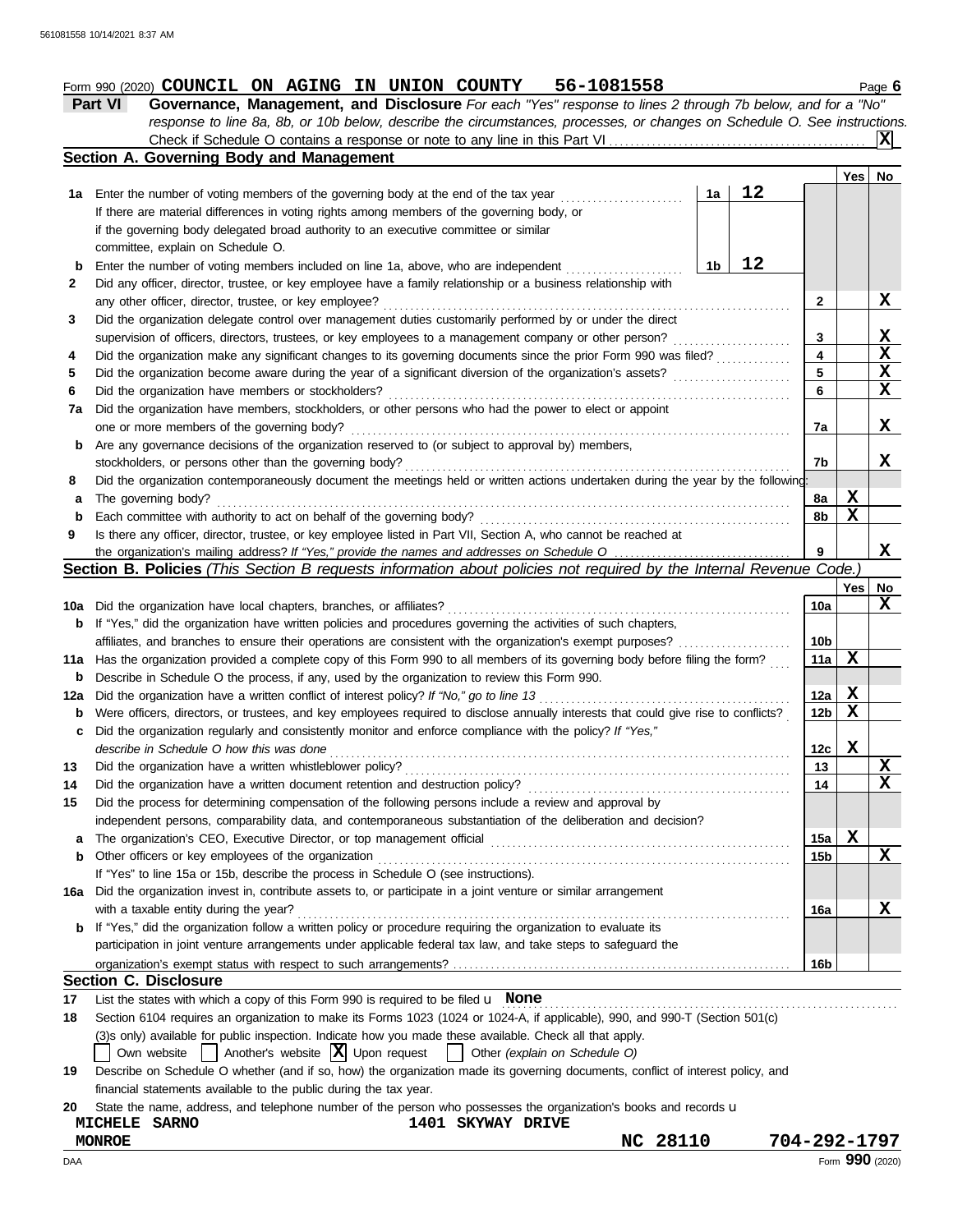## **Form 990 (2020) COUNCIL ON AGING IN UNION COUNTY 56-1081558** Page 7

#### **Independent Contractors Part VII Compensation of Officers, Directors, Trustees, Key Employees, Highest Compensated Employees, and**

Check if Schedule O contains a response or note to any line in this Part VII

**Section A. Officers, Directors, Trustees, Key Employees, and Highest Compensated Employees**

**1a** Complete this table for all persons required to be listed. Report compensation for the calendar year ending with or within the organization's tax year.

■ List all of the organization's **current** officers, directors, trustees (whether individuals or organizations), regardless of amount of annount of annount of the companies (D) (E) and (E) if no companiestion was paid compensation. Enter - $0$ - in columns (D), (E), and (F) if no compensation was paid.

● List all of the organization's **current** key employees, if any. See instructions for definition of "key employee."

who received reportable compensation (Box 5 of Form W-2 and/or Box 7 of Form 1099-MISC) of more than \$100,000 from the organization and any related organizations. ■ List the organization's five **current** highest compensated employees (other than an officer, director, trustee, or key employee)<br> **•** Peceived reportable compensation (Box 5 of Form W-2 and/or Box 7 of Form 1000-MISC) o

■ List all of the organization's **former** officers, key employees, and highest compensated employees who received more than<br>00,000 of reportable compensation from the organization and any related organizations \$100,000 of reportable compensation from the organization and any related organizations.

■ List all of the organization's **former directors or trustees** that received, in the capacity as a former director or trustee of the prization more than \$10,000 of reportable compensation from the organization and any re organization, more than \$10,000 of reportable compensation from the organization and any related organizations. See instructions for the order in which to list the persons above.

Check this box if neither the organization nor any related organization compensated any current officer, director, or trustee.

| (A)<br>Name and title                    | (B)<br>Average<br>hours<br>per week<br>(list any                                                                                                                                                          |             | (C)<br>Position<br>(do not check more than one<br>box, unless person is both an<br>officer and a director/trustee) |             |                                           |  | (D)<br>Reportable<br>compensation<br>from the<br>organization | (E)<br>Reportable<br>compensation<br>from related<br>organizations<br>(W-2/1099-MISC) | (F)<br>Estimated amount<br>of other<br>compensation<br>from the |
|------------------------------------------|-----------------------------------------------------------------------------------------------------------------------------------------------------------------------------------------------------------|-------------|--------------------------------------------------------------------------------------------------------------------|-------------|-------------------------------------------|--|---------------------------------------------------------------|---------------------------------------------------------------------------------------|-----------------------------------------------------------------|
|                                          | hours for<br>Former<br>Individual trustee<br>or director<br>Officer<br>Highest compensated<br>employee<br>Ķey<br>nstitutional<br>related<br>organizations<br>employee<br>below<br>dotted line)<br>trustee |             | (W-2/1099-MISC)                                                                                                    |             | organization and<br>related organizations |  |                                                               |                                                                                       |                                                                 |
| (1) DONALD HELMS                         |                                                                                                                                                                                                           |             |                                                                                                                    |             |                                           |  |                                                               |                                                                                       |                                                                 |
| <b>CHAIRPERSON</b>                       | 1.00<br>0.00                                                                                                                                                                                              |             |                                                                                                                    | $\mathbf x$ |                                           |  | 0                                                             | 0                                                                                     | 0                                                               |
| (2) TANGELA COLLINS                      | <b>MYERS</b>                                                                                                                                                                                              |             |                                                                                                                    |             |                                           |  |                                                               |                                                                                       |                                                                 |
|                                          | 1.00                                                                                                                                                                                                      |             |                                                                                                                    |             |                                           |  |                                                               |                                                                                       |                                                                 |
| <b>VICE-CHAIRPERSON</b><br>(3) RON VILAS | 0.00                                                                                                                                                                                                      |             |                                                                                                                    | $\mathbf x$ |                                           |  | 0                                                             | 0                                                                                     | $\mathbf 0$                                                     |
|                                          | 1.00                                                                                                                                                                                                      |             |                                                                                                                    |             |                                           |  |                                                               |                                                                                       |                                                                 |
| TREASURER                                | 0.00                                                                                                                                                                                                      |             |                                                                                                                    | $\mathbf x$ |                                           |  | 0                                                             | $\mathbf 0$                                                                           | $\mathbf 0$                                                     |
| (4) ANN HELMS                            |                                                                                                                                                                                                           |             |                                                                                                                    |             |                                           |  |                                                               |                                                                                       |                                                                 |
| <b>SECRETARY</b>                         | 1.00<br>0.00                                                                                                                                                                                              |             |                                                                                                                    | $\mathbf x$ |                                           |  | 0                                                             | 0                                                                                     | $\mathbf 0$                                                     |
| (5) MIKE GRIFFIN                         |                                                                                                                                                                                                           |             |                                                                                                                    |             |                                           |  |                                                               |                                                                                       |                                                                 |
|                                          | 1.00                                                                                                                                                                                                      |             |                                                                                                                    |             |                                           |  |                                                               |                                                                                       |                                                                 |
| <b>BOARD MEMBER</b>                      | 0.00                                                                                                                                                                                                      | $\mathbf x$ |                                                                                                                    |             |                                           |  | 0                                                             | $\mathbf 0$                                                                           | $\mathbf 0$                                                     |
| (6) ARTHUR HEIN                          | 1.00                                                                                                                                                                                                      |             |                                                                                                                    |             |                                           |  |                                                               |                                                                                       |                                                                 |
| <b>BOARD MEMBER</b>                      | 0.00                                                                                                                                                                                                      | $\mathbf x$ |                                                                                                                    |             |                                           |  | 0                                                             | 0                                                                                     | $\mathbf 0$                                                     |
| (7) KATIE HINSON                         |                                                                                                                                                                                                           |             |                                                                                                                    |             |                                           |  |                                                               |                                                                                       |                                                                 |
|                                          | 1.00                                                                                                                                                                                                      |             |                                                                                                                    |             |                                           |  |                                                               |                                                                                       |                                                                 |
| <b>BOARD MEMBER</b>                      | 0.00                                                                                                                                                                                                      | $\mathbf x$ |                                                                                                                    |             |                                           |  | 0                                                             | 0                                                                                     | $\mathbf 0$                                                     |
| (8) SANDI IVES                           |                                                                                                                                                                                                           |             |                                                                                                                    |             |                                           |  |                                                               |                                                                                       |                                                                 |
| <b>BOARD MEMBER</b>                      | 1.00<br>0.00                                                                                                                                                                                              | $\mathbf x$ |                                                                                                                    |             |                                           |  | 0                                                             | 0                                                                                     | $\mathbf 0$                                                     |
| (9) DEBRA JACKSON                        |                                                                                                                                                                                                           |             |                                                                                                                    |             |                                           |  |                                                               |                                                                                       |                                                                 |
|                                          | 1.00                                                                                                                                                                                                      |             |                                                                                                                    |             |                                           |  |                                                               |                                                                                       |                                                                 |
| BOARD MEMBER                             | 0.00                                                                                                                                                                                                      | $\mathbf x$ |                                                                                                                    |             |                                           |  | 0                                                             | 0                                                                                     | 0                                                               |
| <b>MORGAN</b><br>(10) ROBERT             |                                                                                                                                                                                                           |             |                                                                                                                    |             |                                           |  |                                                               |                                                                                       |                                                                 |
|                                          | 1.00                                                                                                                                                                                                      |             |                                                                                                                    |             |                                           |  |                                                               |                                                                                       |                                                                 |
| <b>BOARD MEMBER</b>                      | 0.00                                                                                                                                                                                                      | $\mathbf X$ |                                                                                                                    |             |                                           |  | 0                                                             | $\mathbf 0$                                                                           | $\mathbf 0$                                                     |
| (11) HARDIKKUMAR<br><b>PATEL</b>         | 1.00                                                                                                                                                                                                      |             |                                                                                                                    |             |                                           |  |                                                               |                                                                                       |                                                                 |
| <b>BOARD MEMBER</b>                      | 0.00                                                                                                                                                                                                      | $\mathbf x$ |                                                                                                                    |             |                                           |  | 0                                                             | 0                                                                                     | $\mathbf 0$                                                     |

DAA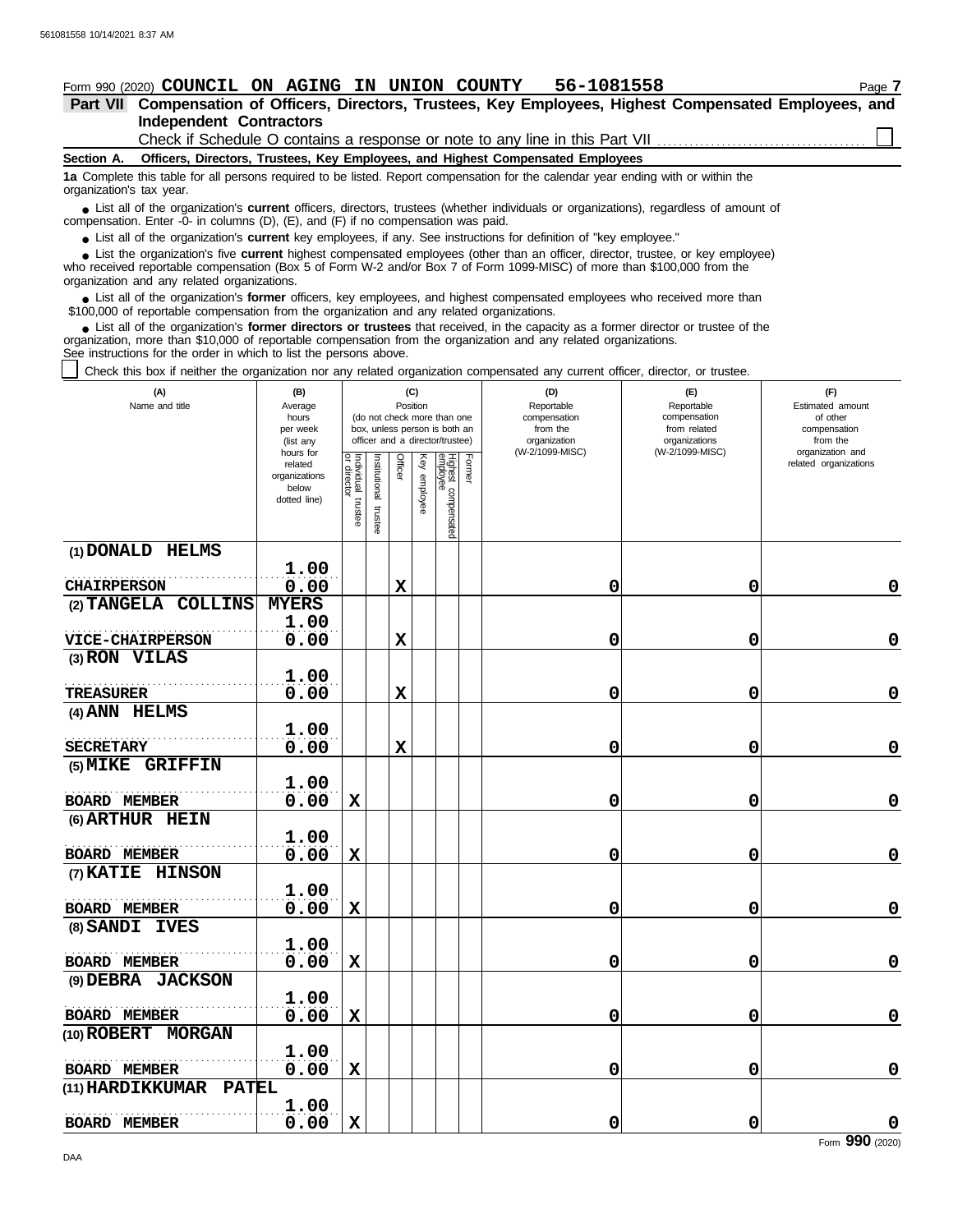|              |                 | Form 990 (2020) COUNCIL ON AGING IN UNION COUNTY                       |                                                                |                                   |                          |         |                 |                                                                                                 |        | 56-1081558                                                                                                                                                                                                           |                                                                                                                                  | Page 8                                                          |
|--------------|-----------------|------------------------------------------------------------------------|----------------------------------------------------------------|-----------------------------------|--------------------------|---------|-----------------|-------------------------------------------------------------------------------------------------|--------|----------------------------------------------------------------------------------------------------------------------------------------------------------------------------------------------------------------------|----------------------------------------------------------------------------------------------------------------------------------|-----------------------------------------------------------------|
|              | <b>Part VII</b> |                                                                        |                                                                |                                   |                          |         |                 |                                                                                                 |        |                                                                                                                                                                                                                      | Section A. Officers, Directors, Trustees, Key Employees, and Highest Compensated Employees (continued)                           |                                                                 |
|              |                 | (A)<br>Name and title                                                  | (B)<br>Average<br>hours<br>per week<br>(list any               |                                   |                          |         | (C)<br>Position | (do not check more than one<br>box, unless person is both an<br>officer and a director/trustee) |        | (D)<br>Reportable<br>compensation<br>from the<br>organization                                                                                                                                                        | (F)<br>Reportable<br>compensation<br>from related<br>organizations                                                               | (F)<br>Estimated amount<br>of other<br>compensation<br>from the |
|              |                 |                                                                        | hours for<br>related<br>organizations<br>below<br>dotted line) | Individual trustee<br>or director | Institutional<br>trustee | Officer | Key employee    | Highest compensated<br>employee                                                                 | Former | (W-2/1099-MISC)                                                                                                                                                                                                      | (W-2/1099-MISC)                                                                                                                  | organization and<br>related organizations                       |
| (12)         |                 | <b>SANFORD</b>                                                         | <b>STEELMAN</b><br>1.00                                        |                                   |                          |         |                 |                                                                                                 |        |                                                                                                                                                                                                                      |                                                                                                                                  |                                                                 |
|              |                 | <b>BOARD MEMBER</b>                                                    | 0.00                                                           | X                                 |                          |         |                 |                                                                                                 |        | 0                                                                                                                                                                                                                    | 0                                                                                                                                | 0                                                               |
| (13)         |                 | <b>ANDREW</b><br><b>FRIEND</b>                                         |                                                                |                                   |                          |         |                 |                                                                                                 |        |                                                                                                                                                                                                                      |                                                                                                                                  |                                                                 |
|              |                 | EXECUTIVE DIRECTOR                                                     | 40.00<br>0.00                                                  | X                                 |                          | X       |                 |                                                                                                 |        | 56,833                                                                                                                                                                                                               | 0                                                                                                                                | 0                                                               |
|              |                 |                                                                        |                                                                |                                   |                          |         |                 |                                                                                                 |        |                                                                                                                                                                                                                      |                                                                                                                                  |                                                                 |
|              |                 |                                                                        |                                                                |                                   |                          |         |                 |                                                                                                 |        |                                                                                                                                                                                                                      |                                                                                                                                  |                                                                 |
|              |                 |                                                                        |                                                                |                                   |                          |         |                 |                                                                                                 |        |                                                                                                                                                                                                                      |                                                                                                                                  |                                                                 |
|              |                 |                                                                        |                                                                |                                   |                          |         |                 |                                                                                                 |        |                                                                                                                                                                                                                      |                                                                                                                                  |                                                                 |
|              |                 |                                                                        |                                                                |                                   |                          |         |                 |                                                                                                 |        |                                                                                                                                                                                                                      |                                                                                                                                  |                                                                 |
|              |                 |                                                                        |                                                                |                                   |                          |         |                 |                                                                                                 |        |                                                                                                                                                                                                                      |                                                                                                                                  |                                                                 |
|              |                 |                                                                        |                                                                |                                   |                          |         |                 |                                                                                                 |        |                                                                                                                                                                                                                      |                                                                                                                                  |                                                                 |
|              |                 |                                                                        |                                                                |                                   |                          |         |                 |                                                                                                 |        |                                                                                                                                                                                                                      |                                                                                                                                  |                                                                 |
| 1b.          | Subtotal        |                                                                        |                                                                |                                   |                          |         |                 |                                                                                                 | u      | 56,833                                                                                                                                                                                                               |                                                                                                                                  |                                                                 |
|              |                 | Total from continuation sheets to Part VII, Section A                  |                                                                |                                   |                          |         |                 |                                                                                                 | u      | 56,833                                                                                                                                                                                                               |                                                                                                                                  |                                                                 |
| a<br>2       |                 |                                                                        |                                                                |                                   |                          |         |                 |                                                                                                 | u      | Total number of individuals (including but not limited to those listed above) who received more than \$100,000 of                                                                                                    |                                                                                                                                  |                                                                 |
|              |                 | reportable compensation from the organization $\mathbf{u}$ 0           |                                                                |                                   |                          |         |                 |                                                                                                 |        |                                                                                                                                                                                                                      |                                                                                                                                  |                                                                 |
| 3            |                 |                                                                        |                                                                |                                   |                          |         |                 |                                                                                                 |        | Did the organization list any former officer, director, trustee, key employee, or highest compensated                                                                                                                |                                                                                                                                  | Yes<br>$\overline{N}$                                           |
|              |                 | employee on line 1a? If "Yes," complete Schedule J for such individual |                                                                |                                   |                          |         |                 |                                                                                                 |        |                                                                                                                                                                                                                      |                                                                                                                                  | X<br>3                                                          |
| 4            |                 |                                                                        |                                                                |                                   |                          |         |                 |                                                                                                 |        | For any individual listed on line 1a, is the sum of reportable compensation and other compensation from the<br>organization and related organizations greater than \$150,000? If "Yes," complete Schedule J for such |                                                                                                                                  |                                                                 |
|              | individual      |                                                                        |                                                                |                                   |                          |         |                 |                                                                                                 |        |                                                                                                                                                                                                                      |                                                                                                                                  | X<br>4                                                          |
| 5            |                 |                                                                        |                                                                |                                   |                          |         |                 |                                                                                                 |        | Did any person listed on line 1a receive or accrue compensation from any unrelated organization or individual                                                                                                        |                                                                                                                                  | X<br>5                                                          |
|              |                 | Section B. Independent Contractors                                     |                                                                |                                   |                          |         |                 |                                                                                                 |        |                                                                                                                                                                                                                      |                                                                                                                                  |                                                                 |
| 1            |                 |                                                                        |                                                                |                                   |                          |         |                 |                                                                                                 |        | Complete this table for your five highest compensated independent contractors that received more than \$100,000 of                                                                                                   | compensation from the organization. Report compensation for the calendar year ending with or within the organization's tax year. |                                                                 |
|              |                 |                                                                        | (A)<br>Name and business address                               |                                   |                          |         |                 |                                                                                                 |        |                                                                                                                                                                                                                      | (B)<br>Description of services                                                                                                   | (C)<br>Compensation                                             |
|              |                 |                                                                        |                                                                |                                   |                          |         |                 |                                                                                                 |        |                                                                                                                                                                                                                      |                                                                                                                                  |                                                                 |
|              |                 |                                                                        |                                                                |                                   |                          |         |                 |                                                                                                 |        |                                                                                                                                                                                                                      |                                                                                                                                  |                                                                 |
|              |                 |                                                                        |                                                                |                                   |                          |         |                 |                                                                                                 |        |                                                                                                                                                                                                                      |                                                                                                                                  |                                                                 |
|              |                 |                                                                        |                                                                |                                   |                          |         |                 |                                                                                                 |        |                                                                                                                                                                                                                      |                                                                                                                                  |                                                                 |
|              |                 |                                                                        |                                                                |                                   |                          |         |                 |                                                                                                 |        |                                                                                                                                                                                                                      |                                                                                                                                  |                                                                 |
| $\mathbf{2}$ |                 |                                                                        |                                                                |                                   |                          |         |                 |                                                                                                 |        | Total number of independent contractors (including but not limited to those listed above) who                                                                                                                        |                                                                                                                                  |                                                                 |

**0**

received more than \$100,000 of compensation from the organization u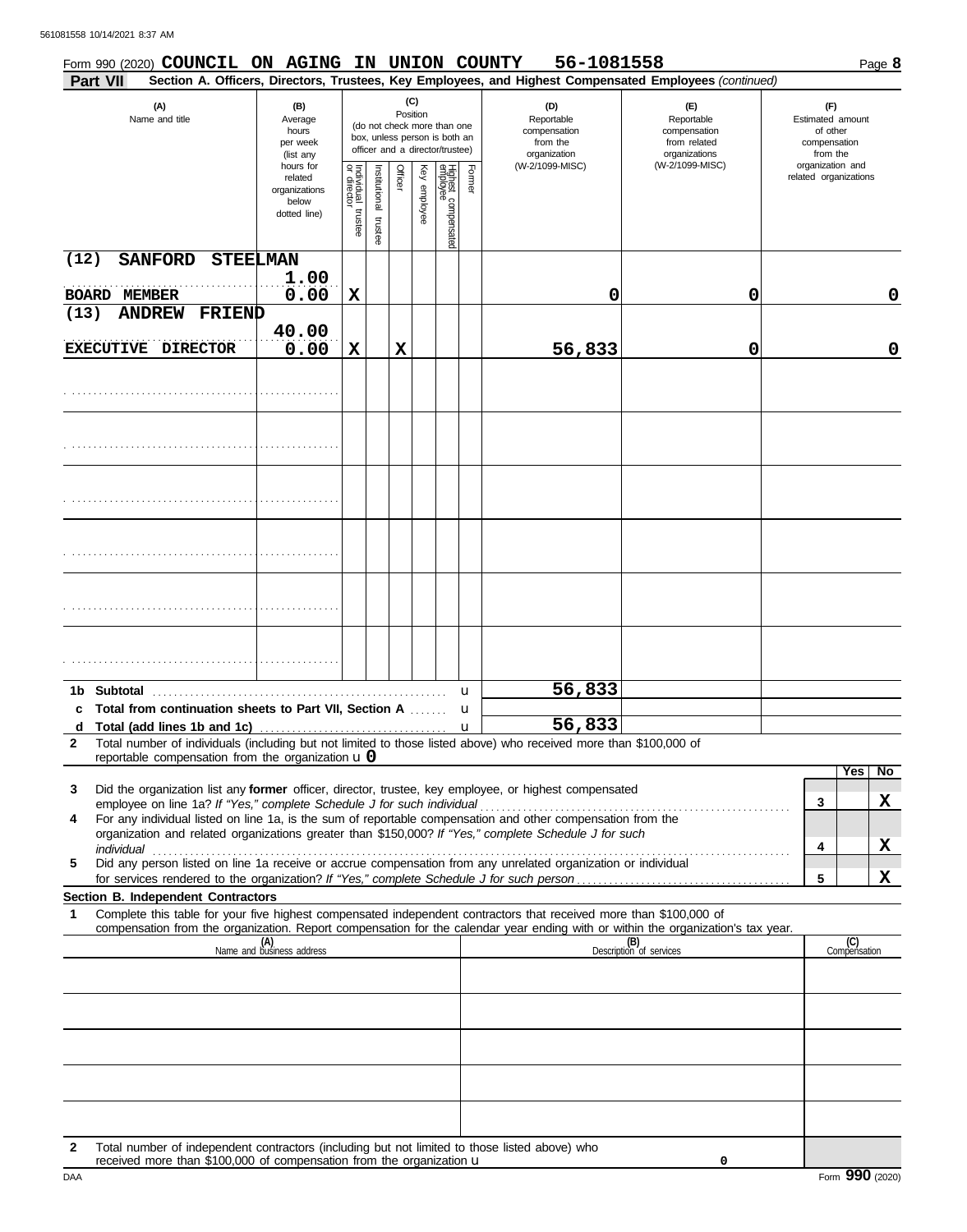#### **Form 990 (2020) COUNCIL ON AGING IN UNION COUNTY 56-1081558** Page 9 **Part VIII Statement of Revenue** Check if Schedule O contains a response or note to any line in this Part VIII ............................... **(B) (C) (D) Related** or exempt **Unrelated Revenue excluded** (A) (B) (C)<br>Total revenue Related or exempt Unrelated tunction revenue business revenue function revenue business revenue from tax under<br>sections 512-514 **Contributions, Gifts, Grants Contributions, Gifts, Grants**<br>and Other Similar Amounts **and Other Similar Amounts 1a 20,628 1a** Federated campaigns . . . . . . . . . . . **1b b** Membership dues . . . . . . . . . . . . . . . **1c c** Fundraising events . . . . . . . . . . . . . **1d d** Related organizations **. . . . . . . . . . 646,859 1e e** Government grants (contributions) . . . . . . . . . . **f** All other contributions, gifts, grants, and similar amounts not included above . . . . . . **305,762 1f** \$ . . . . . . . . . . . . . . . . . . . **58,452 1g g** Noncash contributions included in lines 1a-1f . . **973,249 h Total.** Add lines 1a–1f . . . . . . . . . . . . . . . . . . . . . . . . . . . . . . . . . . . . u Business Code Program Service<br>Revenue . . . . . . . . . . . . . . . . . . . . . . . . . . . . . . . . . . . . . . . . . . . . . . . . . . . **2a Program Service Revenue 22,422 22,422 Program Service b** . . . . . . . . . . . . . . . . . . . . . . . . . . . . . . . . . . . . . . . . . . . . . . . . . . . **c** . . . . . . . . . . . . . . . . . . . . . . . . . . . . . . . . . . . . . . . . . . . . . . . . . . . **d** . . . . . . . . . . . . . . . . . . . . . . . . . . . . . . . . . . . . . . . . . . . . . . . . . . . **e f** All other program service revenue . . . . . . . . . . . . . . . . **22,422 g Total.** Add lines 2a–2f . . . . . . . . . . . . . . . . . . . . . . . . . . . . . . . . . . . . u **3** Investment income (including dividends, interest, and **3,140 6,465 -3,325** other similar amounts) . . . . . . . . . . . . . . . . . . . . . . . . . . . . . . . . . . . . u Income from investment of tax-exempt bond proceeds **4** u **5** Royalties . . . . . . . . . . . . . . . . . . . . . . . . . . . . . . . . . . . . . . . . . . . . . . . . . u (i) Real (ii) Personal **6a 6a** Gross rents **6b b** Less: rental expenses **6c c** Rental inc. or (loss) **d** Net rental income or (loss) . . . . . . . . . . . . . . . . . . . . . . . . . . . . . . . . u **7a** Gross amount from (i) Securities (ii) Other sales of assets **7a** other than inventory Revenue **Other Revenue b** Less: cost or other **7b** basis and sales exps. **c** Gain or (loss) **7c** Other **d** u Net gain or (loss) . . . . . . . . . . . . . . . . . . . . . . . . . . . . . . . . . . . . . . . . .

|                         | 12  |                                                       |                 | $\mathbf{u}$         | 1,002,716 | 28,887 | 580   |
|-------------------------|-----|-------------------------------------------------------|-----------------|----------------------|-----------|--------|-------|
|                         |     |                                                       |                 | <b>u</b>             | 3,905     |        |       |
|                         |     |                                                       |                 |                      |           |        |       |
|                         | с   |                                                       |                 |                      |           |        |       |
|                         | b   |                                                       |                 |                      |           |        |       |
| Miscellaneou<br>Revenue | 11a | MISCELLANEOUS INCOME                                  |                 |                      | 3,905     |        | 3,905 |
| 9                       |     |                                                       |                 | <b>Business Code</b> |           |        |       |
|                         |     | <b>c</b> Net income or (loss) from sales of inventory |                 | $\mathbf u$          |           |        |       |
|                         |     | <b>b</b> Less: cost of goods sold                     | 10 <sub>b</sub> |                      |           |        |       |
|                         |     | returns and allowances                                | 10a             |                      |           |        |       |
|                         |     | <b>10a</b> Gross sales of inventory, less             |                 |                      |           |        |       |
|                         |     | c Net income or (loss) from gaming activities         |                 | u                    |           |        |       |
|                         |     | <b>b</b> Less: direct expenses                        | 9b              |                      |           |        |       |
|                         |     | See Part IV, line 19                                  | 9a              |                      |           |        |       |
|                         |     | 9a Gross income from gaming activities.               |                 |                      |           |        |       |
|                         |     |                                                       |                 |                      |           |        |       |
|                         |     | <b>b</b> Less: direct expenses                        | 8b              |                      |           |        |       |
|                         |     | See Part IV, line 18                                  | 8a              |                      |           |        |       |
|                         |     | of contributions reported on line 1c).                |                 |                      |           |        |       |
|                         |     | (not including $$$                                    |                 |                      |           |        |       |

Form **990** (2020)

**8a** Gross income from fundraising events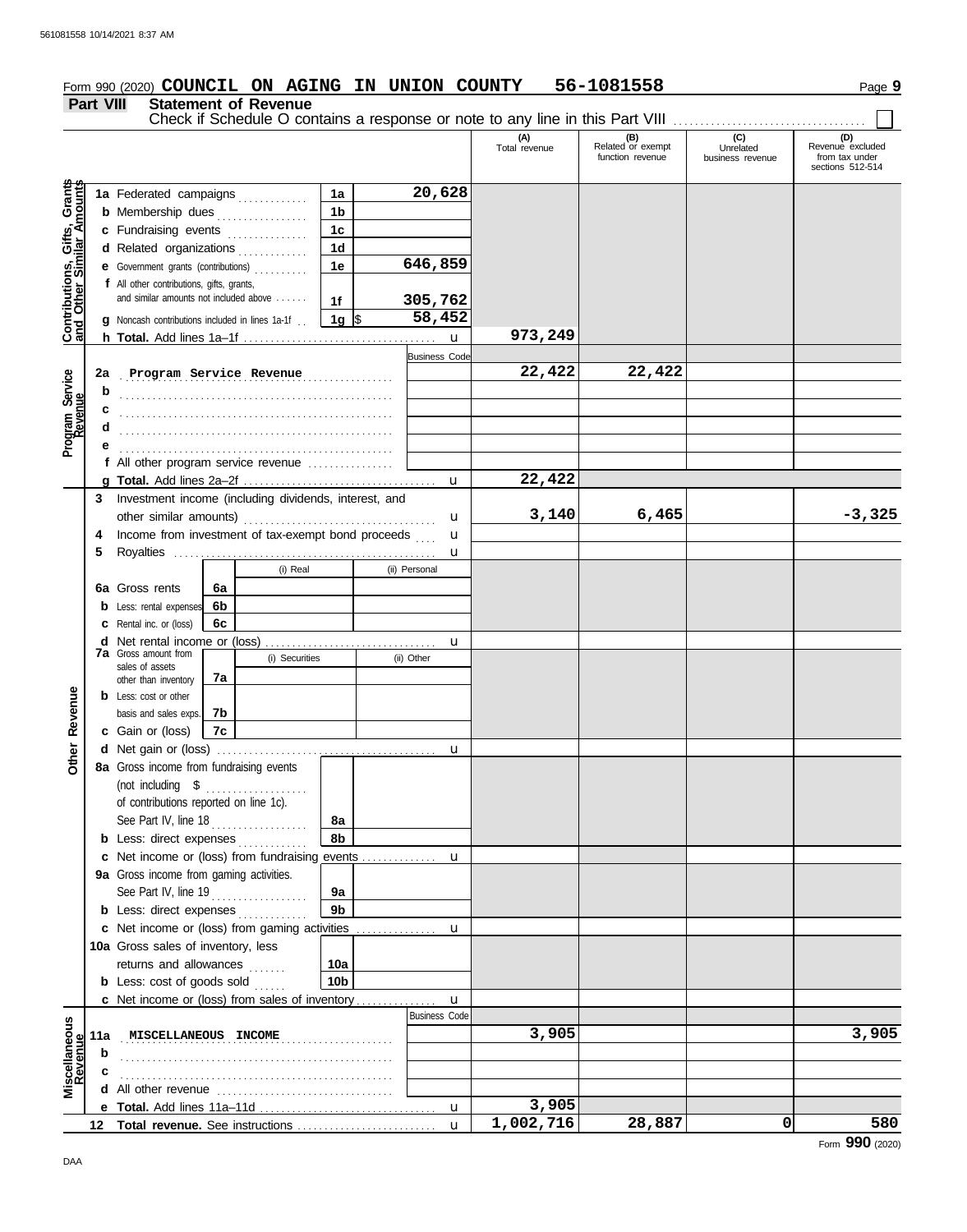## **Form 990 (2020) COUNCIL ON AGING IN UNION COUNTY 56-1081558** Page 10

#### **Part IX Statement of Functional Expenses**

*Section 501(c)(3) and 501(c)(4) organizations must complete all columns. All other organizations must complete column (A). Do not include amounts reported on lines 6b, 7b, 8b, 9b, and 10b of Part VIII.* **(A) (B) (C) (C) Total expenses Program service Management and** (B)<br>Program service expenses | general expenses Check if Schedule O contains a response or note to any line in this Part IX

|              | 7b, 8b, 9b, and 10b of Part VIII.                                                                     |         | expenses | general expenses | expenses     |
|--------------|-------------------------------------------------------------------------------------------------------|---------|----------|------------------|--------------|
| 1.           | Grants and other assistance to domestic organizations                                                 |         |          |                  |              |
|              | and domestic governments. See Part IV, line 21                                                        |         |          |                  |              |
| $\mathbf{2}$ | Grants and other assistance to domestic                                                               |         |          |                  |              |
|              | individuals. See Part IV, line 22                                                                     |         |          |                  |              |
| 3            | Grants and other assistance to foreign                                                                |         |          |                  |              |
|              | organizations, foreign governments, and foreign                                                       |         |          |                  |              |
|              | individuals. See Part IV, lines 15 and 16                                                             |         |          |                  |              |
| 4            | Benefits paid to or for members                                                                       |         |          |                  |              |
| 5            | Compensation of current officers, directors,                                                          |         |          |                  |              |
|              | trustees, and key employees                                                                           |         |          |                  |              |
| 6            | Compensation not included above to disqualified                                                       |         |          |                  |              |
|              | persons (as defined under section 4958(f)(1)) and                                                     |         |          |                  |              |
|              | persons described in section 4958(c)(3)(B)                                                            |         |          |                  |              |
| $\mathbf{7}$ | Other salaries and wages                                                                              | 565,963 | 534,378  | 31,585           |              |
| 8            | Pension plan accruals and contributions (include                                                      |         |          |                  |              |
|              | section 401(k) and 403(b) employer contributions)                                                     | 11,343  | 6,508    | 4,835            |              |
| 9            | Other employee benefits                                                                               | 22,159  | 13,686   | 8,473            |              |
| 10           | Payroll taxes                                                                                         | 41,517  | 40,073   | 1,444            |              |
| 11           | Fees for services (nonemployees):                                                                     |         |          |                  |              |
| а            | Management                                                                                            |         |          |                  |              |
| b            | Legal                                                                                                 |         |          |                  |              |
| c            |                                                                                                       | 15,950  | 12,760   | 3,190            |              |
| d            |                                                                                                       |         |          |                  |              |
| е            | Professional fundraising services. See Part IV, line 1                                                |         |          |                  |              |
| f            | Investment management fees                                                                            |         |          |                  |              |
| g            | Other. (If line 11g amount exceeds 10% of line 25, column                                             |         |          |                  |              |
|              | (A) amount, list line 11g expenses on Schedule O.)                                                    | 10,725  | 7,525    | 3,200            |              |
|              | 12 Advertising and promotion                                                                          |         |          |                  |              |
| 13           |                                                                                                       | 29,570  | 25,834   | 3,736            |              |
| 14           | Information technology                                                                                | 4,644   | 3,751    | 893              |              |
| 15           |                                                                                                       |         |          |                  |              |
| 16           | Occupancy                                                                                             |         |          |                  |              |
| 17           | Travel                                                                                                | 23,031  | 23,031   |                  |              |
| 18           | Payments of travel or entertainment expenses                                                          |         |          |                  |              |
|              | for any federal, state, or local public officials                                                     |         |          |                  |              |
|              | 19 Conferences, conventions, and meetings                                                             | 725     | 715      | 10               |              |
|              | 20 Interest                                                                                           |         |          |                  |              |
| 21           | Payments to affiliates                                                                                |         |          |                  |              |
| 22           | Depreciation, depletion, and amortization                                                             | 17,667  | 15,800   | 1,867            |              |
| 23           | Insurance <i>[[[[[[[[[[[[[[[[[[[[[[[]]]]]</i> ]                                                       | 12,581  | 10,693   | 1,888            |              |
| 24           | Other expenses. Itemize expenses not covered                                                          |         |          |                  |              |
|              | above (List miscellaneous expenses on line 24e. If<br>line 24e amount exceeds 10% of line 25, column  |         |          |                  |              |
|              | (A) amount, list line 24e expenses on Schedule O.)                                                    |         |          |                  |              |
| a            | COVID-19 EXPENSES                                                                                     | 105,991 | 105,991  |                  |              |
| b            | IN-KIND EXPENSES                                                                                      | 58,452  | 58,452   |                  |              |
| c            | PROGRAM SERVICE COSTS                                                                                 | 18,902  | 18,744   | 158              |              |
| d            | UTILITIES                                                                                             | 6,881   | 5,626    | 1,255            |              |
| е            | All other expenses                                                                                    | 10,597  | 4,630    | 4,736            | <u>1,231</u> |
| 25           | Total functional expenses. Add lines 1 through 24e                                                    | 956,698 | 888,197  | 67,270           | 1,231        |
| 26           | Joint costs. Complete this line only if the                                                           |         |          |                  |              |
|              | organization reported in column (B) joint costs                                                       |         |          |                  |              |
|              | from a combined educational campaign and<br>fundraising solicitation. Check here $\mathbf{u}$<br>∣ if |         |          |                  |              |

(D)<br>Fundraising

following SOP 98-2 (ASC 958-720) . . . . . . . . . .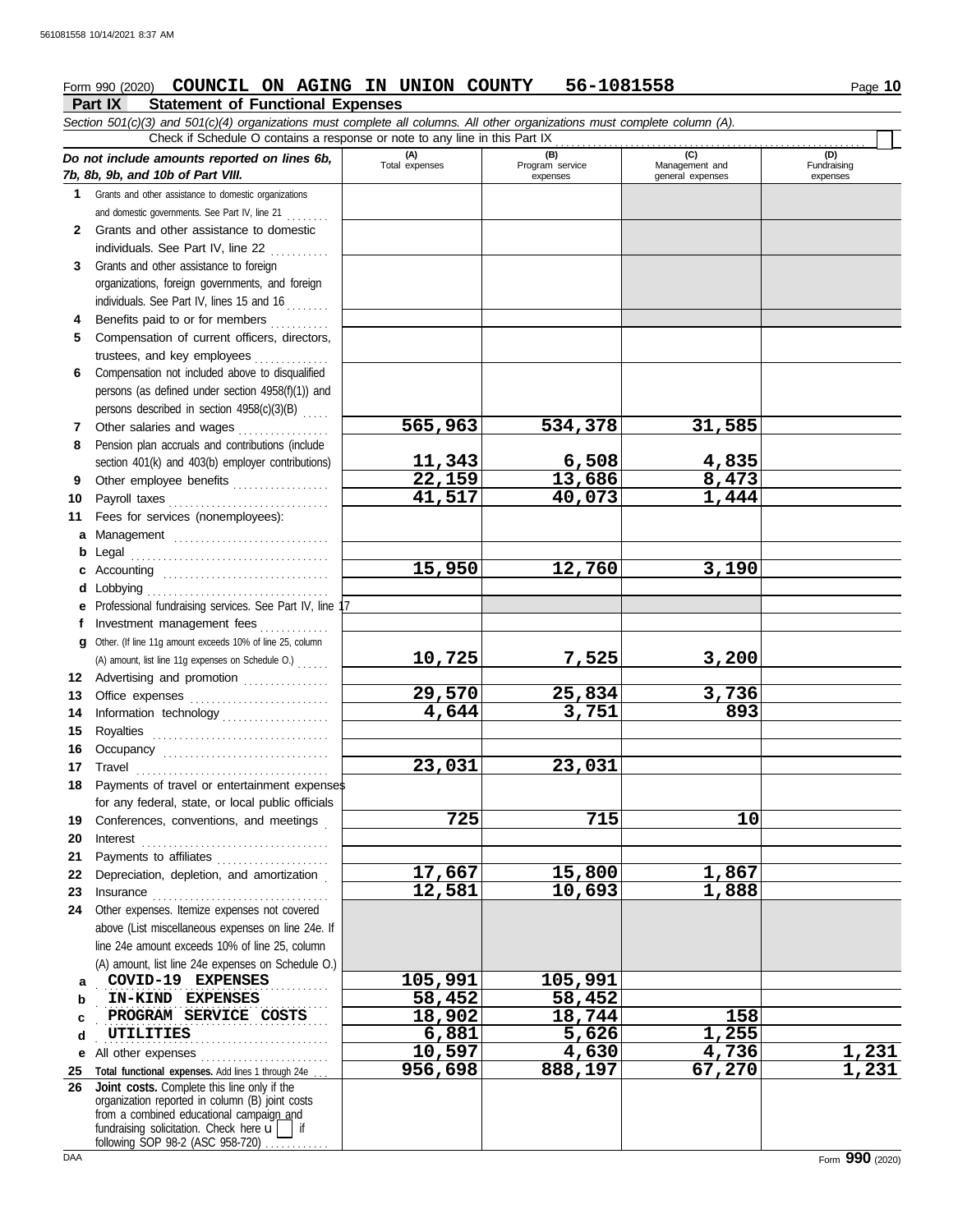#### Form 990 (2020) **COUNCIL ON AGING IN UNION COUNTY** 56-1081558 Page 11 **COUNCIL ON AGING IN UNION COUNTY 56-1081558**

|                             | Part X | <b>Balance Sheet</b>                                                         |                 |         |                          |                 |                    |
|-----------------------------|--------|------------------------------------------------------------------------------|-----------------|---------|--------------------------|-----------------|--------------------|
|                             |        | Check if Schedule O contains a response or note to any line in this Part X   |                 |         |                          |                 |                    |
|                             |        |                                                                              |                 |         | (A)<br>Beginning of year |                 | (B)<br>End of year |
|                             | 1      | Cash-non-interest-bearing                                                    |                 |         | 129,988                  | 1               | 134,965            |
|                             | 2      |                                                                              |                 |         | 350,605                  | $\overline{2}$  |                    |
|                             | 3      |                                                                              |                 |         | 73,915                   | 3               | 94,185             |
|                             | 4      | Accounts receivable, net                                                     |                 |         | 1,252                    | 4               | 1,222              |
|                             | 5      | Loans and other receivables from any current or former officer, director,    |                 |         |                          |                 |                    |
|                             |        | trustee, key employee, creator or founder, substantial contributor, or 35%   |                 |         |                          |                 |                    |
|                             |        | controlled entity or family member of any of these persons                   |                 |         |                          | 5               |                    |
|                             | 6      | Loans and other receivables from other disqualified persons (as defined      |                 |         |                          |                 |                    |
|                             |        | under section 4958(f)(1)), and persons described in section 4958(c)(3)(B)    |                 |         |                          | 6               |                    |
| Assets                      | 7      |                                                                              |                 |         |                          | $\overline{7}$  |                    |
|                             | 8      | Inventories for sale or use                                                  |                 |         |                          | 8               |                    |
|                             | 9      | Prepaid expenses and deferred charges                                        |                 |         | 4,549                    | 9               | 2,313              |
|                             |        | 10a Land, buildings, and equipment: cost or other                            |                 |         |                          |                 |                    |
|                             |        | basis. Complete Part VI of Schedule D                                        | 10a             | 736,730 |                          |                 |                    |
|                             |        | <b>b</b> Less: accumulated depreciation<br>.                                 | 10 <sub>b</sub> | 154,146 | 600,249                  | 10 <sub>c</sub> | 582,584            |
|                             | 11     | Investments-publicly traded securities                                       |                 |         | 116,755                  | 11              | 472,880            |
|                             | 12     |                                                                              |                 | 12,459  | 12                       | 1,014           |                    |
|                             | 13     |                                                                              |                 |         |                          | 13              |                    |
|                             | 14     | Intangible assets                                                            |                 |         | 14                       |                 |                    |
|                             | 15     | Other assets. See Part IV, line 11                                           |                 |         |                          | 15              |                    |
|                             | 16     |                                                                              |                 |         | <u>1,289,772</u>         | 16              | 1,289,163          |
|                             | 17     |                                                                              |                 |         | $\overline{5,855}$       | 17              | 3,184              |
|                             | 18     | Grants payable                                                               |                 |         | 18                       |                 |                    |
|                             | 19     | Deferred revenue                                                             |                 | 19      |                          |                 |                    |
|                             | 20     | Tax-exempt bond liabilities                                                  |                 | 20      |                          |                 |                    |
|                             | 21     | Escrow or custodial account liability. Complete Part IV of Schedule D        | .               |         | 21                       |                 |                    |
|                             | 22     | Loans and other payables to any current or former officer, director,         |                 |         |                          |                 |                    |
| Liabilities                 |        | trustee, key employee, creator or founder, substantial contributor, or 35%   |                 |         |                          |                 |                    |
|                             |        | controlled entity or family member of any of these persons                   |                 |         |                          | 22              |                    |
|                             | 23     |                                                                              |                 |         |                          | 23              |                    |
|                             | 24     | Unsecured notes and loans payable to unrelated third parties                 |                 |         | 93,300                   | 24              |                    |
|                             | 25     | Other liabilities (including federal income tax, payables to related third   |                 |         |                          |                 |                    |
|                             |        | parties, and other liabilities not included on lines 17-24). Complete Part X |                 |         |                          |                 |                    |
|                             |        | of Schedule D                                                                |                 |         | $26,930$ 25              |                 | 44,718             |
|                             | 26     |                                                                              |                 |         | $126,085$ 26             |                 | 47,902             |
|                             |        | Organizations that follow FASB ASC 958, check here $\overline{X}$            |                 |         |                          |                 |                    |
|                             |        | and complete lines 27, 28, 32, and 33.                                       |                 |         |                          |                 |                    |
|                             | 27     | Net assets without donor restrictions                                        |                 |         | <u>1,105,874</u>         | 27              | 1,241,261          |
|                             | 28     |                                                                              |                 |         | 57,813                   | 28              |                    |
|                             |        | Organizations that do not follow FASB ASC 958, check here u                  |                 |         |                          |                 |                    |
|                             |        | and complete lines 29 through 33.                                            |                 |         |                          |                 |                    |
|                             | 29     | Capital stock or trust principal, or current funds                           |                 |         |                          | 29              |                    |
|                             | 30     |                                                                              |                 |         |                          | 30              |                    |
| Net Assets or Fund Balances | 31     |                                                                              |                 |         |                          | 31              |                    |
|                             | 32     |                                                                              |                 |         | $\overline{1,163,687}$   | 32              | 1,241,261          |
|                             | 33     |                                                                              |                 |         | <u>1,289,772</u>         | 33              | <u>1,289,163</u>   |

Form **990** (2020)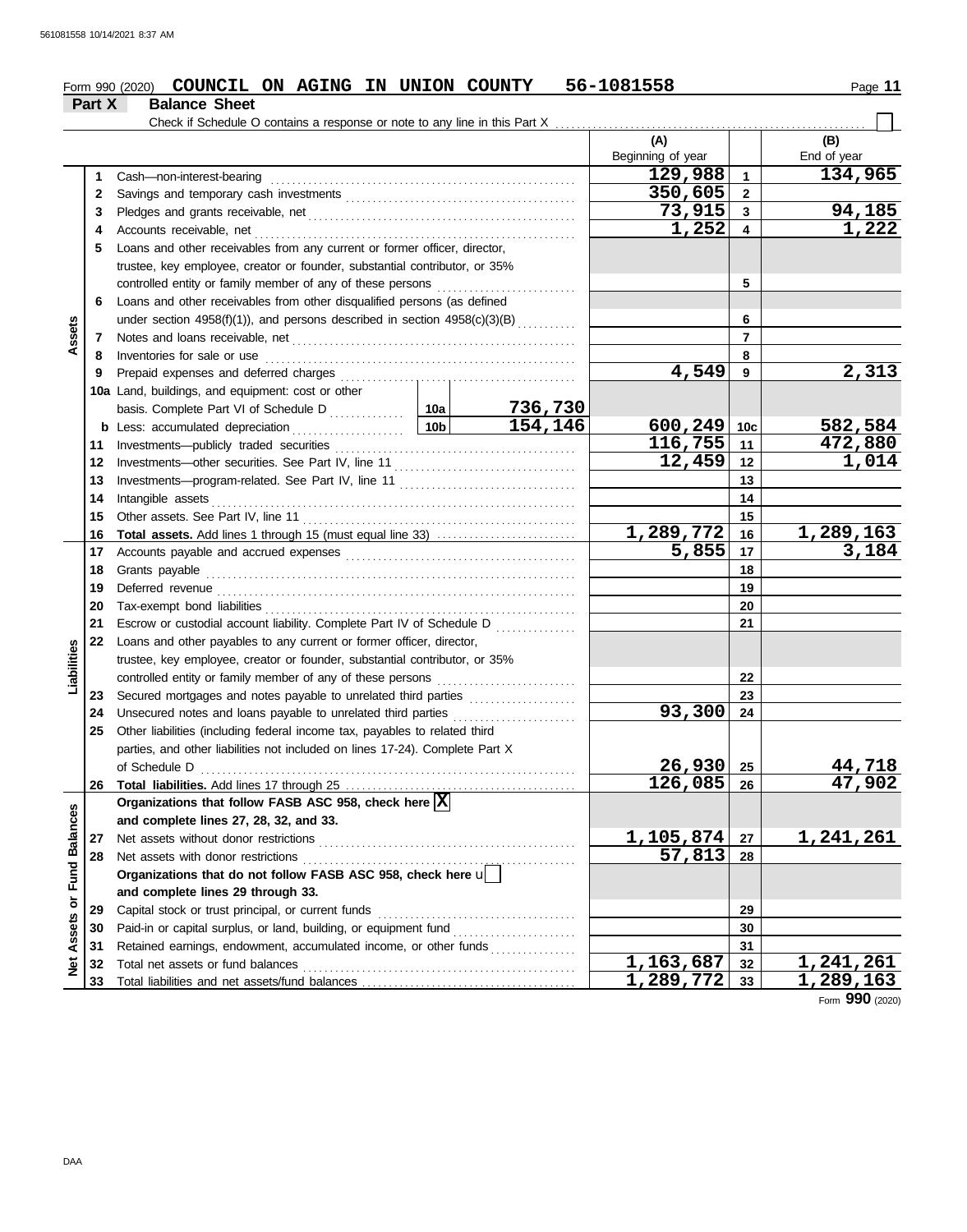|    | 56-1081558<br>Form 990 (2020) COUNCIL ON AGING IN UNION COUNTY                                                        |                         |                        |          | Page 12   |
|----|-----------------------------------------------------------------------------------------------------------------------|-------------------------|------------------------|----------|-----------|
|    | Part XI<br><b>Reconciliation of Net Assets</b>                                                                        |                         |                        |          |           |
|    | Check if Schedule O contains a response or note to any line in this Part XI                                           |                         |                        |          |           |
| 1  |                                                                                                                       |                         | $1,002,7\overline{16}$ |          |           |
| 2  |                                                                                                                       | $\mathbf{2}$            |                        | 956,698  |           |
| 3  | Revenue less expenses. Subtract line 2 from line 1                                                                    | $\mathbf{3}$            |                        | 46,018   |           |
| 4  |                                                                                                                       | $\overline{\mathbf{4}}$ | 1,163,687              |          |           |
| 5  |                                                                                                                       | 5                       |                        | 32,972   |           |
| 6  |                                                                                                                       | 6                       |                        |          |           |
| 7  | Investment expenses                                                                                                   | $\overline{7}$          |                        | $-1,416$ |           |
| 8  | Prior period adjustments                                                                                              | 8                       |                        |          |           |
| 9  | Other changes in net assets or fund balances (explain on Schedule O)                                                  | 9                       |                        |          |           |
| 10 | Net assets or fund balances at end of year. Combine lines 3 through 9 (must equal Part X, line                        |                         |                        |          |           |
|    | 32, column (B))                                                                                                       | 10                      | 1,241,261              |          |           |
|    | <b>Financial Statements and Reporting</b><br>Part XII                                                                 |                         |                        |          |           |
|    |                                                                                                                       |                         |                        |          |           |
|    |                                                                                                                       |                         |                        | Yes      | <b>No</b> |
| 1. | X Accrual<br>Accounting method used to prepare the Form 990:  <br>Cash<br>Other                                       |                         |                        |          |           |
|    | If the organization changed its method of accounting from a prior year or checked "Other," explain in                 |                         |                        |          |           |
|    | Schedule O.                                                                                                           |                         |                        |          |           |
|    | 2a Were the organization's financial statements compiled or reviewed by an independent accountant?                    |                         | 2a                     |          | X         |
|    | If "Yes," check a box below to indicate whether the financial statements for the year were compiled or                |                         |                        |          |           |
|    | reviewed on a separate basis, consolidated basis, or both:                                                            |                         |                        |          |           |
|    | Separate basis<br>Consolidated basis<br>Both consolidated and separate basis                                          |                         |                        |          |           |
|    | <b>b</b> Were the organization's financial statements audited by an independent accountant?                           |                         | 2 <sub>b</sub>         | x        |           |
|    | If "Yes," check a box below to indicate whether the financial statements for the year were audited on a               |                         |                        |          |           |
|    | separate basis, consolidated basis, or both:                                                                          |                         |                        |          |           |
|    | Consolidated basis<br>  Both consolidated and separate basis<br>Separate basis                                        |                         |                        |          |           |
|    | c If "Yes" to line 2a or 2b, does the organization have a committee that assumes responsibility for oversight of      |                         |                        |          |           |
|    | the audit, review, or compilation of its financial statements and selection of an independent accountant?             |                         | 2c                     | X        |           |
|    | If the organization changed either its oversight process or selection process during the tax year, explain on         |                         |                        |          |           |
|    | Schedule O.                                                                                                           |                         |                        |          |           |
|    | 3a As a result of a federal award, was the organization required to undergo an audit or audits as set forth in the    |                         |                        |          |           |
|    | Single Audit Act and OMB Circular A-133?                                                                              |                         | 3a                     |          | x         |
|    | <b>b</b> If "Yes," did the organization undergo the required audit or audits? If the organization did not undergo the |                         |                        |          |           |
|    | required audit or audits, explain why on Schedule O and describe any steps taken to undergo such audits               |                         | 3 <sub>b</sub>         |          |           |
|    |                                                                                                                       |                         |                        | nnn      |           |

Form **990** (2020)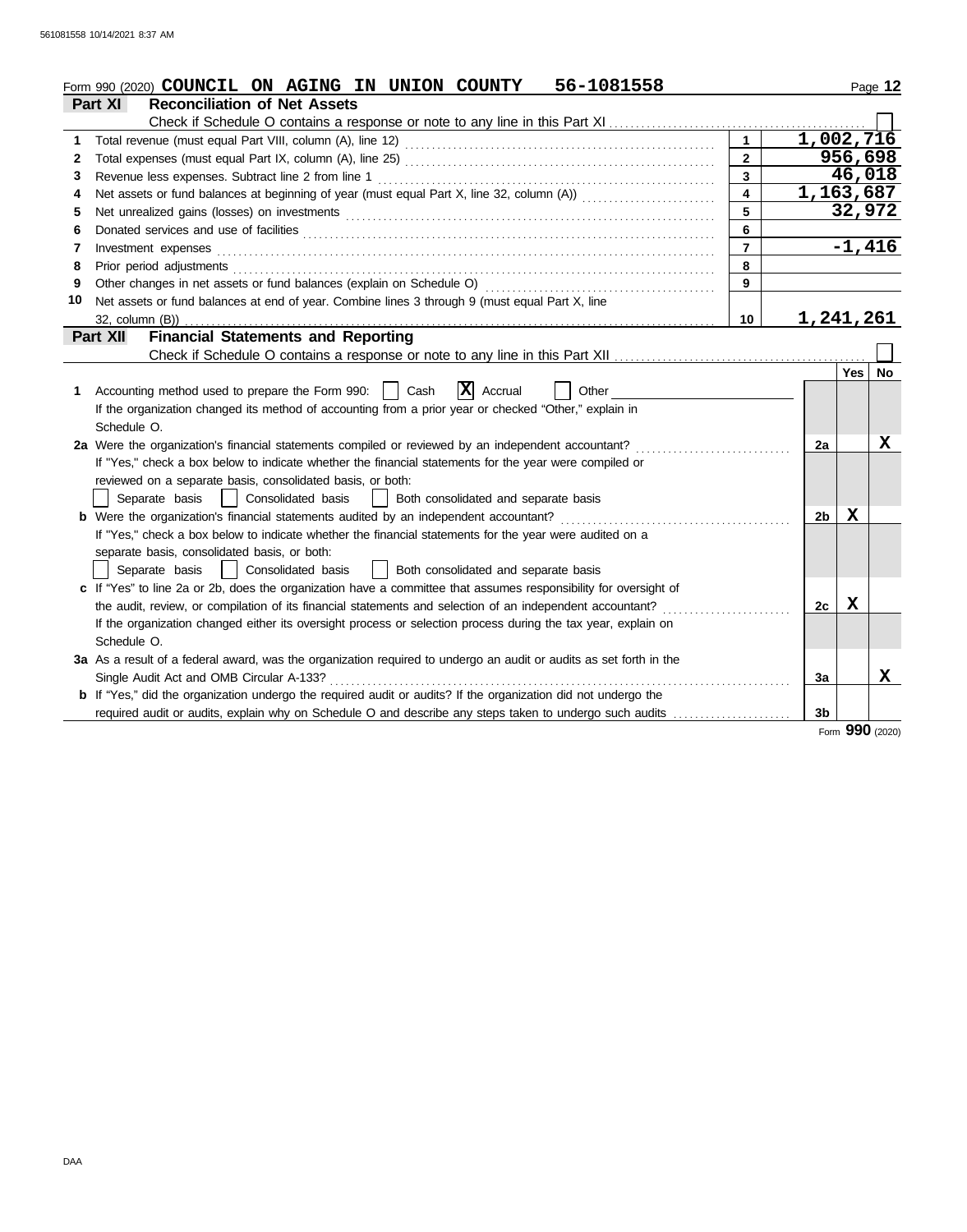561081558 10/14/2021 8:37 AM

| <b>SCHEDULE A</b>          |                                                            | <b>Public Charity Status and Public Support</b>                                                                                                                                                                                                                 |                                       |    |                        | OMB No. 1545-0047                    |
|----------------------------|------------------------------------------------------------|-----------------------------------------------------------------------------------------------------------------------------------------------------------------------------------------------------------------------------------------------------------------|---------------------------------------|----|------------------------|--------------------------------------|
| (Form 990 or 990-EZ)       |                                                            | Complete if the organization is a section $501(c)(3)$ organization or a section $4947(a)(1)$ nonexempt charitable trust.                                                                                                                                        |                                       |    |                        |                                      |
| Department of the Treasury |                                                            | u Attach to Form 990 or Form 990-EZ.                                                                                                                                                                                                                            |                                       |    |                        | Open to Public                       |
| Internal Revenue Service   |                                                            | u Go to www.irs.gov/Form990 for instructions and the latest information.                                                                                                                                                                                        |                                       |    |                        | Inspection                           |
| Name of the organization   |                                                            |                                                                                                                                                                                                                                                                 |                                       |    |                        | Employer identification number       |
|                            |                                                            | COUNCIL ON AGING IN UNION COUNTY                                                                                                                                                                                                                                |                                       |    | 56-1081558             |                                      |
| Part I                     |                                                            | Reason for Public Charity Status. (All organizations must complete this part.) See instructions.                                                                                                                                                                |                                       |    |                        |                                      |
| 1                          |                                                            | The organization is not a private foundation because it is: (For lines 1 through 12, check only one box.)<br>A church, convention of churches, or association of churches described in section 170(b)(1)(A)(i).                                                 |                                       |    |                        |                                      |
| 2                          |                                                            | A school described in section 170(b)(1)(A)(ii). (Attach Schedule E (Form 990 or 990-EZ).)                                                                                                                                                                       |                                       |    |                        |                                      |
| 3                          |                                                            | A hospital or a cooperative hospital service organization described in section 170(b)(1)(A)(iii).                                                                                                                                                               |                                       |    |                        |                                      |
| 4                          |                                                            | A medical research organization operated in conjunction with a hospital described in section 170(b)(1)(A)(iii). Enter the hospital's name,                                                                                                                      |                                       |    |                        |                                      |
| city, and state:           |                                                            |                                                                                                                                                                                                                                                                 |                                       |    |                        |                                      |
| 5                          |                                                            | An organization operated for the benefit of a college or university owned or operated by a governmental unit described in                                                                                                                                       |                                       |    |                        |                                      |
| 6                          | section 170(b)(1)(A)(iv). (Complete Part II.)              | A federal, state, or local government or governmental unit described in section 170(b)(1)(A)(v).                                                                                                                                                                |                                       |    |                        |                                      |
| X<br>7                     |                                                            | An organization that normally receives a substantial part of its support from a governmental unit or from the general public                                                                                                                                    |                                       |    |                        |                                      |
|                            | described in section 170(b)(1)(A)(vi). (Complete Part II.) |                                                                                                                                                                                                                                                                 |                                       |    |                        |                                      |
| 8                          |                                                            | A community trust described in section 170(b)(1)(A)(vi). (Complete Part II.)                                                                                                                                                                                    |                                       |    |                        |                                      |
| 9<br>university:           |                                                            | An agricultural research organization described in section 170(b)(1)(A)(ix) operated in conjunction with a land-grant college<br>or university or a non-land-grant college of agriculture (see instructions). Enter the name, city, and state of the college or |                                       |    |                        |                                      |
| 10                         |                                                            | An organization that normally receives: (1) more than 33 1/3% of its support from contributions, membership fees, and gross                                                                                                                                     |                                       |    |                        |                                      |
|                            |                                                            | receipts from activities related to its exempt functions, subject to certain exceptions; and (2) no more than 331/3% of its                                                                                                                                     |                                       |    |                        |                                      |
|                            |                                                            | support from gross investment income and unrelated business taxable income (less section 511 tax) from businesses<br>acquired by the organization after June 30, 1975. See section 509(a)(2). (Complete Part III.)                                              |                                       |    |                        |                                      |
| 11                         |                                                            | An organization organized and operated exclusively to test for public safety. See section 509(a)(4).                                                                                                                                                            |                                       |    |                        |                                      |
| 12                         |                                                            | An organization organized and operated exclusively for the benefit of, to perform the functions of, or to carry out the purposes                                                                                                                                |                                       |    |                        |                                      |
|                            |                                                            | of one or more publicly supported organizations described in section 509(a)(1) or section 509(a)(2). See section 509(a)(3).<br>Check the box in lines 12a through 12d that describes the type of supporting organization and complete lines 12e, 12f, and 12g.  |                                       |    |                        |                                      |
| a                          |                                                            | Type I. A supporting organization operated, supervised, or controlled by its supported organization(s), typically by giving                                                                                                                                     |                                       |    |                        |                                      |
|                            |                                                            | the supported organization(s) the power to regularly appoint or elect a majority of the directors or trustees of the                                                                                                                                            |                                       |    |                        |                                      |
|                            |                                                            | supporting organization. You must complete Part IV, Sections A and B.                                                                                                                                                                                           |                                       |    |                        |                                      |
| b                          |                                                            | Type II. A supporting organization supervised or controlled in connection with its supported organization(s), by having                                                                                                                                         |                                       |    |                        |                                      |
|                            |                                                            | control or management of the supporting organization vested in the same persons that control or manage the supported<br>organization(s). You must complete Part IV, Sections A and C.                                                                           |                                       |    |                        |                                      |
| c                          |                                                            | Type III functionally integrated. A supporting organization operated in connection with, and functionally integrated with,                                                                                                                                      |                                       |    |                        |                                      |
|                            |                                                            | its supported organization(s) (see instructions). You must complete Part IV, Sections A, D, and E.                                                                                                                                                              |                                       |    |                        |                                      |
| d                          |                                                            | Type III non-functionally integrated. A supporting organization operated in connection with its supported organization(s)<br>that is not functionally integrated. The organization generally must satisfy a distribution requirement and an attentiveness       |                                       |    |                        |                                      |
|                            |                                                            | requirement (see instructions). You must complete Part IV, Sections A and D, and Part V.                                                                                                                                                                        |                                       |    |                        |                                      |
| e                          |                                                            | Check this box if the organization received a written determination from the IRS that it is a Type I, Type II, Type III                                                                                                                                         |                                       |    |                        |                                      |
| f                          | Enter the number of supported organizations                | functionally integrated, or Type III non-functionally integrated supporting organization.                                                                                                                                                                       |                                       |    |                        |                                      |
| g                          |                                                            | Provide the following information about the supported organization(s).                                                                                                                                                                                          |                                       |    |                        |                                      |
| (i) Name of supported      | (ii) EIN                                                   | (iii) Type of organization                                                                                                                                                                                                                                      | (iv) Is the organization              |    | (v) Amount of monetary | (vi) Amount of                       |
| organization               |                                                            | (described on lines 1-10<br>above (see instructions))                                                                                                                                                                                                           | listed in your governing<br>document? |    | support (see           | other support (see                   |
|                            |                                                            |                                                                                                                                                                                                                                                                 | Yes                                   | No | instructions)          | instructions)                        |
| (A)                        |                                                            |                                                                                                                                                                                                                                                                 |                                       |    |                        |                                      |
|                            |                                                            |                                                                                                                                                                                                                                                                 |                                       |    |                        |                                      |
| (B)                        |                                                            |                                                                                                                                                                                                                                                                 |                                       |    |                        |                                      |
|                            |                                                            |                                                                                                                                                                                                                                                                 |                                       |    |                        |                                      |
| (C)                        |                                                            |                                                                                                                                                                                                                                                                 |                                       |    |                        |                                      |
| (D)                        |                                                            |                                                                                                                                                                                                                                                                 |                                       |    |                        |                                      |
| (E)                        |                                                            |                                                                                                                                                                                                                                                                 |                                       |    |                        |                                      |
| <b>Total</b>               |                                                            |                                                                                                                                                                                                                                                                 |                                       |    |                        |                                      |
|                            |                                                            | For Paperwork Reduction Act Notice, see the Instructions for Form 990 or 990-EZ.                                                                                                                                                                                |                                       |    |                        | Schedule A (Form 990 or 990-EZ) 2020 |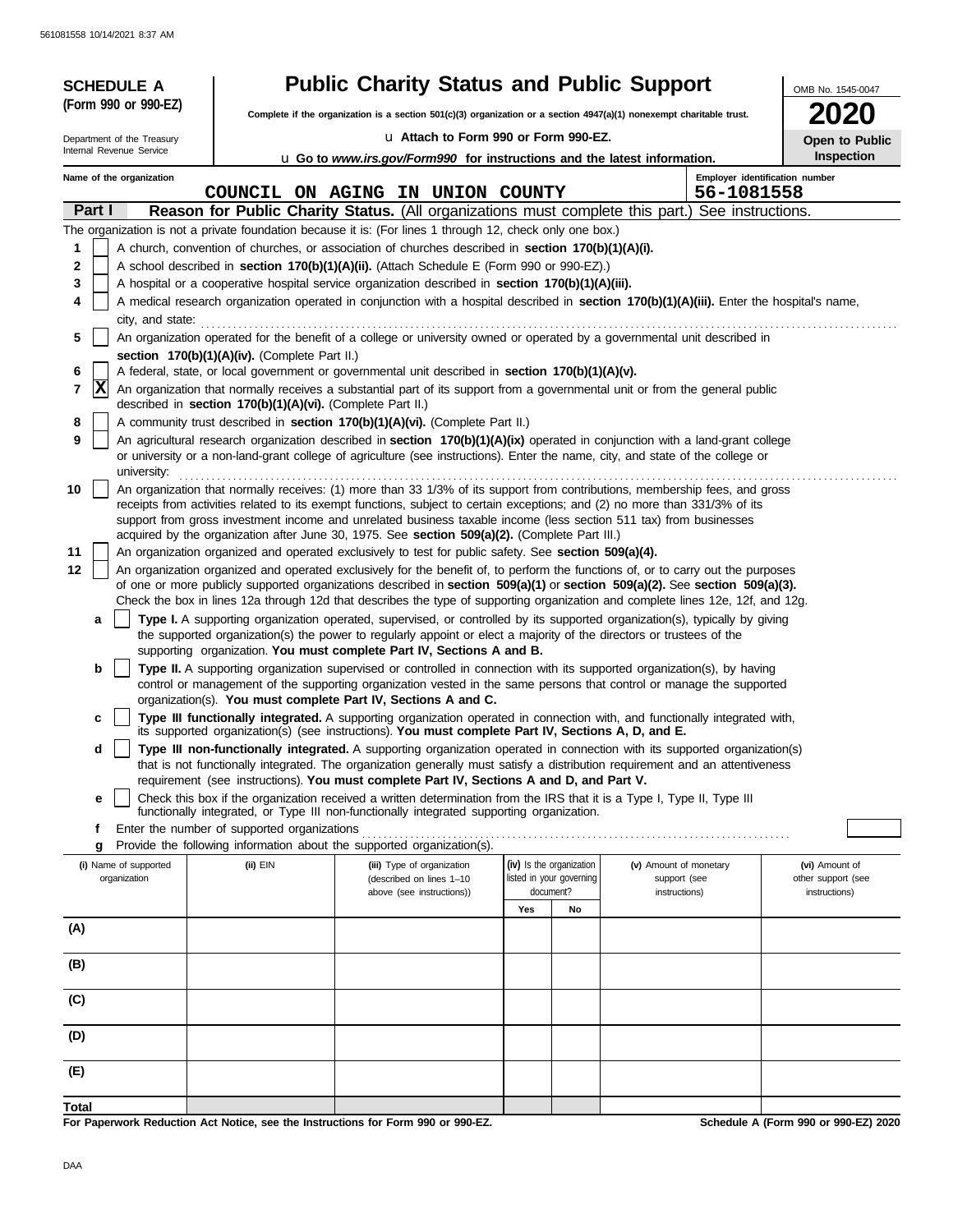Schedule A (Form 990 or 990-EZ) 2020 **COUNCIL ON AGING IN UNION COUNTY** 56-1081558 Page 2 **Part II Support Schedule for Organizations Described in Sections 170(b)(1)(A)(iv) and 170(b)(1)(A)(vi)** (Complete only if you checked the box on line 5, 7, or 8 of Part I or if the organization failed to qualify under Part III. If the organization fails to qualify under the tests listed below, please complete Part III.) **Section A. Public Support (a)** 2016 **(b)** 2017 **(c)** 2018 **(d)** 2019 **(e)** 2020 Calendar year (or fiscal year beginning in) **u** | (a) 2016 | (b) 2017 | (c) 2018 | (d) 2019 | (e) 2020 | (f) Total **1** Gifts, grants, contributions, and membership fees received. (Do not **648,856 680,026 618,834 698,453 973,249 3,619,418** include any "unusual grants.") . . . . . . . . **2** Tax revenues levied for the organization's benefit and either paid to or expended on its behalf . . . . . . . . . . **3** The value of services or facilities furnished by a governmental unit to the organization without charge **Total.** Add lines 1 through 3 **4 648,856 680,026 618,834 698,453 973,249 3,619,418 5** The portion of total contributions by each person (other than a governmental unit or publicly supported organization) included on line 1 that exceeds 2% of the amount shown on line 11, column (f)  $\ldots \ldots$ Public support. Subtract line 5 from line 4. **3,619,418 6 Section B. Total Support** Calendar year (or fiscal year beginning in)  $\bf{u}$  (a) 2016 (b) 2017 (c) 2018 (d) 2019 (e) 2020 (f) Total u **(b)** 2017 **(c)** 2018 **(d)** 2019 **(e)** 2020 **(a)** 2016 Amounts from line 4 **7 648,856 680,026 618,834 698,453 973,249 3,619,418 8** Gross income from interest, dividends, payments received on securities loans, rents, royalties, and income from similar sources .................. **4,099 6,106 7,653 7,418 -3,325 21,951** Net income from unrelated business **9** activities, whether or not the business is regularly carried on . . . . . . . . . . . . . . . . Other income. Do not include gain or **10** loss from the sale of capital assets (Explain in Part VI.) . . . . . . . . . . . . . . . . . . . **2,194 3,167 3,905 9,266 11 Total support.** Add lines 7 through 10 **3,650,635 12 12 28,887** Gross receipts from related activities, etc. (see instructions) . . . . . . . . . . . . . . . . . . . . . . . . . . . . . . . . . . . . . . . . . . . . . . . . . . . . . . . . . . . . . . **First 5 years.** If the Form 990 is for the organization's first, second, third, fourth, or fifth tax year as a section 501(c)(3) **13** organization, check this box and stop here ▶ Γ **Section C. Computation of Public Support Percentage 14 14** Public support percentage for 2020 (line 6, column (f) divided by line 11, column (f)) . . . . . . . . . . . . . . . . . . . . . . . . . . . . . . . . . . . . . . % **99.14** Public support percentage from 2019 Schedule A, Part II, line 14 . . . . . . . . . . . . . . . . . . . . . . . . . . . . . . . . . . . . . . . . . . . . . . . . . . . . . . . . . **15 15** % **99.04 16a 33 1/3% support test—2020.** If the organization did not check the box on line 13, and line 14 is 33 1/3% or more, check this box and **stop here.** The organization qualifies as a publicly supported organization . . . . . . . . . . . . . . . . . . . . . . . . . . . . . . . . . . . . . . . . . . . . . . . . . . . . . . . . . . **X b 33 1/3% support test—2019.** If the organization did not check a box on line 13 or 16a, and line 15 is 33 1/3% or more, check this box and **stop here.** The organization qualifies as a publicly supported organization **17a 10%-facts-and-circumstances test—2020.** If the organization did not check a box on line 13, 16a, or 16b, and line 14 is 10% or more, and if the organization meets the "facts-and-circumstances" test, check this box and **stop here.** Explain in Part VI how the organization meets the "facts-and-circumstances" test. The organization qualifies as a publicly supported organization . . . . . . . . . . . . . . . . . . . . . . . . . . . . . . . . . . . . . . . . . . . . . . . . . . . . . . . . . . . . . . . . . . . . . . . . . . . . . . . . . . . . . . . . . . . . . . . . . . . . . . . . . . . . . . . . . . . . . . . . . . . . . . . . . **b 10%-facts-and-circumstances test—2019.** If the organization did not check a box on line 13, 16a, 16b, or 17a, and line 15 is 10% or more, and if the organization meets the "facts-and-circumstances" test, check this box and **stop here.** Explain in Part VI how the organization meets the "facts-and-circumstances" test. The organization qualifies as a publicly supported organization . . . . . . . . . . . . . . . . . . . . . . . . . . . . . . . . . . . . . . . . . . . . . . . . . . . . . . . . . . . . . . . . . . . . . . . . . . . . . . . . . . . . . . . . . . . . . . . . . . . . . . . . . . . . . . . . . . . . . . . . . . . . . . . . . **18 Private foundation.** If the organization did not check a box on line 13, 16a, 16b, 17a, or 17b, check this box and see  $\blacktriangleright$ **instructions**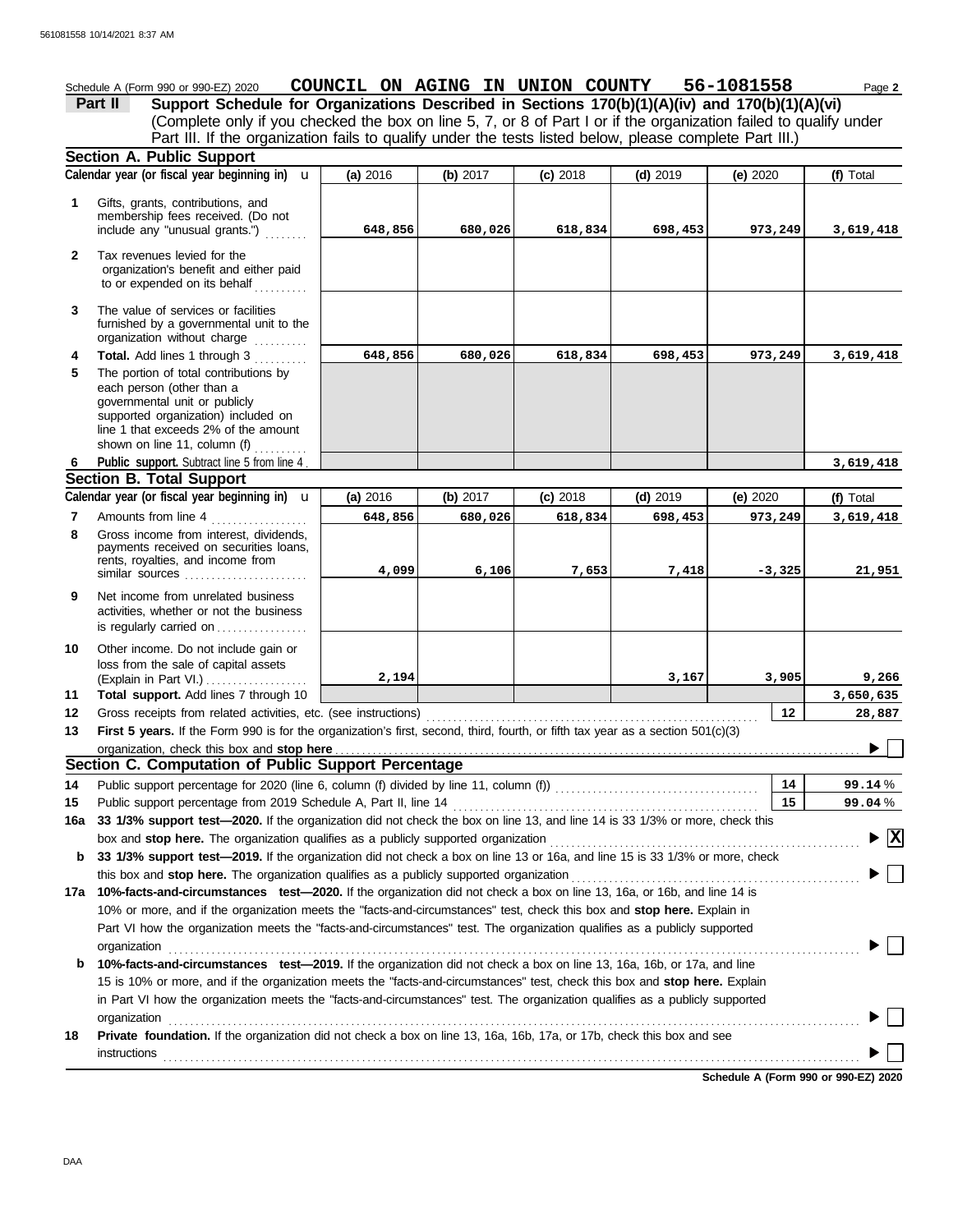|              | Schedule A (Form 990 or 990-EZ) 2020                                                                                                                                              | COUNCIL ON AGING IN UNION COUNTY |          |            |            | 56-1081558 | Page 3    |
|--------------|-----------------------------------------------------------------------------------------------------------------------------------------------------------------------------------|----------------------------------|----------|------------|------------|------------|-----------|
|              | Support Schedule for Organizations Described in Section 509(a)(2)<br>Part III                                                                                                     |                                  |          |            |            |            |           |
|              | (Complete only if you checked the box on line 10 of Part I or if the organization failed to qualify under Part II.                                                                |                                  |          |            |            |            |           |
|              | If the organization fails to qualify under the tests listed below, please complete Part II.)                                                                                      |                                  |          |            |            |            |           |
|              | Section A. Public Support                                                                                                                                                         |                                  |          |            |            |            |           |
|              | Calendar year (or fiscal year beginning in) $\mathbf u$                                                                                                                           | (a) 2016                         | (b) 2017 | $(c)$ 2018 | $(d)$ 2019 | (e) 2020   | (f) Total |
| 1            | Gifts, grants, contributions, and membership fees<br>received. (Do not include any "unusual grants.")                                                                             |                                  |          |            |            |            |           |
| $\mathbf{2}$ | Gross receipts from admissions, merchandise<br>sold or services performed, or facilities<br>furnished in any activity that is related to the<br>organization's fax-exempt purpose |                                  |          |            |            |            |           |
| 3            | Gross receipts from activities that are not an<br>unrelated trade or business under section 513                                                                                   |                                  |          |            |            |            |           |
| 4            | Tax revenues levied for the<br>organization's benefit and either paid<br>to or expended on its behalf                                                                             |                                  |          |            |            |            |           |
| 5            | The value of services or facilities<br>furnished by a governmental unit to the<br>organization without charge                                                                     |                                  |          |            |            |            |           |
| 6            | Total. Add lines 1 through 5                                                                                                                                                      |                                  |          |            |            |            |           |
|              | 7a Amounts included on lines 1, 2, and 3<br>received from disqualified persons                                                                                                    |                                  |          |            |            |            |           |
| b            | Amounts included on lines 2 and 3<br>received from other than disqualified<br>persons that exceed the greater of \$5,000<br>or 1% of the amount on line 13 for the year           |                                  |          |            |            |            |           |
| c            | Add lines 7a and 7b                                                                                                                                                               |                                  |          |            |            |            |           |
| 8            | Public support. (Subtract line 7c from                                                                                                                                            |                                  |          |            |            |            |           |
|              | line $6.$ )                                                                                                                                                                       |                                  |          |            |            |            |           |
|              | <b>Section B. Total Support</b>                                                                                                                                                   |                                  |          |            |            |            |           |
|              | Calendar year (or fiscal year beginning in) $\mathbf u$                                                                                                                           | (a) 2016                         | (b) 2017 | $(c)$ 2018 | $(d)$ 2019 | (e) 2020   | (f) Total |
| 9            | Amounts from line 6                                                                                                                                                               |                                  |          |            |            |            |           |
| 10a          | Gross income from interest, dividends,<br>payments received on securities loans, rents,<br>royalties, and income from similar sources.                                            |                                  |          |            |            |            |           |
|              | <b>b</b> Unrelated business taxable income (less)<br>section 511 taxes) from businesses<br>acquired after June 30, 1975                                                           |                                  |          |            |            |            |           |
| c            | Add lines 10a and 10b<br>.                                                                                                                                                        |                                  |          |            |            |            |           |
| 11           | Net income from unrelated business<br>activities not included in line 10b, whether<br>or not the business is regularly carried on                                                 |                                  |          |            |            |            |           |
| 12           | Other income. Do not include gain or<br>loss from the sale of capital assets<br>(Explain in Part VI.)                                                                             |                                  |          |            |            |            |           |
| 13           | Total support. (Add lines 9, 10c, 11,                                                                                                                                             |                                  |          |            |            |            |           |
| 14           | First 5 years. If the Form 990 is for the organization's first, second, third, fourth, or fifth tax year as a section 501(c)(3)                                                   |                                  |          |            |            |            |           |
|              | organization, check this box and stop here                                                                                                                                        |                                  |          |            |            |            |           |
|              | Section C. Computation of Public Support Percentage                                                                                                                               |                                  |          |            |            |            |           |
| 15           |                                                                                                                                                                                   |                                  |          |            |            | 15         | %         |
| 16           |                                                                                                                                                                                   |                                  |          |            |            | 16         | %         |
|              | Section D. Computation of Investment Income Percentage                                                                                                                            |                                  |          |            |            | 17         |           |
| 17           |                                                                                                                                                                                   |                                  |          |            |            | 18         | %<br>%    |
| 19a          | 33 1/3% support tests-2020. If the organization did not check the box on line 14, and line 15 is more than 33 1/3%, and line                                                      |                                  |          |            |            |            |           |
|              | 17 is not more than 33 1/3%, check this box and stop here. The organization qualifies as a publicly supported organization                                                        |                                  |          |            |            |            |           |
| b            | 33 1/3% support tests-2019. If the organization did not check a box on line 14 or line 19a, and line 16 is more than 33 1/3%, and                                                 |                                  |          |            |            |            |           |
|              | line 18 is not more than 33 1/3%, check this box and stop here. The organization qualifies as a publicly supported organization                                                   |                                  |          |            |            |            |           |
| 20           |                                                                                                                                                                                   |                                  |          |            |            |            |           |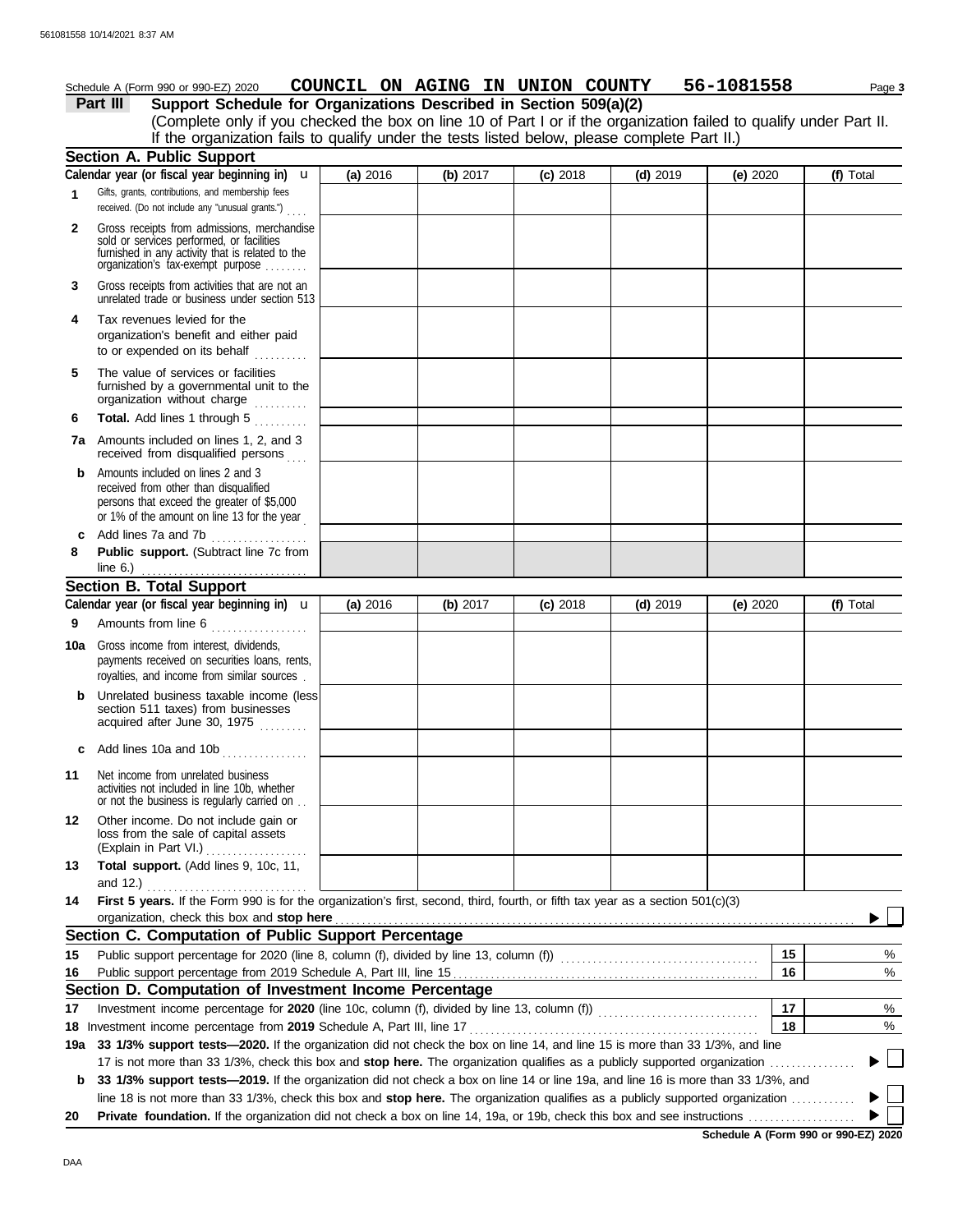|              | COUNCIL ON AGING IN UNION COUNTY<br>Schedule A (Form 990 or 990-EZ) 2020                                                                                                                                                                                                                                                                                                            | 56-1081558                           |     | Page 4 |
|--------------|-------------------------------------------------------------------------------------------------------------------------------------------------------------------------------------------------------------------------------------------------------------------------------------------------------------------------------------------------------------------------------------|--------------------------------------|-----|--------|
|              | Part IV<br><b>Supporting Organizations</b><br>(Complete only if you checked a box in line 12 on Part I. If you checked box 12a, Part I, complete Sections A<br>and B. If you checked box 12b, Part I, complete Sections A and C. If you checked box 12c, Part I, complete<br>Sections A, D, and E. If you checked box 12d, Part I, complete Sections A and D, and complete Part V.) |                                      |     |        |
|              | <b>Section A. All Supporting Organizations</b>                                                                                                                                                                                                                                                                                                                                      |                                      |     |        |
| 1            | Are all of the organization's supported organizations listed by name in the organization's governing                                                                                                                                                                                                                                                                                |                                      | Yes | No     |
|              | documents? If "No," describe in Part VI how the supported organizations are designated. If designated by                                                                                                                                                                                                                                                                            |                                      |     |        |
| $\mathbf{2}$ | class or purpose, describe the designation. If historic and continuing relationship, explain.<br>Did the organization have any supported organization that does not have an IRS determination of status                                                                                                                                                                             | 1                                    |     |        |
|              | under section 509(a)(1) or (2)? If "Yes," explain in Part VI how the organization determined that the supported                                                                                                                                                                                                                                                                     |                                      |     |        |
|              | organization was described in section 509(a)(1) or (2).                                                                                                                                                                                                                                                                                                                             | 2                                    |     |        |
| За           | Did the organization have a supported organization described in section 501(c)(4), (5), or (6)? If "Yes," answer                                                                                                                                                                                                                                                                    |                                      |     |        |
|              | lines 3b and 3c below.                                                                                                                                                                                                                                                                                                                                                              | 3a                                   |     |        |
| b            | Did the organization confirm that each supported organization qualified under section 501(c)(4), (5), or (6) and                                                                                                                                                                                                                                                                    |                                      |     |        |
|              | satisfied the public support tests under section 509(a)(2)? If "Yes," describe in Part VI when and how the                                                                                                                                                                                                                                                                          |                                      |     |        |
|              | organization made the determination.                                                                                                                                                                                                                                                                                                                                                | 3b                                   |     |        |
| c            | Did the organization ensure that all support to such organizations was used exclusively for section $170(c)(2)(B)$                                                                                                                                                                                                                                                                  |                                      |     |        |
|              | purposes? If "Yes," explain in Part VI what controls the organization put in place to ensure such use.                                                                                                                                                                                                                                                                              | 3c                                   |     |        |
| 4a           | Was any supported organization not organized in the United States ("foreign supported organization")? If                                                                                                                                                                                                                                                                            |                                      |     |        |
|              | "Yes," and if you checked 12a or 12b in Part I, answer (b) and (c) below.                                                                                                                                                                                                                                                                                                           | 4a                                   |     |        |
| b            | Did the organization have ultimate control and discretion in deciding whether to make grants to the foreign                                                                                                                                                                                                                                                                         |                                      |     |        |
|              | supported organization? If "Yes," describe in Part VI how the organization had such control and discretion                                                                                                                                                                                                                                                                          |                                      |     |        |
| c            | despite being controlled or supervised by or in connection with its supported organizations.<br>Did the organization support any foreign supported organization that does not have an IRS determination                                                                                                                                                                             | 4b                                   |     |        |
|              | under sections $501(c)(3)$ and $509(a)(1)$ or $(2)?$ If "Yes," explain in Part VI what controls the organization used                                                                                                                                                                                                                                                               |                                      |     |        |
|              | to ensure that all support to the foreign supported organization was used exclusively for section $170(c)(2)(B)$                                                                                                                                                                                                                                                                    |                                      |     |        |
|              | purposes.                                                                                                                                                                                                                                                                                                                                                                           | 4с                                   |     |        |
| 5a           | Did the organization add, substitute, or remove any supported organizations during the tax year? If "Yes,"                                                                                                                                                                                                                                                                          |                                      |     |        |
|              | answer lines 5b and 5c below (if applicable). Also, provide detail in Part VI, including (i) the names and EIN                                                                                                                                                                                                                                                                      |                                      |     |        |
|              | numbers of the supported organizations added, substituted, or removed; (ii) the reasons for each such action;                                                                                                                                                                                                                                                                       |                                      |     |        |
|              | (iii) the authority under the organization's organizing document authorizing such action; and (iv) how the action                                                                                                                                                                                                                                                                   |                                      |     |        |
|              | was accomplished (such as by amendment to the organizing document).                                                                                                                                                                                                                                                                                                                 | 5a                                   |     |        |
| b            | Type I or Type II only. Was any added or substituted supported organization part of a class already                                                                                                                                                                                                                                                                                 |                                      |     |        |
|              | designated in the organization's organizing document?                                                                                                                                                                                                                                                                                                                               | 5b                                   |     |        |
| c            | Substitutions only. Was the substitution the result of an event beyond the organization's control?                                                                                                                                                                                                                                                                                  | 5c                                   |     |        |
| 6            | Did the organization provide support (whether in the form of grants or the provision of services or facilities) to                                                                                                                                                                                                                                                                  |                                      |     |        |
|              | anyone other than (i) its supported organizations, (ii) individuals that are part of the charitable class benefited                                                                                                                                                                                                                                                                 |                                      |     |        |
|              | by one or more of its supported organizations, or (iii) other supporting organizations that also support or                                                                                                                                                                                                                                                                         |                                      |     |        |
| 7            | benefit one or more of the filing organization's supported organizations? If "Yes," provide detail in Part VI.<br>Did the organization provide a grant, loan, compensation, or other similar payment to a substantial contributor                                                                                                                                                   | 6                                    |     |        |
|              | (as defined in section $4958(c)(3)(C)$ ), a family member of a substantial contributor, or a 35% controlled entity                                                                                                                                                                                                                                                                  |                                      |     |        |
|              | with regard to a substantial contributor? If "Yes," complete Part I of Schedule L (Form 990 or 990-EZ).                                                                                                                                                                                                                                                                             | 7                                    |     |        |
| 8            | Did the organization make a loan to a disqualified person (as defined in section 4958) not described in line 7?                                                                                                                                                                                                                                                                     |                                      |     |        |
|              | If "Yes," complete Part I of Schedule L (Form 990 or 990-EZ).                                                                                                                                                                                                                                                                                                                       | 8                                    |     |        |
| 9а           | Was the organization controlled directly or indirectly at any time during the tax year by one or more                                                                                                                                                                                                                                                                               |                                      |     |        |
|              | disqualified persons, as defined in section 4946 (other than foundation managers and organizations                                                                                                                                                                                                                                                                                  |                                      |     |        |
|              | described in section 509(a)(1) or (2))? If "Yes," provide detail in Part VI.                                                                                                                                                                                                                                                                                                        | 9а                                   |     |        |
| b            | Did one or more disqualified persons (as defined in line 9a) hold a controlling interest in any entity in which                                                                                                                                                                                                                                                                     |                                      |     |        |
|              | the supporting organization had an interest? If "Yes," provide detail in Part VI.                                                                                                                                                                                                                                                                                                   | 9b                                   |     |        |
| c            | Did a disqualified person (as defined in line 9a) have an ownership interest in, or derive any personal benefit                                                                                                                                                                                                                                                                     |                                      |     |        |
|              | from, assets in which the supporting organization also had an interest? If "Yes," provide detail in Part VI.                                                                                                                                                                                                                                                                        | 9c                                   |     |        |
| 10a          | Was the organization subject to the excess business holdings rules of section 4943 because of section                                                                                                                                                                                                                                                                               |                                      |     |        |
|              | 4943(f) (regarding certain Type II supporting organizations, and all Type III non-functionally integrated                                                                                                                                                                                                                                                                           |                                      |     |        |
|              | supporting organizations)? If "Yes," answer line 10b below.                                                                                                                                                                                                                                                                                                                         | 10a                                  |     |        |
| b            | Did the organization have any excess business holdings in the tax year? (Use Schedule C, Form 4720, to<br>determine whether the organization had excess business holdings.)                                                                                                                                                                                                         | 10 <sub>b</sub>                      |     |        |
|              |                                                                                                                                                                                                                                                                                                                                                                                     | Schedule A (Form 990 or 990-EZ) 2020 |     |        |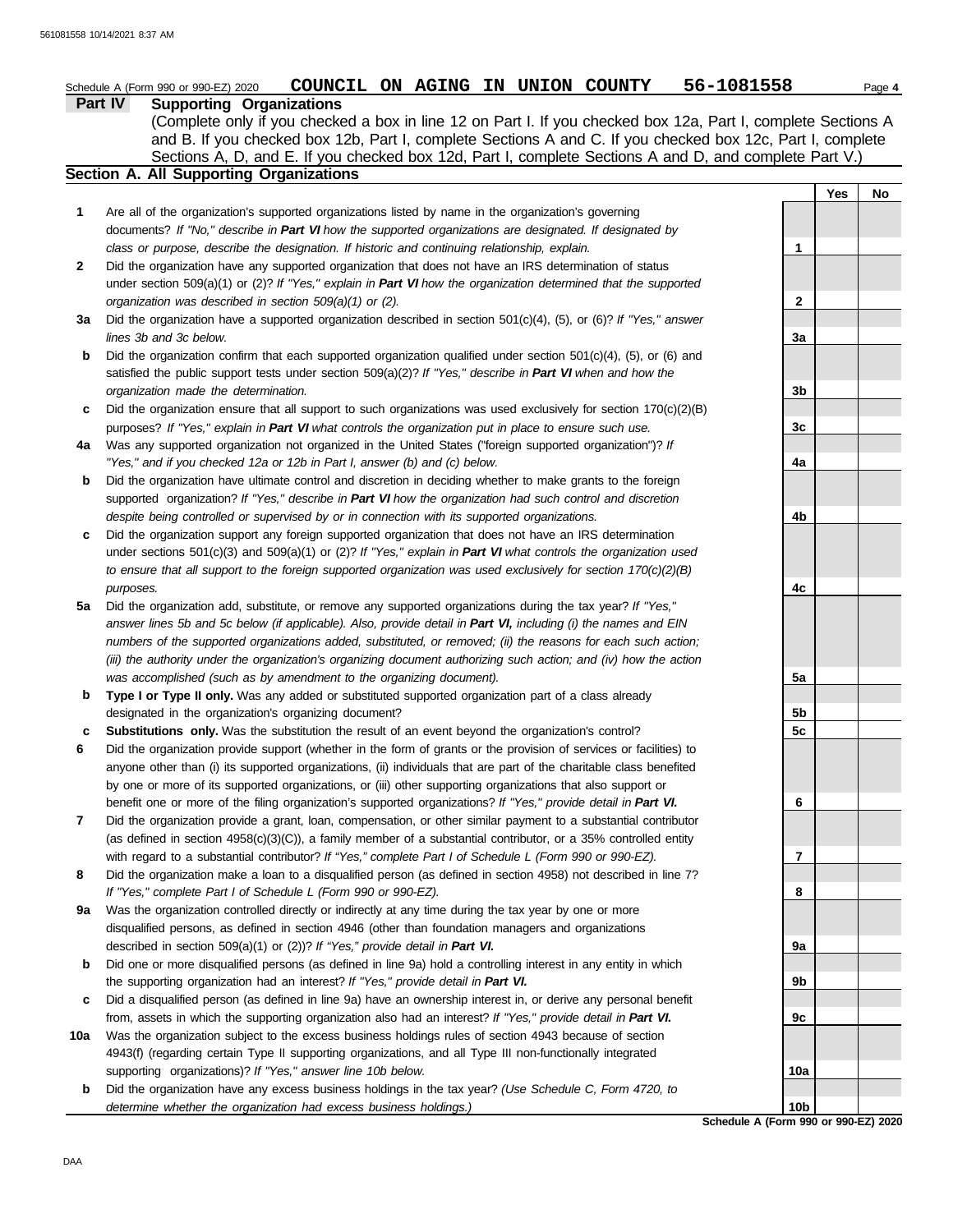## **Part IV Supporting Organizations** *(continued)* Schedule A (Form 990 or 990-EZ) 2020 **COUNCIL ON AGING IN UNION COUNTY** 56-1081558 Page 5

|                                            |                                                                                                                      |                 | Yes | No |  |  |  |  |
|--------------------------------------------|----------------------------------------------------------------------------------------------------------------------|-----------------|-----|----|--|--|--|--|
| 11                                         | Has the organization accepted a gift or contribution from any of the following persons?                              |                 |     |    |  |  |  |  |
| a                                          | A person who directly or indirectly controls, either alone or together with persons described in lines 11b and       |                 |     |    |  |  |  |  |
|                                            | 11c below, the governing body of a supported organization?                                                           | 11a             |     |    |  |  |  |  |
| b                                          | A family member of a person described in line 11a above?                                                             | 11 <sub>b</sub> |     |    |  |  |  |  |
|                                            | c A 35% controlled entity of a person described in line 11a or 11b above? If "Yes" to line 11a, 11b, or 11c, provide |                 |     |    |  |  |  |  |
|                                            | detail in Part VI.                                                                                                   | 11c             |     |    |  |  |  |  |
| Section B. Type I Supporting Organizations |                                                                                                                      |                 |     |    |  |  |  |  |

|   |                                                                                                                                                                                                                                                                                                                                                                                                                                                                                                                                                                                                                                                      |   | Yes | No |
|---|------------------------------------------------------------------------------------------------------------------------------------------------------------------------------------------------------------------------------------------------------------------------------------------------------------------------------------------------------------------------------------------------------------------------------------------------------------------------------------------------------------------------------------------------------------------------------------------------------------------------------------------------------|---|-----|----|
|   | Did the governing body, members of the governing body, officers acting in their official capacity, or membership of one or<br>more supported organizations have the power to regularly appoint or elect at least a majority of the organization's officers,<br>directors, or trustees at all times during the tax year? If "No," describe in Part VI how the supported organization(s)<br>effectively operated, supervised, or controlled the organization's activities. If the organization had more than one supported<br>organization, describe how the powers to appoint and/or remove officers, directors, or trustees were allocated among the |   |     |    |
|   | supported organizations and what conditions or restrictions, if any, applied to such powers during the tax year.                                                                                                                                                                                                                                                                                                                                                                                                                                                                                                                                     |   |     |    |
| 2 | Did the organization operate for the benefit of any supported organization other than the supported<br>organization(s) that operated, supervised, or controlled the supporting organization? If "Yes," explain in Part<br>VI how providing such benefit carried out the purposes of the supported organization(s) that operated,                                                                                                                                                                                                                                                                                                                     |   |     |    |
|   | supervised, or controlled the supporting organization.                                                                                                                                                                                                                                                                                                                                                                                                                                                                                                                                                                                               | 2 |     |    |
|   | Section C. Type II Supporting Organizations                                                                                                                                                                                                                                                                                                                                                                                                                                                                                                                                                                                                          |   |     |    |

|                                                                                                                  |  | No |
|------------------------------------------------------------------------------------------------------------------|--|----|
| Were a majority of the organization's directors or trustees during the tax year also a majority of the directors |  |    |
| or trustees of each of the organization's supported organization(s)? If "No," describe in Part VI how control    |  |    |
| or management of the supporting organization was vested in the same persons that controlled or managed           |  |    |
| the supported organization(s).                                                                                   |  |    |

#### **Section D. All Type III Supporting Organizations**

|              |                                                                                                                        |   | Yes | No |
|--------------|------------------------------------------------------------------------------------------------------------------------|---|-----|----|
| 1            | Did the organization provide to each of its supported organizations, by the last day of the fifth month of the         |   |     |    |
|              | organization's tax year, (i) a written notice describing the type and amount of support provided during the prior tax  |   |     |    |
|              | year, (ii) a copy of the Form 990 that was most recently filed as of the date of notification, and (iii) copies of the |   |     |    |
|              | organization's governing documents in effect on the date of notification, to the extent not previously provided?       |   |     |    |
| $\mathbf{2}$ | Were any of the organization's officers, directors, or trustees either (i) appointed or elected by the supported       |   |     |    |
|              | organization(s) or (ii) serving on the governing body of a supported organization? If "No," explain in Part VI how     |   |     |    |
|              | the organization maintained a close and continuous working relationship with the supported organization(s).            | 2 |     |    |
| 3            | By reason of the relationship described in line 2, above, did the organization's supported organizations have          |   |     |    |
|              | a significant voice in the organization's investment policies and in directing the use of the organization's           |   |     |    |
|              | income or assets at all times during the tax year? If "Yes," describe in Part VI the role the organization's           |   |     |    |
|              | supported organizations played in this regard.                                                                         | 3 |     |    |

#### **Section E. Type III Functionally-Integrated Supporting Organizations**

- **1** *Check the box next to the method that the organization used to satisfy the Integral Part Test during the year (see instructions).*
	- The organization satisfied the Activities Test. *Complete line 2 below.* **a**
- The organization is the parent of each of its supported organizations. *Complete line 3 below.* **b**
- The organization supported a governmental entity. *Describe in Part VI how you supported a governmental entity (see instructions).* **c**
- **2** Activities Test. *Answer lines 2a and 2b below.*
- **a** Did substantially all of the organization's activities during the tax year directly further the exempt purposes of the supported organization(s) to which the organization was responsive? *If "Yes," then in Part VI identify those supported organizations and explain how these activities directly furthered their exempt purposes, how the organization was responsive to those supported organizations, and how the organization determined that these activities constituted substantially all of its activities.*
- **b** Did the activities described in line 2a, above, constitute activities that, but for the organization's involvement, one or more of the organization's supported organization(s) would have been engaged in? If "Yes," explain in *Part VI the reasons for the organization's position that its supported organization(s) would have engaged in these activities but for the organization's involvement.*
- **3** Parent of Supported Organizations. *Answer lines 3a and 3b below.*
- **a** Did the organization have the power to regularly appoint or elect a majority of the officers, directors, or trustees of each of the supported organizations? *If "Yes" or "No," provide details in Part VI.*
- **b** Did the organization exercise a substantial degree of direction over the policies, programs, and activities of each of its supported organizations? *If "Yes," describe in Part VI the role played by the organization in this regard.*

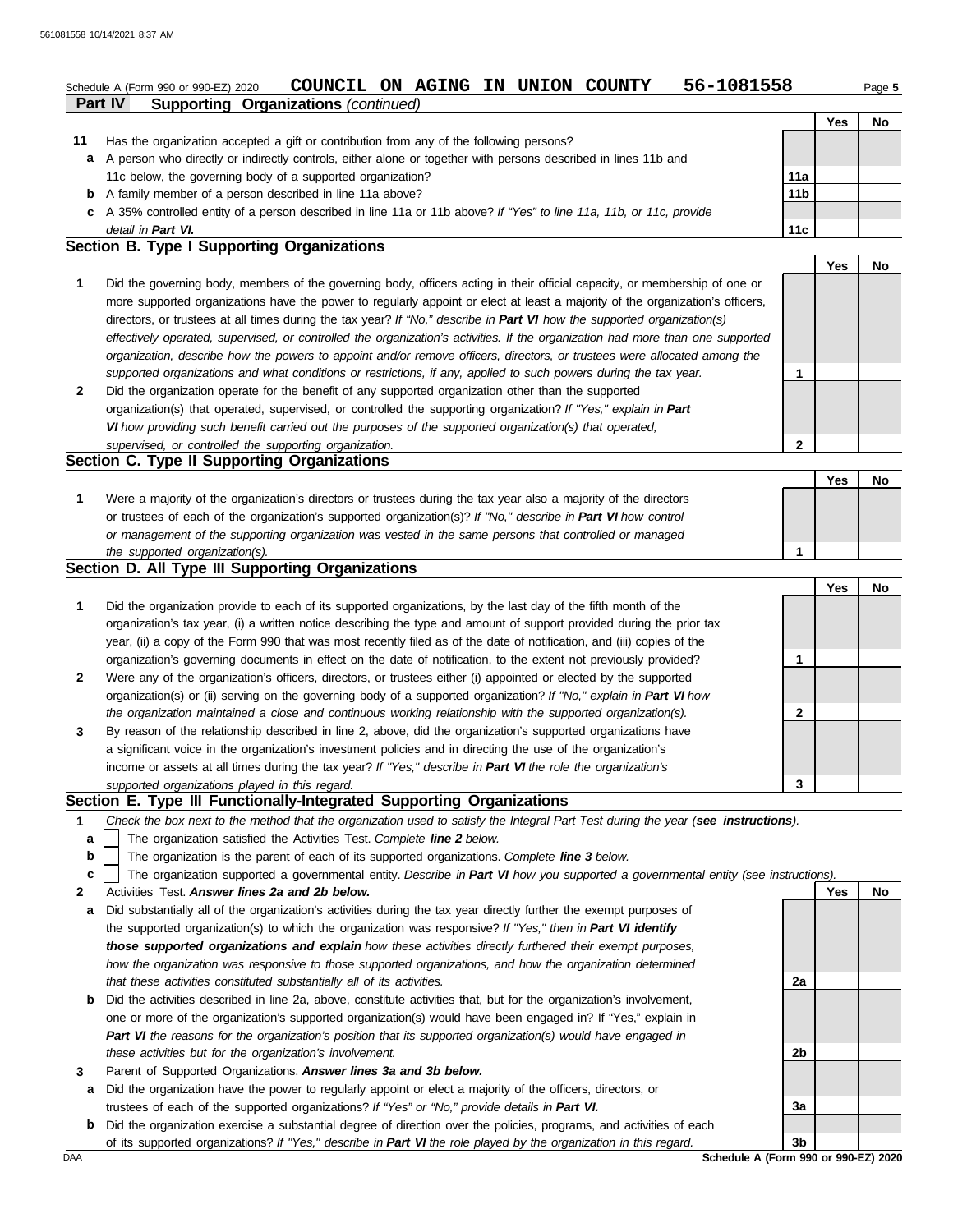#### **Part V Type III Non-Functionally Integrated 509(a)(3) Supporting Organizations** Schedule A (Form 990 or 990-EZ) 2020 **COUNCIL ON AGING IN UNION COUNTY** 56-1081558 Page 6 **1** Check here if the organization satisfied the Integral Part Test as a qualifying trust on Nov. 20, 1970 (*explain in Part VI*). **See instructions.** All other Type III non-functionally integrated supporting organizations must complete Sections A through E. **1** Net short-term capital gain **2 3 4** Add lines 1 through 3. **5** Depreciation and depletion **6** Portion of operating expenses paid or incurred for production or collection of **7** Other expenses (see instructions) **8 Adjusted Net Income** (subtract lines 5, 6, and 7 from line 4) **1** Aggregate fair market value of all non-exempt-use assets (see **Section A – Adjusted Net Income** Recoveries of prior-year distributions Other gross income (see instructions) gross income or for management, conservation, or maintenance of property held for production of income (see instructions) **Section B – Minimum Asset Amount** instructions for short tax year or assets held for part of year): **a** Average monthly value of securities **b** Average monthly cash balances **c** Fair market value of other non-exempt-use assets **d Total** (add lines 1a, 1b, and 1c) **e Discount** claimed for blockage or other factors *(explain in detail in Part VI)*: **8 Minimum Asset Amount** (add line 7 to line 6) **7 6** Multiply line 5 by 0.035. **5 4** Cash deemed held for exempt use. Enter 0.015 of line 3 (for greater amount, **3** Subtract line 2 from line 1d. **2** Acquisition indebtedness applicable to non-exempt-use assets see instructions). Net value of non-exempt-use assets (subtract line 4 from line 3) Recoveries of prior-year distributions **Section C – Distributable Amount 7 6 5** Income tax imposed in prior year **4** Enter greater of line 2 or line 3. **3 2 1** Adjusted net income for prior year (from Section A, line 8, column A) Enter 0.85 of line 1. Minimum asset amount for prior year (from Section B, line 8, column A) **Distributable Amount.** Subtract line 5 from line 4, unless subject to emergency temporary reduction (see instructions). (see instructions). Check here if the current year is the organization's first as a non-functionally integrated Type III supporting organization **8 7 6 5 4 3 2 1** (A) Prior Year (B) Current Year (optional) (optional) (B) Current Year (A) Prior Year **1a 1b 1c 1d 2 3 4 5 6 7 8 3 2 1 6 5 4** Current Year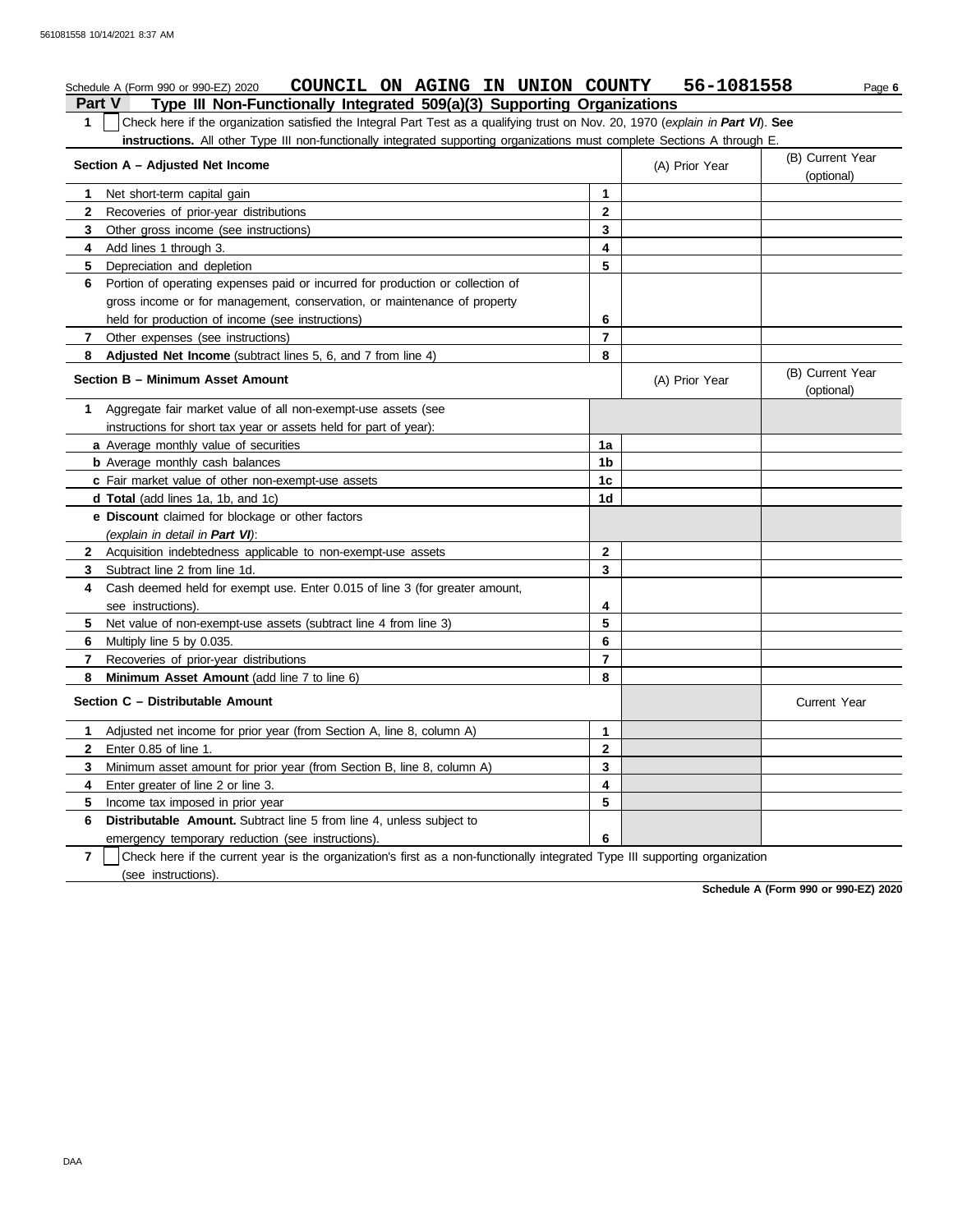## Schedule A (Form 990 or 990-EZ) 2020 **COUNCIL ON AGING IN UNION COUNTY** 56-1081558 Page 7 **Part V Type III Non-Functionally Integrated 509(a)(3) Supporting Organizations** *(continued)*

| Amounts paid to supported organizations to accomplish exempt purposes<br>1<br>$\mathbf{2}$<br>Amounts paid to perform activity that directly furthers exempt purposes of supported<br>organizations, in excess of income from activity<br>Administrative expenses paid to accomplish exempt purposes of supported organizations<br>3<br>4<br>Amounts paid to acquire exempt-use assets<br>5<br>Qualified set-aside amounts (prior IRS approval required—provide details in Part VI)<br>6<br>Other distributions (describe in Part VI). See instructions.<br>7<br>Total annual distributions. Add lines 1 through 6.<br>8<br>Distributions to attentive supported organizations to which the organization is responsive<br>(provide details in Part VI). See instructions.<br>9<br>Distributable amount for 2020 from Section C, line 6<br>10<br>Line 8 amount divided by line 9 amount<br>(i)<br>(i)<br>(iii)<br><b>Underdistributions</b><br><b>Distributable</b><br><b>Section E - Distribution Allocations (see instructions)</b><br><b>Excess Distributions</b><br>Pre-2020<br>Amount for 2020<br>Distributable amount for 2020 from Section C, line 6<br>1<br>$\mathbf{2}$<br>Underdistributions, if any, for years prior to 2020 | Section D - Distributions | <b>Current Year</b>                                 |  |  |  |  |  |  |  |
|----------------------------------------------------------------------------------------------------------------------------------------------------------------------------------------------------------------------------------------------------------------------------------------------------------------------------------------------------------------------------------------------------------------------------------------------------------------------------------------------------------------------------------------------------------------------------------------------------------------------------------------------------------------------------------------------------------------------------------------------------------------------------------------------------------------------------------------------------------------------------------------------------------------------------------------------------------------------------------------------------------------------------------------------------------------------------------------------------------------------------------------------------------------------------------------------------------------------------------------|---------------------------|-----------------------------------------------------|--|--|--|--|--|--|--|
|                                                                                                                                                                                                                                                                                                                                                                                                                                                                                                                                                                                                                                                                                                                                                                                                                                                                                                                                                                                                                                                                                                                                                                                                                                        |                           |                                                     |  |  |  |  |  |  |  |
|                                                                                                                                                                                                                                                                                                                                                                                                                                                                                                                                                                                                                                                                                                                                                                                                                                                                                                                                                                                                                                                                                                                                                                                                                                        |                           |                                                     |  |  |  |  |  |  |  |
|                                                                                                                                                                                                                                                                                                                                                                                                                                                                                                                                                                                                                                                                                                                                                                                                                                                                                                                                                                                                                                                                                                                                                                                                                                        |                           |                                                     |  |  |  |  |  |  |  |
|                                                                                                                                                                                                                                                                                                                                                                                                                                                                                                                                                                                                                                                                                                                                                                                                                                                                                                                                                                                                                                                                                                                                                                                                                                        |                           |                                                     |  |  |  |  |  |  |  |
|                                                                                                                                                                                                                                                                                                                                                                                                                                                                                                                                                                                                                                                                                                                                                                                                                                                                                                                                                                                                                                                                                                                                                                                                                                        |                           |                                                     |  |  |  |  |  |  |  |
|                                                                                                                                                                                                                                                                                                                                                                                                                                                                                                                                                                                                                                                                                                                                                                                                                                                                                                                                                                                                                                                                                                                                                                                                                                        |                           |                                                     |  |  |  |  |  |  |  |
|                                                                                                                                                                                                                                                                                                                                                                                                                                                                                                                                                                                                                                                                                                                                                                                                                                                                                                                                                                                                                                                                                                                                                                                                                                        |                           |                                                     |  |  |  |  |  |  |  |
|                                                                                                                                                                                                                                                                                                                                                                                                                                                                                                                                                                                                                                                                                                                                                                                                                                                                                                                                                                                                                                                                                                                                                                                                                                        |                           |                                                     |  |  |  |  |  |  |  |
|                                                                                                                                                                                                                                                                                                                                                                                                                                                                                                                                                                                                                                                                                                                                                                                                                                                                                                                                                                                                                                                                                                                                                                                                                                        |                           |                                                     |  |  |  |  |  |  |  |
|                                                                                                                                                                                                                                                                                                                                                                                                                                                                                                                                                                                                                                                                                                                                                                                                                                                                                                                                                                                                                                                                                                                                                                                                                                        |                           |                                                     |  |  |  |  |  |  |  |
|                                                                                                                                                                                                                                                                                                                                                                                                                                                                                                                                                                                                                                                                                                                                                                                                                                                                                                                                                                                                                                                                                                                                                                                                                                        |                           |                                                     |  |  |  |  |  |  |  |
|                                                                                                                                                                                                                                                                                                                                                                                                                                                                                                                                                                                                                                                                                                                                                                                                                                                                                                                                                                                                                                                                                                                                                                                                                                        |                           |                                                     |  |  |  |  |  |  |  |
|                                                                                                                                                                                                                                                                                                                                                                                                                                                                                                                                                                                                                                                                                                                                                                                                                                                                                                                                                                                                                                                                                                                                                                                                                                        |                           |                                                     |  |  |  |  |  |  |  |
|                                                                                                                                                                                                                                                                                                                                                                                                                                                                                                                                                                                                                                                                                                                                                                                                                                                                                                                                                                                                                                                                                                                                                                                                                                        |                           |                                                     |  |  |  |  |  |  |  |
| instructions.                                                                                                                                                                                                                                                                                                                                                                                                                                                                                                                                                                                                                                                                                                                                                                                                                                                                                                                                                                                                                                                                                                                                                                                                                          |                           | (reasonable cause required-explain in Part VI). See |  |  |  |  |  |  |  |
| Excess distributions carryover, if any, to 2020<br>3                                                                                                                                                                                                                                                                                                                                                                                                                                                                                                                                                                                                                                                                                                                                                                                                                                                                                                                                                                                                                                                                                                                                                                                   |                           |                                                     |  |  |  |  |  |  |  |
|                                                                                                                                                                                                                                                                                                                                                                                                                                                                                                                                                                                                                                                                                                                                                                                                                                                                                                                                                                                                                                                                                                                                                                                                                                        |                           |                                                     |  |  |  |  |  |  |  |
|                                                                                                                                                                                                                                                                                                                                                                                                                                                                                                                                                                                                                                                                                                                                                                                                                                                                                                                                                                                                                                                                                                                                                                                                                                        |                           |                                                     |  |  |  |  |  |  |  |
| <b>c</b> From 2017                                                                                                                                                                                                                                                                                                                                                                                                                                                                                                                                                                                                                                                                                                                                                                                                                                                                                                                                                                                                                                                                                                                                                                                                                     |                           |                                                     |  |  |  |  |  |  |  |
|                                                                                                                                                                                                                                                                                                                                                                                                                                                                                                                                                                                                                                                                                                                                                                                                                                                                                                                                                                                                                                                                                                                                                                                                                                        |                           |                                                     |  |  |  |  |  |  |  |
|                                                                                                                                                                                                                                                                                                                                                                                                                                                                                                                                                                                                                                                                                                                                                                                                                                                                                                                                                                                                                                                                                                                                                                                                                                        |                           |                                                     |  |  |  |  |  |  |  |
| f Total of lines 3a through 3e                                                                                                                                                                                                                                                                                                                                                                                                                                                                                                                                                                                                                                                                                                                                                                                                                                                                                                                                                                                                                                                                                                                                                                                                         |                           |                                                     |  |  |  |  |  |  |  |
| g Applied to underdistributions of prior years                                                                                                                                                                                                                                                                                                                                                                                                                                                                                                                                                                                                                                                                                                                                                                                                                                                                                                                                                                                                                                                                                                                                                                                         |                           |                                                     |  |  |  |  |  |  |  |
| h Applied to 2020 distributable amount                                                                                                                                                                                                                                                                                                                                                                                                                                                                                                                                                                                                                                                                                                                                                                                                                                                                                                                                                                                                                                                                                                                                                                                                 |                           |                                                     |  |  |  |  |  |  |  |
| Carryover from 2015 not applied (see instructions)<br>Ť.                                                                                                                                                                                                                                                                                                                                                                                                                                                                                                                                                                                                                                                                                                                                                                                                                                                                                                                                                                                                                                                                                                                                                                               |                           |                                                     |  |  |  |  |  |  |  |
| Remainder. Subtract lines 3g, 3h, and 3i from line 3f.                                                                                                                                                                                                                                                                                                                                                                                                                                                                                                                                                                                                                                                                                                                                                                                                                                                                                                                                                                                                                                                                                                                                                                                 |                           |                                                     |  |  |  |  |  |  |  |
| Distributions for 2020 from<br>4                                                                                                                                                                                                                                                                                                                                                                                                                                                                                                                                                                                                                                                                                                                                                                                                                                                                                                                                                                                                                                                                                                                                                                                                       |                           |                                                     |  |  |  |  |  |  |  |
| Section D, line 7:<br>\$                                                                                                                                                                                                                                                                                                                                                                                                                                                                                                                                                                                                                                                                                                                                                                                                                                                                                                                                                                                                                                                                                                                                                                                                               |                           |                                                     |  |  |  |  |  |  |  |
| a Applied to underdistributions of prior years                                                                                                                                                                                                                                                                                                                                                                                                                                                                                                                                                                                                                                                                                                                                                                                                                                                                                                                                                                                                                                                                                                                                                                                         |                           |                                                     |  |  |  |  |  |  |  |
| <b>b</b> Applied to 2020 distributable amount                                                                                                                                                                                                                                                                                                                                                                                                                                                                                                                                                                                                                                                                                                                                                                                                                                                                                                                                                                                                                                                                                                                                                                                          |                           |                                                     |  |  |  |  |  |  |  |
| c Remainder. Subtract lines 4a and 4b from line 4.                                                                                                                                                                                                                                                                                                                                                                                                                                                                                                                                                                                                                                                                                                                                                                                                                                                                                                                                                                                                                                                                                                                                                                                     |                           |                                                     |  |  |  |  |  |  |  |
| 5<br>Remaining underdistributions for years prior to 2020, if<br>any. Subtract lines 3g and 4a from line 2. For result                                                                                                                                                                                                                                                                                                                                                                                                                                                                                                                                                                                                                                                                                                                                                                                                                                                                                                                                                                                                                                                                                                                 |                           |                                                     |  |  |  |  |  |  |  |
| greater than zero, explain in Part VI. See instructions.                                                                                                                                                                                                                                                                                                                                                                                                                                                                                                                                                                                                                                                                                                                                                                                                                                                                                                                                                                                                                                                                                                                                                                               |                           |                                                     |  |  |  |  |  |  |  |
| Remaining underdistributions for 2020 Subtract lines 3h<br>6                                                                                                                                                                                                                                                                                                                                                                                                                                                                                                                                                                                                                                                                                                                                                                                                                                                                                                                                                                                                                                                                                                                                                                           |                           |                                                     |  |  |  |  |  |  |  |
| and 4b from line 1. For result greater than zero, explain in                                                                                                                                                                                                                                                                                                                                                                                                                                                                                                                                                                                                                                                                                                                                                                                                                                                                                                                                                                                                                                                                                                                                                                           |                           |                                                     |  |  |  |  |  |  |  |
| Part VI. See instructions.                                                                                                                                                                                                                                                                                                                                                                                                                                                                                                                                                                                                                                                                                                                                                                                                                                                                                                                                                                                                                                                                                                                                                                                                             |                           |                                                     |  |  |  |  |  |  |  |
| Excess distributions carryover to 2021. Add lines 3j<br>7                                                                                                                                                                                                                                                                                                                                                                                                                                                                                                                                                                                                                                                                                                                                                                                                                                                                                                                                                                                                                                                                                                                                                                              |                           |                                                     |  |  |  |  |  |  |  |
| and 4c.                                                                                                                                                                                                                                                                                                                                                                                                                                                                                                                                                                                                                                                                                                                                                                                                                                                                                                                                                                                                                                                                                                                                                                                                                                |                           |                                                     |  |  |  |  |  |  |  |
| Breakdown of line 7:<br>8                                                                                                                                                                                                                                                                                                                                                                                                                                                                                                                                                                                                                                                                                                                                                                                                                                                                                                                                                                                                                                                                                                                                                                                                              |                           |                                                     |  |  |  |  |  |  |  |
| a Excess from 2016                                                                                                                                                                                                                                                                                                                                                                                                                                                                                                                                                                                                                                                                                                                                                                                                                                                                                                                                                                                                                                                                                                                                                                                                                     |                           |                                                     |  |  |  |  |  |  |  |
| <b>b</b> Excess from 2017                                                                                                                                                                                                                                                                                                                                                                                                                                                                                                                                                                                                                                                                                                                                                                                                                                                                                                                                                                                                                                                                                                                                                                                                              |                           |                                                     |  |  |  |  |  |  |  |
| c Excess from 2018                                                                                                                                                                                                                                                                                                                                                                                                                                                                                                                                                                                                                                                                                                                                                                                                                                                                                                                                                                                                                                                                                                                                                                                                                     |                           |                                                     |  |  |  |  |  |  |  |
| d Excess from 2019                                                                                                                                                                                                                                                                                                                                                                                                                                                                                                                                                                                                                                                                                                                                                                                                                                                                                                                                                                                                                                                                                                                                                                                                                     |                           |                                                     |  |  |  |  |  |  |  |
| e Excess from 2020                                                                                                                                                                                                                                                                                                                                                                                                                                                                                                                                                                                                                                                                                                                                                                                                                                                                                                                                                                                                                                                                                                                                                                                                                     |                           |                                                     |  |  |  |  |  |  |  |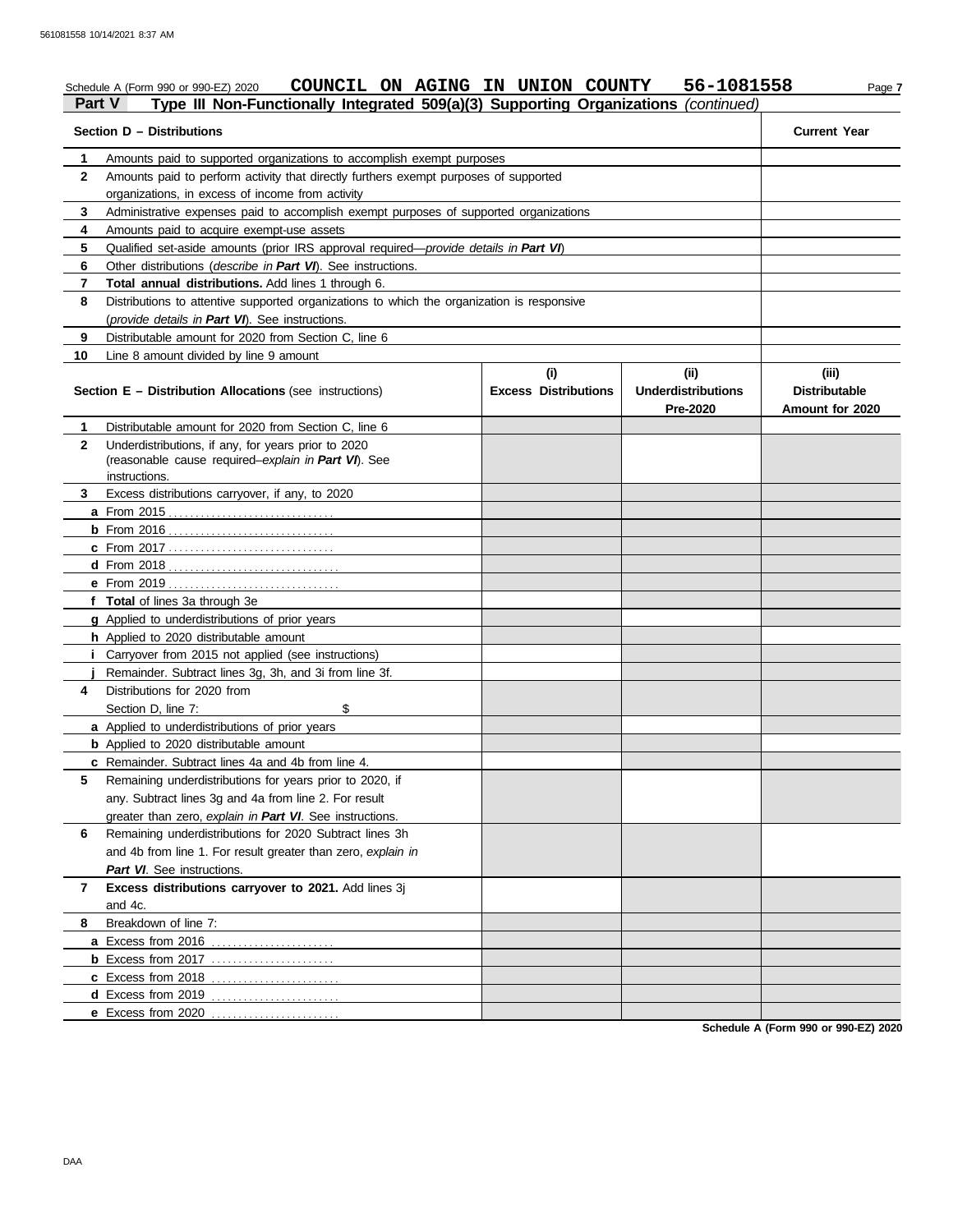| Part VI      | Schedule A (Form 990 or 990-EZ) 2020   |  | COUNCIL ON AGING IN UNION COUNTY<br>lines 2, 5, and 6. Also complete this part for any additional information. (See instructions.) | 56-1081558<br>Supplemental Information. Provide the explanations required by Part II, line 10; Part II, line 17a or 17b; Part<br>III, line 12; Part IV, Section A, lines 1, 2, 3b, 3c, 4b, 4c, 5a, 6, 9a, 9b, 9c, 11a, 11b, and 11c; Part IV, Section<br>B, lines 1 and 2; Part IV, Section C, line 1; Part IV, Section D, lines 2 and 3; Part IV, Section E, lines 1c, 2a, 2b,<br>3a, and 3b; Part V, line 1; Part V, Section B, line 1e; Part V, Section D, lines 5, 6, and 8; and Part V, Section E, | Page 8 |
|--------------|----------------------------------------|--|------------------------------------------------------------------------------------------------------------------------------------|---------------------------------------------------------------------------------------------------------------------------------------------------------------------------------------------------------------------------------------------------------------------------------------------------------------------------------------------------------------------------------------------------------------------------------------------------------------------------------------------------------|--------|
|              | Part II, Line 10 - Other Income Detail |  |                                                                                                                                    |                                                                                                                                                                                                                                                                                                                                                                                                                                                                                                         |        |
| OTHER INCOME |                                        |  | \$<br>5,361                                                                                                                        |                                                                                                                                                                                                                                                                                                                                                                                                                                                                                                         |        |
|              |                                        |  |                                                                                                                                    |                                                                                                                                                                                                                                                                                                                                                                                                                                                                                                         |        |
|              |                                        |  |                                                                                                                                    |                                                                                                                                                                                                                                                                                                                                                                                                                                                                                                         |        |
|              |                                        |  |                                                                                                                                    |                                                                                                                                                                                                                                                                                                                                                                                                                                                                                                         |        |
|              |                                        |  |                                                                                                                                    |                                                                                                                                                                                                                                                                                                                                                                                                                                                                                                         |        |
|              |                                        |  |                                                                                                                                    |                                                                                                                                                                                                                                                                                                                                                                                                                                                                                                         |        |
|              |                                        |  |                                                                                                                                    |                                                                                                                                                                                                                                                                                                                                                                                                                                                                                                         |        |
|              |                                        |  |                                                                                                                                    |                                                                                                                                                                                                                                                                                                                                                                                                                                                                                                         |        |
|              |                                        |  |                                                                                                                                    |                                                                                                                                                                                                                                                                                                                                                                                                                                                                                                         |        |
|              |                                        |  |                                                                                                                                    |                                                                                                                                                                                                                                                                                                                                                                                                                                                                                                         |        |
|              |                                        |  |                                                                                                                                    |                                                                                                                                                                                                                                                                                                                                                                                                                                                                                                         |        |
|              |                                        |  |                                                                                                                                    |                                                                                                                                                                                                                                                                                                                                                                                                                                                                                                         |        |
|              |                                        |  |                                                                                                                                    |                                                                                                                                                                                                                                                                                                                                                                                                                                                                                                         |        |
|              |                                        |  |                                                                                                                                    |                                                                                                                                                                                                                                                                                                                                                                                                                                                                                                         |        |
|              |                                        |  |                                                                                                                                    |                                                                                                                                                                                                                                                                                                                                                                                                                                                                                                         |        |
|              |                                        |  |                                                                                                                                    |                                                                                                                                                                                                                                                                                                                                                                                                                                                                                                         |        |
|              |                                        |  |                                                                                                                                    |                                                                                                                                                                                                                                                                                                                                                                                                                                                                                                         |        |
|              |                                        |  |                                                                                                                                    |                                                                                                                                                                                                                                                                                                                                                                                                                                                                                                         |        |
|              |                                        |  |                                                                                                                                    |                                                                                                                                                                                                                                                                                                                                                                                                                                                                                                         |        |
|              |                                        |  |                                                                                                                                    |                                                                                                                                                                                                                                                                                                                                                                                                                                                                                                         |        |
|              |                                        |  |                                                                                                                                    |                                                                                                                                                                                                                                                                                                                                                                                                                                                                                                         |        |
|              |                                        |  |                                                                                                                                    |                                                                                                                                                                                                                                                                                                                                                                                                                                                                                                         |        |
|              |                                        |  |                                                                                                                                    |                                                                                                                                                                                                                                                                                                                                                                                                                                                                                                         |        |
|              |                                        |  |                                                                                                                                    |                                                                                                                                                                                                                                                                                                                                                                                                                                                                                                         |        |
|              |                                        |  |                                                                                                                                    |                                                                                                                                                                                                                                                                                                                                                                                                                                                                                                         |        |
|              |                                        |  |                                                                                                                                    |                                                                                                                                                                                                                                                                                                                                                                                                                                                                                                         |        |
|              |                                        |  |                                                                                                                                    |                                                                                                                                                                                                                                                                                                                                                                                                                                                                                                         |        |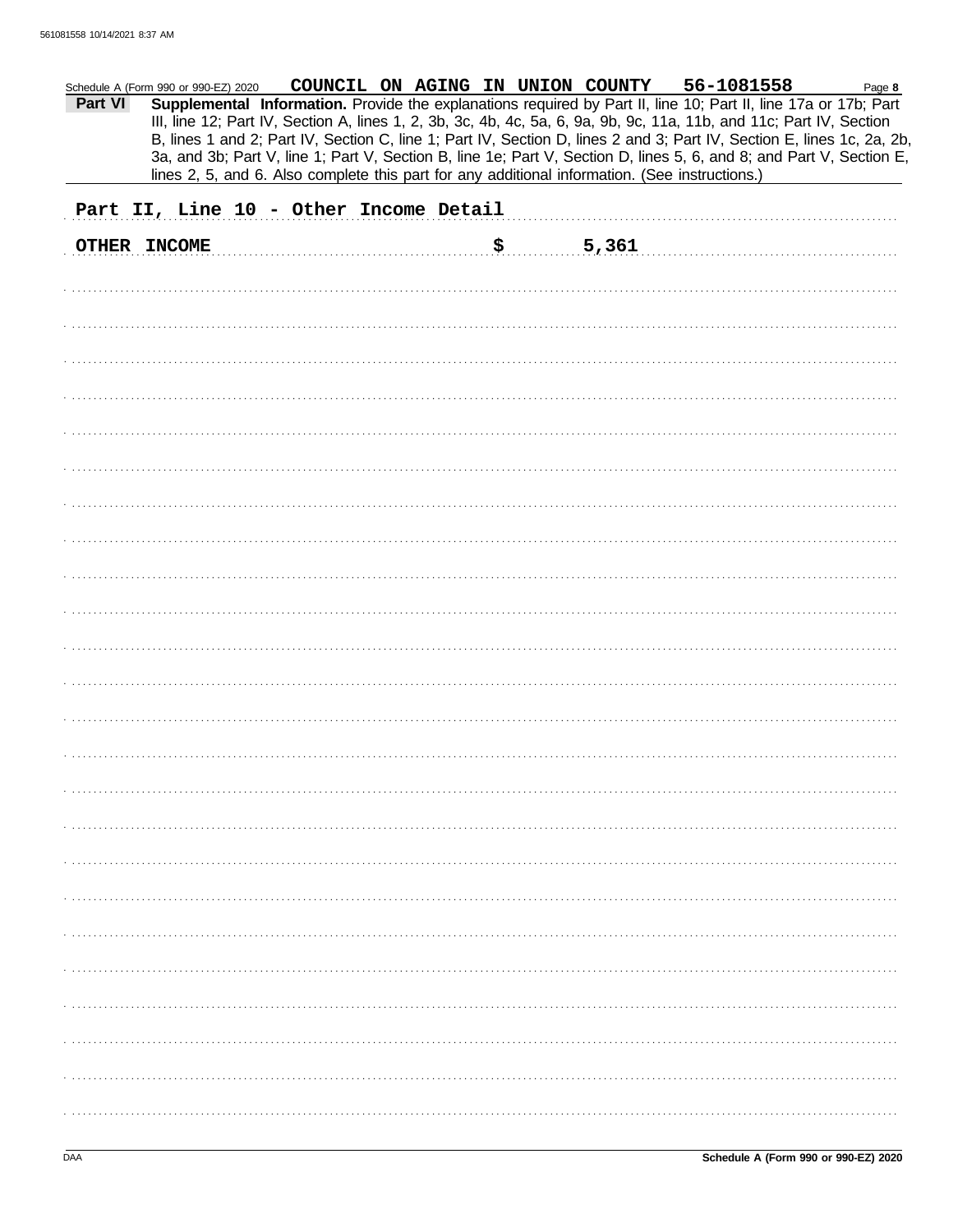| <b>Schedule B</b><br>(Form 990, 990-EZ,<br>or 990-PF)<br>Department of the Treasury<br>Internal Revenue Service<br>Name of the organization | <b>Schedule of Contributors</b><br>u Attach to Form 990, Form 990-EZ, or Form 990-PF.<br>u Go to www.irs.gov/Form990 for the latest information. | OMB No. 1545-0047<br>2020<br>Employer identification number |
|---------------------------------------------------------------------------------------------------------------------------------------------|--------------------------------------------------------------------------------------------------------------------------------------------------|-------------------------------------------------------------|
| <b>COUNCIL</b><br>ON.<br><b>Organization type (check one):</b>                                                                              | <b>AGING</b><br><b>UNION</b><br><b>COUNTY</b><br>IN.                                                                                             | 56-1081558                                                  |
|                                                                                                                                             |                                                                                                                                                  |                                                             |
| Filers of:                                                                                                                                  | Section:                                                                                                                                         |                                                             |
| Form 990 or 990-EZ                                                                                                                          | IХ<br>501(c)(<br>3 ) (enter number) organization                                                                                                 |                                                             |
|                                                                                                                                             | $4947(a)(1)$ nonexempt charitable trust not treated as a private foundation                                                                      |                                                             |
|                                                                                                                                             | 527 political organization                                                                                                                       |                                                             |
| Form 990-PF                                                                                                                                 | $501(c)(3)$ exempt private foundation                                                                                                            |                                                             |
|                                                                                                                                             |                                                                                                                                                  |                                                             |

 $\vert$  4947(a)(1) nonexempt charitable trust treated as a private foundation

501(c)(3) taxable private foundation

Check if your organization is covered by the **General Rule** or a **Special Rule. Note:** Only a section 501(c)(7), (8), or (10) organization can check boxes for both the General Rule and a Special Rule. See instructions.

#### **General Rule**

For an organization filing Form 990, 990-EZ, or 990-PF that received, during the year, contributions totaling \$5,000 or more (in money or property) from any one contributor. Complete Parts I and II. See instructions for determining a contributor's total contributions.

#### **Special Rules**

For an organization described in section 501(c)(3) filing Form 990 or 990-EZ that met the 33<sup>1</sup> /3% support test of the **X** regulations under sections 509(a)(1) and 170(b)(1)(A)(vi), that checked Schedule A (Form 990 or 990-EZ), Part II, line 13, 16a, or 16b, and that received from any one contributor, during the year, total contributions of the greater of **(1)** \$5,000; or **(2)** 2% of the amount on (i) Form 990, Part VIII, line 1h; or (ii) Form 990-EZ, line 1. Complete Parts I and II.

literary, or educational purposes, or for the prevention of cruelty to children or animals. Complete Parts I (entering For an organization described in section  $501(c)(7)$ , (8), or (10) filing Form 990 or 990-EZ that received from any one contributor, during the year, total contributions of more than \$1,000 *exclusively* for religious, charitable, scientific, "N/A" in column (b) instead of the contributor name and address), II, and III.

For an organization described in section 501(c)(7), (8), or (10) filing Form 990 or 990-EZ that received from any one contributor, during the year, contributions *exclusively* for religious, charitable, etc., purposes, but no such contributions totaled more than \$1,000. If this box is checked, enter here the total contributions that were received during the year for an *exclusively* religious, charitable, etc., purpose. Don't complete any of the parts unless the **General Rule** applies to this organization because it received *nonexclusively* religious, charitable, etc., contributions totaling \$5,000 or more during the year . . . . . . . . . . . . . . . . . . . . . . . . . . . . . . . . . . . . . . . . . . . . . . . . . . . . . . . . . . . . . . . . . . . . . . . . .  $\triangleright$  \$

990-EZ, or 990-PF), but it **must** answer "No" on Part IV, line 2, of its Form 990; or check the box on line H of its Form 990-EZ or on its Form 990-PF, Part I, line 2, to certify that it doesn't meet the filing requirements of Schedule B (Form 990, 990-EZ, or 990-PF). **Caution:** An organization that isn't covered by the General Rule and/or the Special Rules doesn't file Schedule B (Form 990,

**For Paperwork Reduction Act Notice, see the instructions for Form 990, 990-EZ, or 990-PF.**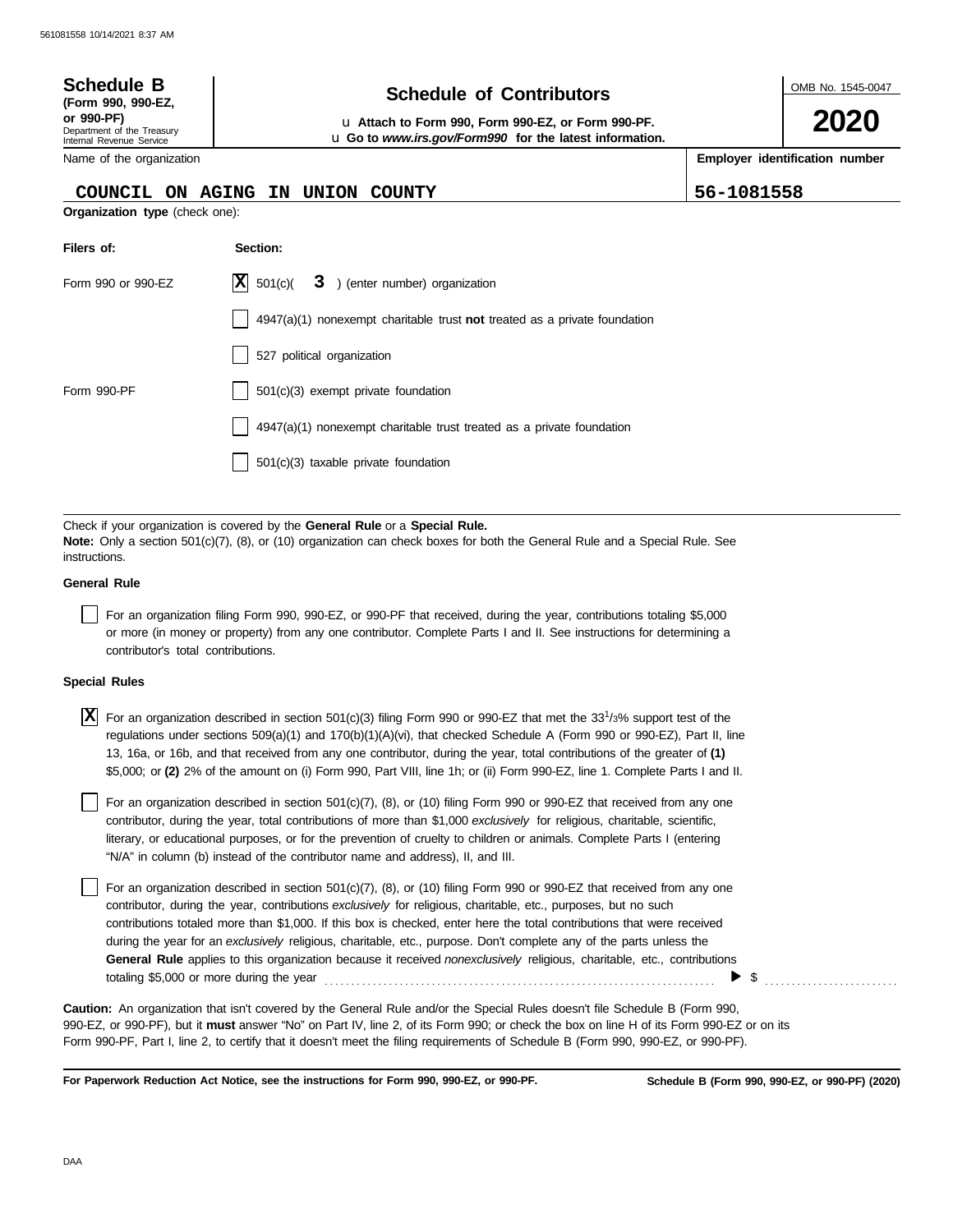|            | Schedule B (Form 990, 990-EZ, or 990-PF) (2020)<br>Name of organization<br>COUNCIL ON AGING IN UNION COUNTY |                                   | Page 1 of 1<br>Page 2<br>Employer identification number<br>56-1081558                   |
|------------|-------------------------------------------------------------------------------------------------------------|-----------------------------------|-----------------------------------------------------------------------------------------|
| Part I     | Contributors (see instructions). Use duplicate copies of Part I if additional space is needed.              |                                   |                                                                                         |
| (a)<br>No. | (b)<br>Name, address, and ZIP + 4                                                                           | (c)<br><b>Total contributions</b> | (d)<br>Type of contribution                                                             |
| $1$        | JAMES R AND BRONNIE L BRASWELL TRUST<br>300 E WADE ST<br>NC 28170<br><b>WADESBORO</b>                       | 60,000<br>\$                      | Person<br>Payroll<br><b>Noncash</b><br>(Complete Part II for<br>noncash contributions.) |
| (a)        | (b)                                                                                                         | (c)                               | (d)                                                                                     |
| No.        | Name, address, and ZIP + 4                                                                                  | <b>Total contributions</b>        | Type of contribution                                                                    |
|            |                                                                                                             | \$                                | Person<br>Payroll<br><b>Noncash</b><br>(Complete Part II for<br>noncash contributions.) |
| (a)        | (b)                                                                                                         | (c)                               | (d)                                                                                     |
| No.        | Name, address, and ZIP + 4                                                                                  | <b>Total contributions</b>        | Type of contribution                                                                    |
|            |                                                                                                             | \$                                | Person<br>Payroll<br><b>Noncash</b><br>(Complete Part II for<br>noncash contributions.) |
| (a)        | (b)                                                                                                         | (c)                               | (d)                                                                                     |
| No.        | Name, address, and ZIP + 4                                                                                  | <b>Total contributions</b>        | Type of contribution                                                                    |
|            |                                                                                                             | \$                                | Person<br>Payroll<br>Noncash<br>(Complete Part II for<br>noncash contributions.)        |
| (a)        | (b)                                                                                                         | (c)                               | (d)                                                                                     |
| No.        | Name, address, and ZIP + 4                                                                                  | <b>Total contributions</b>        | Type of contribution                                                                    |
|            |                                                                                                             | \$                                | Person<br>Payroll<br>Noncash<br>(Complete Part II for<br>noncash contributions.)        |
| (a)<br>No. | (b)<br>Name, address, and ZIP + 4                                                                           | (c)<br><b>Total contributions</b> | (d)<br>Type of contribution                                                             |
|            |                                                                                                             | \$                                | Person<br>Payroll<br>Noncash<br>(Complete Part II for<br>noncash contributions.)        |

**Schedule B (Form 990, 990-EZ, or 990-PF) (2020)**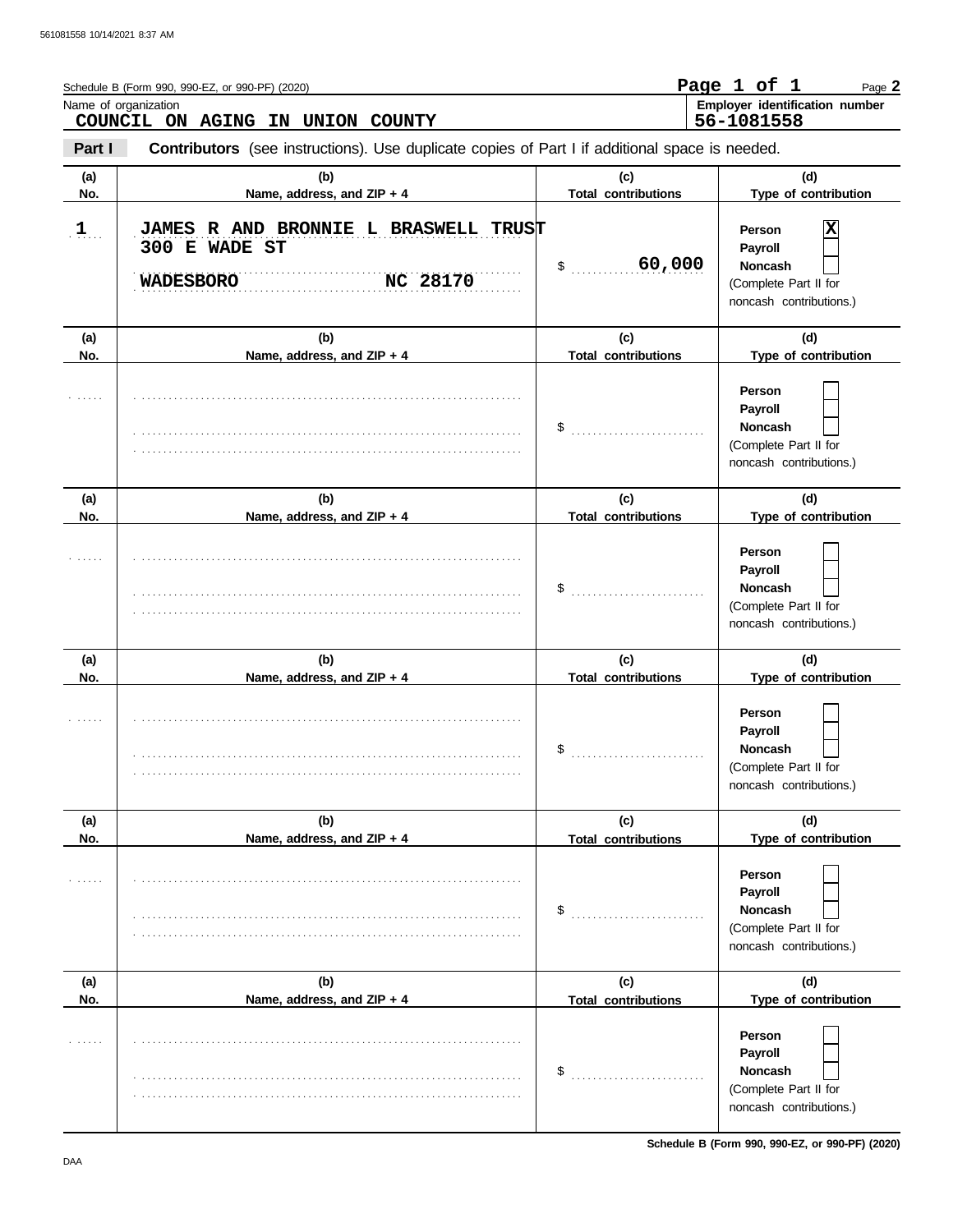|     | <b>SCHEDULE D</b><br>(Form 990)                                                                                           |                                                                                                                                                                                                                                                                      | Supplemental Financial Statements<br>u Complete if the organization answered "Yes" on Form 990,<br>Part IV, line 6, 7, 8, 9, 10, 11a, 11b, 11c, 11d, 11e, 11f, 12a, or 12b. |            | OMB No. 1545-0047               |  |
|-----|---------------------------------------------------------------------------------------------------------------------------|----------------------------------------------------------------------------------------------------------------------------------------------------------------------------------------------------------------------------------------------------------------------|-----------------------------------------------------------------------------------------------------------------------------------------------------------------------------|------------|---------------------------------|--|
|     | Department of the Treasury                                                                                                |                                                                                                                                                                                                                                                                      | u Attach to Form 990.                                                                                                                                                       |            | <b>Open to Public</b>           |  |
|     | Internal Revenue Service                                                                                                  |                                                                                                                                                                                                                                                                      | u Go to www.irs.gov/Form990 for instructions and the latest information.                                                                                                    |            | <b>Inspection</b>               |  |
|     | Name of the organization                                                                                                  |                                                                                                                                                                                                                                                                      |                                                                                                                                                                             |            | Employer identification number  |  |
|     |                                                                                                                           | COUNCIL ON AGING IN UNION COUNTY                                                                                                                                                                                                                                     |                                                                                                                                                                             | 56-1081558 |                                 |  |
|     | Part I                                                                                                                    | Organizations Maintaining Donor Advised Funds or Other Similar Funds or Accounts.                                                                                                                                                                                    |                                                                                                                                                                             |            |                                 |  |
|     |                                                                                                                           | Complete if the organization answered "Yes" on Form 990, Part IV, line 6.                                                                                                                                                                                            |                                                                                                                                                                             |            |                                 |  |
|     |                                                                                                                           |                                                                                                                                                                                                                                                                      | (a) Donor advised funds                                                                                                                                                     |            | (b) Funds and other accounts    |  |
| 1   | Total number at end of year                                                                                               |                                                                                                                                                                                                                                                                      |                                                                                                                                                                             |            |                                 |  |
| 2   |                                                                                                                           | Aggregate value of contributions to (during year)                                                                                                                                                                                                                    | the control of the control of the control of the control of the control of                                                                                                  |            |                                 |  |
| 3   |                                                                                                                           |                                                                                                                                                                                                                                                                      |                                                                                                                                                                             |            |                                 |  |
| 4   |                                                                                                                           |                                                                                                                                                                                                                                                                      |                                                                                                                                                                             |            |                                 |  |
| 5   |                                                                                                                           | Did the organization inform all donors and donor advisors in writing that the assets held in donor advised                                                                                                                                                           |                                                                                                                                                                             |            |                                 |  |
|     |                                                                                                                           | funds are the organization's property, subject to the organization's exclusive legal control?                                                                                                                                                                        |                                                                                                                                                                             |            | Yes<br>No                       |  |
| 6   |                                                                                                                           | Did the organization inform all grantees, donors, and donor advisors in writing that grant funds can be used                                                                                                                                                         |                                                                                                                                                                             |            |                                 |  |
|     |                                                                                                                           | only for charitable purposes and not for the benefit of the donor or donor advisor, or for any other purpose                                                                                                                                                         |                                                                                                                                                                             |            |                                 |  |
|     | conferring impermissible private benefit?                                                                                 |                                                                                                                                                                                                                                                                      |                                                                                                                                                                             |            | <b>Yes</b><br>No                |  |
|     | Part II                                                                                                                   | <b>Conservation Easements.</b>                                                                                                                                                                                                                                       |                                                                                                                                                                             |            |                                 |  |
|     |                                                                                                                           | Complete if the organization answered "Yes" on Form 990, Part IV, line 7.                                                                                                                                                                                            |                                                                                                                                                                             |            |                                 |  |
|     | Protection of natural habitat<br>Preservation of open space                                                               | Purpose(s) of conservation easements held by the organization (check all that apply).<br>Preservation of land for public use (for example, recreation or education)                                                                                                  | Preservation of a historically important land area<br>Preservation of a certified historic structure                                                                        |            |                                 |  |
| 2   |                                                                                                                           | Complete lines 2a through 2d if the organization held a qualified conservation contribution in the form of a conservation                                                                                                                                            |                                                                                                                                                                             |            |                                 |  |
|     | easement on the last day of the tax year.                                                                                 |                                                                                                                                                                                                                                                                      |                                                                                                                                                                             |            | Held at the End of the Tax Year |  |
| a   | Total number of conservation easements                                                                                    |                                                                                                                                                                                                                                                                      |                                                                                                                                                                             | 2a         |                                 |  |
|     |                                                                                                                           | 2 <sub>b</sub>                                                                                                                                                                                                                                                       |                                                                                                                                                                             |            |                                 |  |
|     | 2c<br>Number of conservation easements on a certified historic structure included in (a) [[[[[[[[[[[[[[[[[[[[[[[[[]]]]]]] |                                                                                                                                                                                                                                                                      |                                                                                                                                                                             |            |                                 |  |
|     |                                                                                                                           | d Number of conservation easements included in (c) acquired after 7/25/06, and not on a                                                                                                                                                                              |                                                                                                                                                                             |            |                                 |  |
|     |                                                                                                                           | historic structure listed in the National Register [111] [12] Martin Martin Martin Martin Martin Martin Martin Martin Martin Martin Martin Martin Martin Martin Martin Martin Martin Martin Martin Martin Martin Martin Martin                                       |                                                                                                                                                                             | 2d         |                                 |  |
| 3   |                                                                                                                           | Number of conservation easements modified, transferred, released, extinguished, or terminated by the organization during the                                                                                                                                         |                                                                                                                                                                             |            |                                 |  |
|     | tax year <b>u</b>                                                                                                         |                                                                                                                                                                                                                                                                      |                                                                                                                                                                             |            |                                 |  |
|     |                                                                                                                           | Number of states where property subject to conservation easement is located u                                                                                                                                                                                        |                                                                                                                                                                             |            |                                 |  |
| 5   |                                                                                                                           | Does the organization have a written policy regarding the periodic monitoring, inspection, handling of                                                                                                                                                               |                                                                                                                                                                             |            |                                 |  |
|     |                                                                                                                           | violations, and enforcement of the conservation easements it holds? $\ldots$ $\ldots$ $\ldots$ $\ldots$ $\ldots$ $\ldots$ $\ldots$ $\ldots$ $\ldots$ $\ldots$ $\ldots$ $\ldots$ $\ldots$ $\ldots$ $\ldots$                                                           |                                                                                                                                                                             |            |                                 |  |
| 6   |                                                                                                                           | Staff and volunteer hours devoted to monitoring, inspecting, handling of violations, and enforcing conservation easements during the year                                                                                                                            |                                                                                                                                                                             |            |                                 |  |
|     | $\mathbf{u}_{\ldots\ldots\ldots\ldots\ldots\ldots}$                                                                       |                                                                                                                                                                                                                                                                      |                                                                                                                                                                             |            |                                 |  |
| 7   | u\$ <sub></sub>                                                                                                           | Amount of expenses incurred in monitoring, inspecting, handling of violations, and enforcing conservation easements during the year                                                                                                                                  |                                                                                                                                                                             |            |                                 |  |
| 8   |                                                                                                                           | Does each conservation easement reported on line 2(d) above satisfy the requirements of section 170(h)(4)(B)(i)                                                                                                                                                      |                                                                                                                                                                             |            | Yes<br>No                       |  |
| 9   |                                                                                                                           | In Part XIII, describe how the organization reports conservation easements in its revenue and expense statement and                                                                                                                                                  |                                                                                                                                                                             |            |                                 |  |
|     |                                                                                                                           | balance sheet, and include, if applicable, the text of the footnote to the organization's financial statements that describes the                                                                                                                                    |                                                                                                                                                                             |            |                                 |  |
|     |                                                                                                                           | organization's accounting for conservation easements.                                                                                                                                                                                                                |                                                                                                                                                                             |            |                                 |  |
|     | Part III                                                                                                                  | Organizations Maintaining Collections of Art, Historical Treasures, or Other Similar Assets.<br>Complete if the organization answered "Yes" on Form 990, Part IV, line 8.                                                                                            |                                                                                                                                                                             |            |                                 |  |
|     |                                                                                                                           | 1a If the organization elected, as permitted under FASB ASC 958, not to report in its revenue statement and balance sheet works<br>of art, historical treasures, or other similar assets held for public exhibition, education, or research in furtherance of public |                                                                                                                                                                             |            |                                 |  |
|     |                                                                                                                           | service, provide in Part XIII the text of the footnote to its financial statements that describes these items.                                                                                                                                                       |                                                                                                                                                                             |            |                                 |  |
|     |                                                                                                                           | <b>b</b> If the organization elected, as permitted under FASB ASC 958, to report in its revenue statement and balance sheet works of                                                                                                                                 |                                                                                                                                                                             |            |                                 |  |
|     |                                                                                                                           | art, historical treasures, or other similar assets held for public exhibition, education, or research in furtherance of public service,                                                                                                                              |                                                                                                                                                                             |            |                                 |  |
|     |                                                                                                                           | provide the following amounts relating to these items:                                                                                                                                                                                                               |                                                                                                                                                                             |            |                                 |  |
|     |                                                                                                                           |                                                                                                                                                                                                                                                                      |                                                                                                                                                                             |            |                                 |  |
|     | (ii) Assets included in Form 990, Part X                                                                                  |                                                                                                                                                                                                                                                                      |                                                                                                                                                                             |            | $\mathbf{u}$ \$                 |  |
| 2   |                                                                                                                           | If the organization received or held works of art, historical treasures, or other similar assets for financial gain, provide the                                                                                                                                     |                                                                                                                                                                             |            |                                 |  |
|     |                                                                                                                           | following amounts required to be reported under FASB ASC 958 relating to these items:                                                                                                                                                                                |                                                                                                                                                                             |            |                                 |  |
| а   |                                                                                                                           |                                                                                                                                                                                                                                                                      |                                                                                                                                                                             |            | $\mathbf{u}$ \$                 |  |
|     |                                                                                                                           |                                                                                                                                                                                                                                                                      |                                                                                                                                                                             |            |                                 |  |
| DAA |                                                                                                                           | For Paperwork Reduction Act Notice, see the Instructions for Form 990.                                                                                                                                                                                               |                                                                                                                                                                             |            | Schedule D (Form 990) 2020      |  |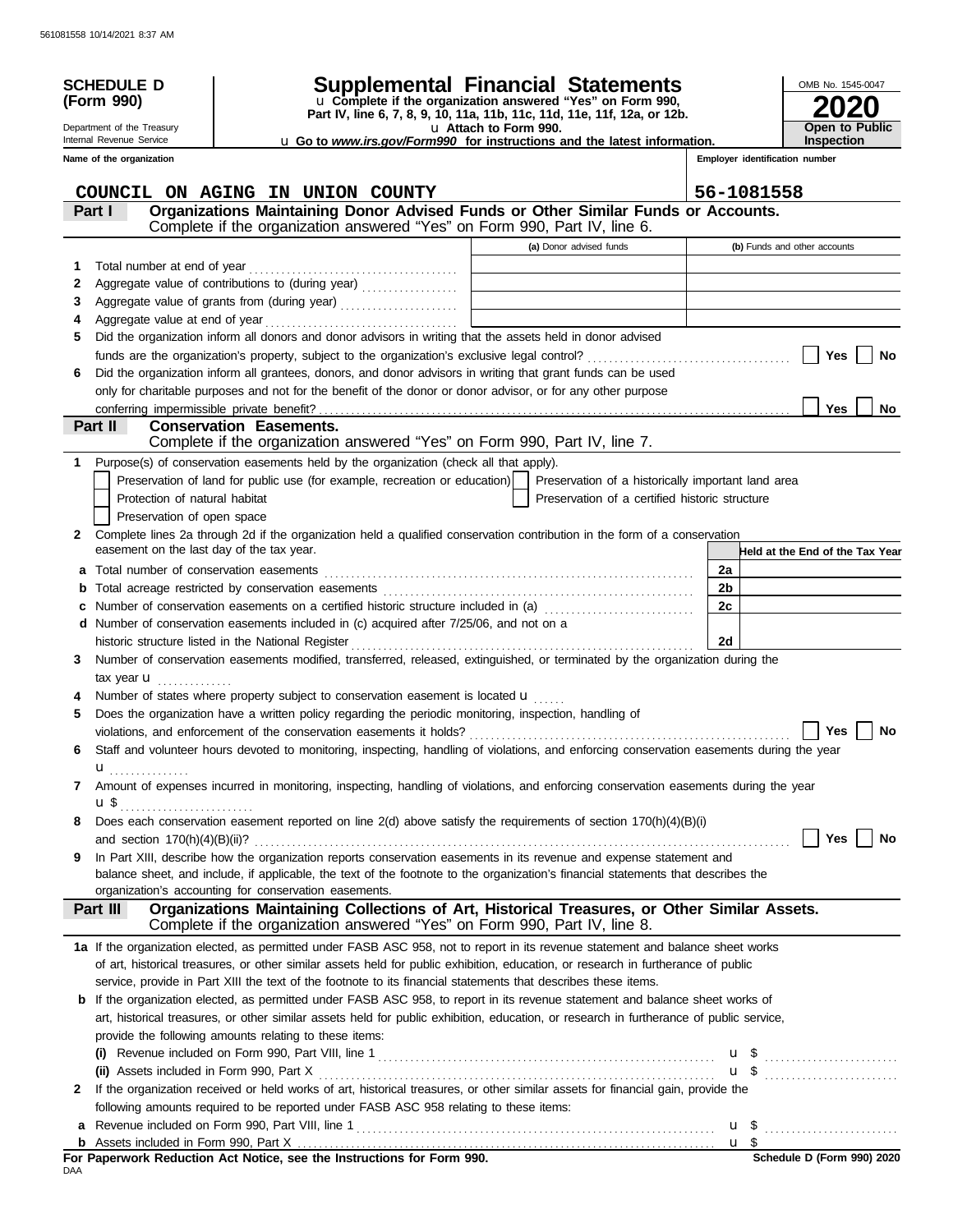|        | Schedule D (Form 990) 2020 COUNCIL ON AGING IN UNION COUNTY<br>Organizations Maintaining Collections of Art, Historical Treasures, or Other Similar Assets (continued)<br><b>Part III</b>                                     |                         |                |                          | 56-1081558      |                      |                  | Page 2              |  |
|--------|-------------------------------------------------------------------------------------------------------------------------------------------------------------------------------------------------------------------------------|-------------------------|----------------|--------------------------|-----------------|----------------------|------------------|---------------------|--|
|        | 3 Using the organization's acquisition, accession, and other records, check any of the following that make significant use of its                                                                                             |                         |                |                          |                 |                      |                  |                     |  |
| a<br>b | collection items (check all that apply):<br>Public exhibition<br>Scholarly research                                                                                                                                           | d<br>е                  |                | Loan or exchange program |                 |                      |                  |                     |  |
| c      | Preservation for future generations<br>Provide a description of the organization's collections and explain how they further the organization's exempt purpose in Part                                                         |                         |                |                          |                 |                      |                  |                     |  |
|        | XIII.                                                                                                                                                                                                                         |                         |                |                          |                 |                      |                  |                     |  |
| 5      | During the year, did the organization solicit or receive donations of art, historical treasures, or other similar                                                                                                             |                         |                |                          |                 |                      |                  |                     |  |
|        | Part IV<br><b>Escrow and Custodial Arrangements.</b>                                                                                                                                                                          |                         |                |                          |                 |                      | Yes              | No                  |  |
|        | Complete if the organization answered "Yes" on Form 990, Part IV, line 9, or reported an amount on Form<br>990, Part X, line 21.                                                                                              |                         |                |                          |                 |                      |                  |                     |  |
|        | 1a Is the organization an agent, trustee, custodian or other intermediary for contributions or other assets not                                                                                                               |                         |                |                          |                 |                      |                  |                     |  |
|        | included on Form 990, Part X?                                                                                                                                                                                                 |                         |                |                          |                 |                      | <b>Yes</b>       | No                  |  |
|        | <b>b</b> If "Yes," explain the arrangement in Part XIII and complete the following table:                                                                                                                                     |                         |                |                          |                 |                      | Amount           |                     |  |
|        | c Beginning balance                                                                                                                                                                                                           |                         |                |                          |                 | 1c                   |                  |                     |  |
|        |                                                                                                                                                                                                                               |                         |                |                          |                 | 1 <sub>d</sub>       |                  |                     |  |
|        | e Distributions during the year manufactured contains and the year manufactured with the year manufactured with the set of the set of the set of the set of the set of the set of the set of the set of the set of the set of |                         |                |                          |                 | 1e                   |                  |                     |  |
|        |                                                                                                                                                                                                                               |                         |                |                          |                 | 1 <sub>f</sub>       |                  |                     |  |
|        | 2a Did the organization include an amount on Form 990, Part X, line 21, for escrow or custodial account liability?                                                                                                            |                         |                |                          |                 |                      | Yes              | <b>No</b>           |  |
|        |                                                                                                                                                                                                                               |                         |                |                          |                 |                      |                  |                     |  |
|        | <b>Endowment Funds.</b><br>Part V<br>Complete if the organization answered "Yes" on Form 990, Part IV, line 10.                                                                                                               |                         |                |                          |                 |                      |                  |                     |  |
|        |                                                                                                                                                                                                                               | (a) Current year        | (b) Prior year | (c) Two years back       |                 | (d) Three years back |                  | (e) Four years back |  |
|        | 1a Beginning of year balance                                                                                                                                                                                                  |                         |                |                          |                 |                      |                  |                     |  |
|        | <b>b</b> Contributions <b>contributions</b>                                                                                                                                                                                   |                         |                |                          |                 |                      |                  |                     |  |
|        | c Net investment earnings, gains, and                                                                                                                                                                                         |                         |                |                          |                 |                      |                  |                     |  |
|        |                                                                                                                                                                                                                               |                         |                |                          |                 |                      |                  |                     |  |
|        | d Grants or scholarships                                                                                                                                                                                                      |                         |                |                          |                 |                      |                  |                     |  |
|        | e Other expenditures for facilities and                                                                                                                                                                                       |                         |                |                          |                 |                      |                  |                     |  |
|        | programs                                                                                                                                                                                                                      |                         |                |                          |                 |                      |                  |                     |  |
| g      | f Administrative expenses<br>End of year balance                                                                                                                                                                              |                         |                |                          |                 |                      |                  |                     |  |
|        | 2 Provide the estimated percentage of the current year end balance (line 1g, column (a)) held as:                                                                                                                             |                         |                |                          |                 |                      |                  |                     |  |
|        | a Board designated or quasi-endowment u                                                                                                                                                                                       |                         |                |                          |                 |                      |                  |                     |  |
|        | <b>b</b> Permanent endowment $\mathbf{u}$ %                                                                                                                                                                                   |                         |                |                          |                 |                      |                  |                     |  |
|        | c Term endowment <b>u</b>                                                                                                                                                                                                     |                         |                |                          |                 |                      |                  |                     |  |
|        | The percentages on lines 2a, 2b, and 2c should equal 100%.                                                                                                                                                                    |                         |                |                          |                 |                      |                  |                     |  |
|        | 3a Are there endowment funds not in the possession of the organization that are held and administered for the                                                                                                                 |                         |                |                          |                 |                      |                  |                     |  |
|        | organization by:                                                                                                                                                                                                              |                         |                |                          |                 |                      |                  | Yes<br>No           |  |
|        |                                                                                                                                                                                                                               |                         |                |                          |                 |                      | 3a(i)<br> 3a(ii) |                     |  |
|        |                                                                                                                                                                                                                               |                         |                |                          |                 |                      | 3b               |                     |  |
|        | Describe in Part XIII the intended uses of the organization's endowment funds.                                                                                                                                                |                         |                |                          |                 |                      |                  |                     |  |
|        | Part VI<br>Land, Buildings, and Equipment.                                                                                                                                                                                    |                         |                |                          |                 |                      |                  |                     |  |
|        | Complete if the organization answered "Yes" on Form 990, Part IV, line 11a. See Form 990, Part X, line 10.                                                                                                                    |                         |                |                          |                 |                      |                  |                     |  |
|        | Description of property                                                                                                                                                                                                       | (a) Cost or other basis |                | (b) Cost or other basis  | (c) Accumulated |                      | (d) Book value   |                     |  |
|        |                                                                                                                                                                                                                               | (investment)            |                | (other)                  | depreciation    |                      |                  |                     |  |
|        |                                                                                                                                                                                                                               |                         |                | 152,300                  |                 |                      |                  | 152,300             |  |
|        | c Leasehold improvements                                                                                                                                                                                                      |                         |                |                          |                 |                      |                  |                     |  |
|        | d Equipment                                                                                                                                                                                                                   |                         |                | 11,359                   |                 | 8,963                |                  | 2,396               |  |
|        |                                                                                                                                                                                                                               |                         |                | 573,071                  |                 | 145,183              |                  | 427,888             |  |
|        |                                                                                                                                                                                                                               |                         |                |                          |                 |                      |                  | 582,584             |  |

**Schedule D (Form 990) 2020**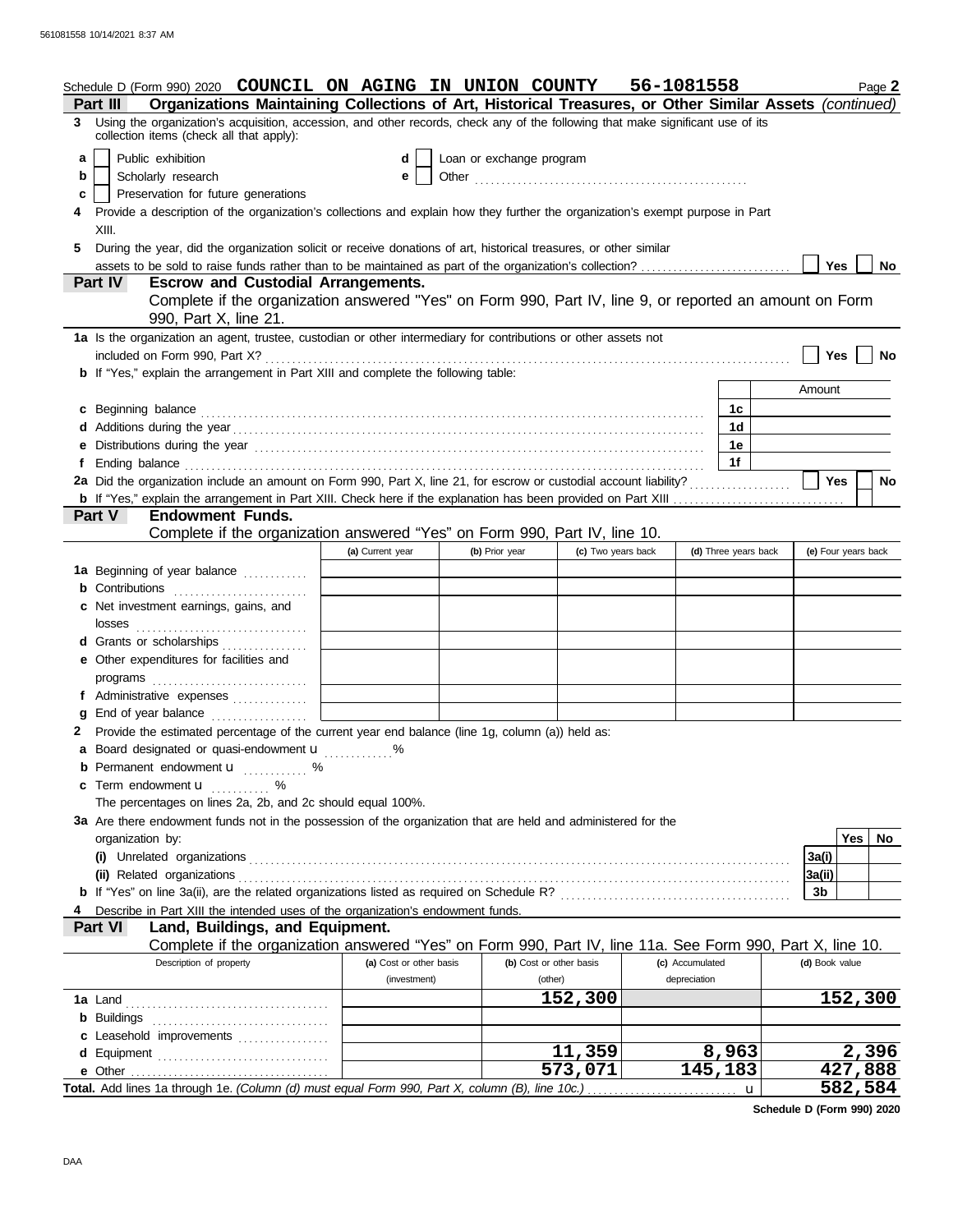|                           | Schedule D (Form 990) 2020 COUNCIL ON AGING IN UNION COUNTY                                                                                          |                | 56-1081558                                                   |                | Page 3 |
|---------------------------|------------------------------------------------------------------------------------------------------------------------------------------------------|----------------|--------------------------------------------------------------|----------------|--------|
| <b>Part VII</b>           | <b>Investments - Other Securities.</b>                                                                                                               |                |                                                              |                |        |
|                           | Complete if the organization answered "Yes" on Form 990, Part IV, line 11b. See Form 990, Part X, line 12.                                           |                |                                                              |                |        |
|                           | (a) Description of security or category<br>(including name of security)                                                                              | (b) Book value | (c) Method of valuation:<br>Cost or end-of-year market value |                |        |
| (1) Financial derivatives |                                                                                                                                                      |                |                                                              |                |        |
|                           | (2) Closely held equity interests                                                                                                                    |                |                                                              |                |        |
|                           | (3) Other $\ldots$ and $\ldots$                                                                                                                      |                |                                                              |                |        |
|                           |                                                                                                                                                      |                |                                                              |                |        |
| (B)                       |                                                                                                                                                      |                |                                                              |                |        |
| (C)<br>(D)                |                                                                                                                                                      |                |                                                              |                |        |
| (E)                       |                                                                                                                                                      |                |                                                              |                |        |
| (F)                       |                                                                                                                                                      |                |                                                              |                |        |
| (G)                       |                                                                                                                                                      |                |                                                              |                |        |
| (H)                       |                                                                                                                                                      |                |                                                              |                |        |
|                           | Total. (Column (b) must equal Form 990, Part X, col. (B) line 12.)<br>u                                                                              |                |                                                              |                |        |
| <b>Part VIII</b>          | Investments - Program Related.                                                                                                                       |                |                                                              |                |        |
|                           | Complete if the organization answered "Yes" on Form 990, Part IV, line 11c. See Form 990, Part X, line 13.                                           |                |                                                              |                |        |
|                           | (a) Description of investment                                                                                                                        | (b) Book value | (c) Method of valuation:<br>Cost or end-of-year market value |                |        |
| (1)                       |                                                                                                                                                      |                |                                                              |                |        |
| (2)                       |                                                                                                                                                      |                |                                                              |                |        |
| (3)                       |                                                                                                                                                      |                |                                                              |                |        |
| (4)                       |                                                                                                                                                      |                |                                                              |                |        |
| (5)                       |                                                                                                                                                      |                |                                                              |                |        |
| (6)                       |                                                                                                                                                      |                |                                                              |                |        |
| (7)                       |                                                                                                                                                      |                |                                                              |                |        |
| (8)                       |                                                                                                                                                      |                |                                                              |                |        |
| (9)                       | Total. (Column (b) must equal Form 990, Part X, col. (B) line 13.)<br>u                                                                              |                |                                                              |                |        |
| Part IX                   | Other Assets.                                                                                                                                        |                |                                                              |                |        |
|                           | Complete if the organization answered "Yes" on Form 990, Part IV, line 11d. See Form 990, Part X, line 15.                                           |                |                                                              |                |        |
|                           | (a) Description                                                                                                                                      |                |                                                              | (b) Book value |        |
| (1)                       |                                                                                                                                                      |                |                                                              |                |        |
| (2)                       |                                                                                                                                                      |                |                                                              |                |        |
| (3)                       |                                                                                                                                                      |                |                                                              |                |        |
| (4)                       |                                                                                                                                                      |                |                                                              |                |        |
| (5)                       |                                                                                                                                                      |                |                                                              |                |        |
| (6)<br>(7)                |                                                                                                                                                      |                |                                                              |                |        |
| (8)                       |                                                                                                                                                      |                |                                                              |                |        |
| (9)                       |                                                                                                                                                      |                |                                                              |                |        |
|                           | Total. (Column (b) must equal Form 990, Part X, col. (B) line 15.)                                                                                   |                | u                                                            |                |        |
| Part X                    | Other Liabilities.<br>Complete if the organization answered "Yes" on Form 990, Part IV, line 11e or 11f. See Form 990, Part X,                       |                |                                                              |                |        |
| 1.                        | $line 25$ .<br>(a) Description of liability                                                                                                          |                |                                                              | (b) Book value |        |
| (1)                       | Federal income taxes                                                                                                                                 |                |                                                              |                |        |
| <b>ACCRUED</b><br>(2)     | <b>COMPENSATED</b><br><b>ABSENCES</b>                                                                                                                |                |                                                              |                | 21,510 |
| <b>ACCRUED</b><br>(3)     | <b>PAYROLL</b>                                                                                                                                       |                |                                                              |                | 20,708 |
| <b>DEFERRED</b><br>(4)    | <b>REVENUE</b>                                                                                                                                       |                |                                                              |                | 2,500  |
| (5)                       |                                                                                                                                                      |                |                                                              |                |        |
| (6)                       |                                                                                                                                                      |                |                                                              |                |        |
| (7)                       |                                                                                                                                                      |                |                                                              |                |        |
| (8)                       |                                                                                                                                                      |                |                                                              |                |        |
| (9)                       | Total. (Column (b) must equal Form 990, Part X, col. (B) line 25.)                                                                                   |                | u                                                            |                | 44,718 |
|                           | 2. Liability for uncertain tax positions. In Part XIII, provide the text of the footnote to the organization's financial statements that reports the |                |                                                              |                |        |

organization's liability for uncertain tax positions under FASB ASC 740. Check here if the text of the footnote has been provided in Part XIII .........

 $\Box$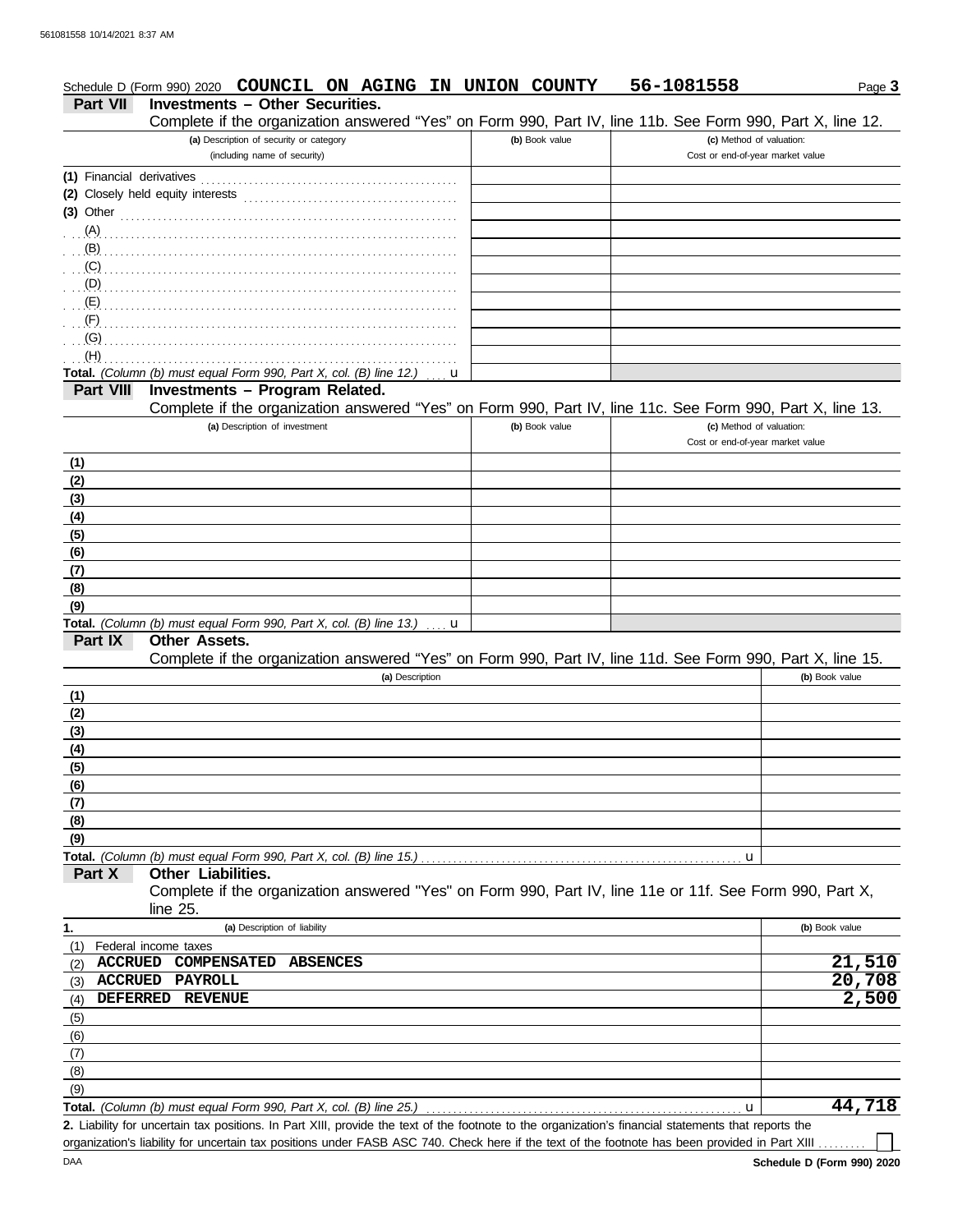|   | Schedule D (Form 990) 2020 COUNCIL ON AGING IN UNION COUNTY 56-1081558                                                                             |                |             | Page 4    |
|---|----------------------------------------------------------------------------------------------------------------------------------------------------|----------------|-------------|-----------|
|   | Reconciliation of Revenue per Audited Financial Statements With Revenue per Return.<br>Part XI                                                     |                |             |           |
|   | Complete if the organization answered "Yes" on Form 990, Part IV, line 12a.                                                                        |                |             |           |
| 1 |                                                                                                                                                    |                | 1           | 1,002,716 |
| 2 | Amounts included on line 1 but not on Form 990, Part VIII, line 12:                                                                                |                |             |           |
| a |                                                                                                                                                    | 2a             |             |           |
| b |                                                                                                                                                    | 2 <sub>b</sub> |             |           |
| c |                                                                                                                                                    | 2c             |             |           |
| d |                                                                                                                                                    | 2d             |             |           |
| е | Add lines 2a through 2d                                                                                                                            |                | 2e          |           |
| 3 |                                                                                                                                                    |                | 3           | 1,002,716 |
|   | Amounts included on Form 990, Part VIII, line 12, but not on line 1:                                                                               |                |             |           |
| a | Investment expenses not included on Form 990, Part VIII, line 7b [[[[[[[[[[[[[[[[[[[[[[[[[]]]]]]]]]                                                | 4a             |             |           |
| b |                                                                                                                                                    | 4b             |             |           |
|   | Add lines 4a and 4b                                                                                                                                |                | 4c          |           |
| 5 |                                                                                                                                                    |                | 5           | 1,002,716 |
|   | Reconciliation of Expenses per Audited Financial Statements With Expenses per Return.<br><b>Part XII</b>                                           |                |             |           |
|   | Complete if the organization answered "Yes" on Form 990, Part IV, line 12a.                                                                        |                |             |           |
| 1 | Total expenses and losses per audited financial statements                                                                                         |                | $\mathbf 1$ | 956,698   |
| 2 | Amounts included on line 1 but not on Form 990, Part IX, line 25:                                                                                  |                |             |           |
| а |                                                                                                                                                    | 2a             |             |           |
| b |                                                                                                                                                    | 2 <sub>b</sub> |             |           |
| c |                                                                                                                                                    | 2c             |             |           |
| d |                                                                                                                                                    | 2d             |             |           |
| е |                                                                                                                                                    |                | 2e          |           |
| 3 |                                                                                                                                                    |                | 3           | 956,698   |
|   | Amounts included on Form 990, Part IX, line 25, but not on line 1:                                                                                 |                |             |           |
| a | Investment expenses not included on Form 990, Part VIII, line 7b [                                                                                 | 4a             |             |           |
| b |                                                                                                                                                    | 4b             |             |           |
|   |                                                                                                                                                    |                |             |           |
|   | c Add lines 4a and 4b                                                                                                                              |                | 4с          |           |
|   |                                                                                                                                                    |                | 5           | 956,698   |
|   | Part XIII Supplemental Information.                                                                                                                |                |             |           |
|   | Provide the descriptions required for Part II, lines 3, 5, and 9; Part III, lines 1a and 4; Part IV, lines 1b and 2b; Part V, line 4; Part X, line |                |             |           |
|   | 2; Part XI, lines 2d and 4b; and Part XII, lines 2d and 4b. Also complete this part to provide any additional information.                         |                |             |           |
|   |                                                                                                                                                    |                |             |           |
|   |                                                                                                                                                    |                |             |           |
|   |                                                                                                                                                    |                |             |           |
|   |                                                                                                                                                    |                |             |           |
|   |                                                                                                                                                    |                |             |           |
|   |                                                                                                                                                    |                |             |           |
|   |                                                                                                                                                    |                |             |           |
|   |                                                                                                                                                    |                |             |           |
|   |                                                                                                                                                    |                |             |           |
|   |                                                                                                                                                    |                |             |           |
|   |                                                                                                                                                    |                |             |           |
|   |                                                                                                                                                    |                |             |           |
|   |                                                                                                                                                    |                |             |           |
|   |                                                                                                                                                    |                |             |           |
|   |                                                                                                                                                    |                |             |           |
|   |                                                                                                                                                    |                |             |           |
|   |                                                                                                                                                    |                |             |           |
|   |                                                                                                                                                    |                |             |           |
|   |                                                                                                                                                    |                |             |           |
|   |                                                                                                                                                    |                |             |           |
|   |                                                                                                                                                    |                |             |           |
|   |                                                                                                                                                    |                |             |           |
|   |                                                                                                                                                    |                |             |           |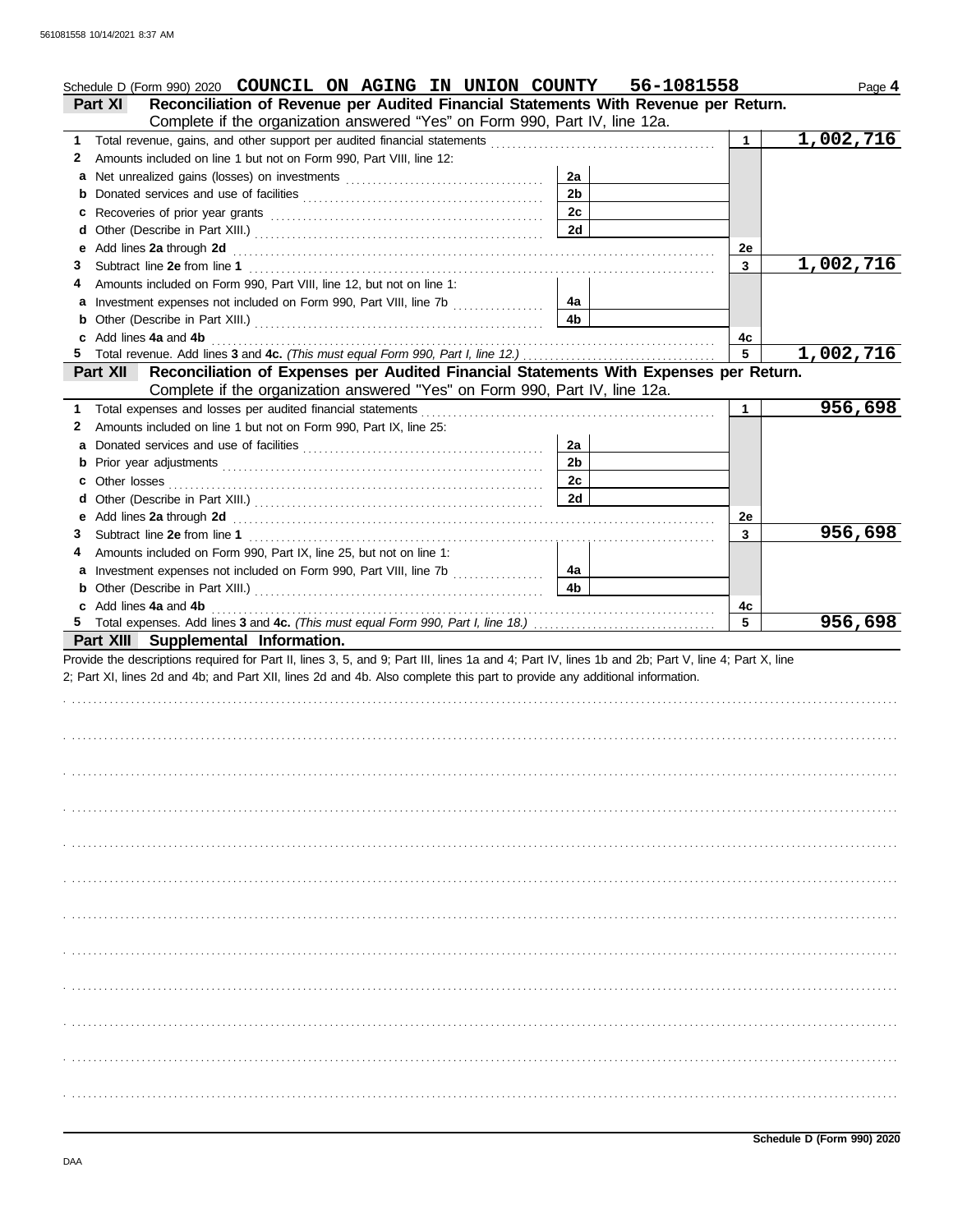| Schedule D (Form 990) 2020 COUNCIL ON AGING IN UNION COUNTY<br>Part XIII Supplemental Information (continued) |  |  |  |  | 56-1081558 |  | Page 5 |
|---------------------------------------------------------------------------------------------------------------|--|--|--|--|------------|--|--------|
|                                                                                                               |  |  |  |  |            |  |        |
|                                                                                                               |  |  |  |  |            |  |        |
|                                                                                                               |  |  |  |  |            |  |        |
|                                                                                                               |  |  |  |  |            |  |        |
|                                                                                                               |  |  |  |  |            |  |        |
|                                                                                                               |  |  |  |  |            |  |        |
|                                                                                                               |  |  |  |  |            |  |        |
|                                                                                                               |  |  |  |  |            |  |        |
|                                                                                                               |  |  |  |  |            |  |        |
|                                                                                                               |  |  |  |  |            |  |        |
|                                                                                                               |  |  |  |  |            |  |        |
|                                                                                                               |  |  |  |  |            |  |        |
|                                                                                                               |  |  |  |  |            |  |        |
|                                                                                                               |  |  |  |  |            |  |        |
|                                                                                                               |  |  |  |  |            |  |        |
|                                                                                                               |  |  |  |  |            |  |        |
|                                                                                                               |  |  |  |  |            |  |        |
|                                                                                                               |  |  |  |  |            |  |        |
|                                                                                                               |  |  |  |  |            |  |        |
|                                                                                                               |  |  |  |  |            |  |        |
|                                                                                                               |  |  |  |  |            |  |        |
|                                                                                                               |  |  |  |  |            |  |        |
|                                                                                                               |  |  |  |  |            |  |        |
|                                                                                                               |  |  |  |  |            |  |        |
|                                                                                                               |  |  |  |  |            |  |        |
|                                                                                                               |  |  |  |  |            |  |        |
|                                                                                                               |  |  |  |  |            |  |        |
|                                                                                                               |  |  |  |  |            |  |        |
|                                                                                                               |  |  |  |  |            |  |        |
|                                                                                                               |  |  |  |  |            |  |        |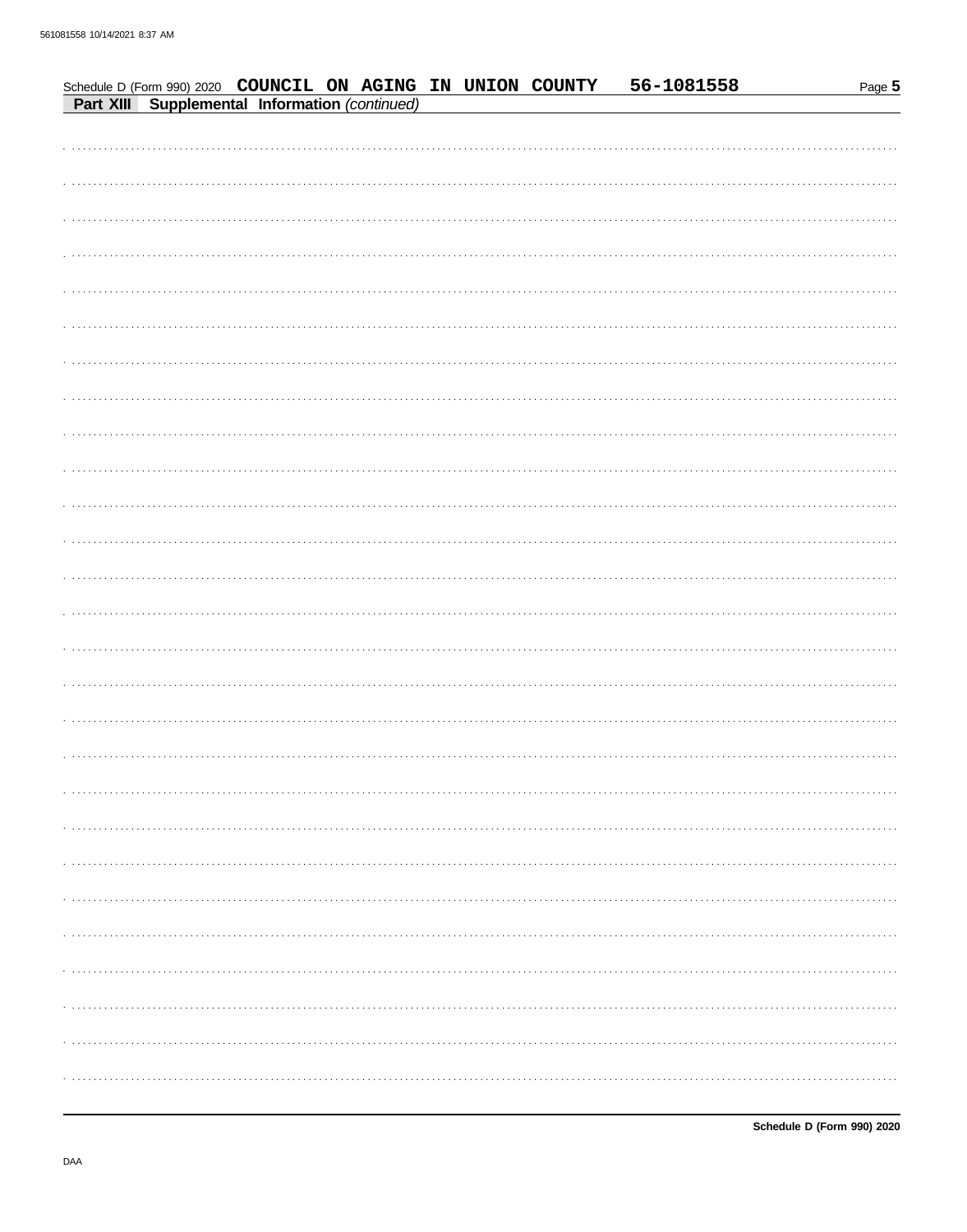# **(Form 990)**

# **SCHEDULE M Noncash Contributions**

u **Complete if the organizations answered "Yes" on Form 990, Part IV, lines 29 or 30.** u **Attach to Form 990.**

u **Go to** *www.irs.gov/Form990* **for instructions and the latest information.**

OMB No. 1545-0047 **2020**

**Inspection Open To Public**

Name of the organization **Employer is a structure of the organization Employer is a structure of the organization** Internal Revenue Service Department of the Treasury

# **COUNCIL ON AGING IN UNION COUNTY 56-1081558**

| er identification number |  |
|--------------------------|--|

|              | Part I               | <b>Types of Property</b>                                                                       |            |                            |                                                                                                                    |    |                          |                              |     |     |
|--------------|----------------------|------------------------------------------------------------------------------------------------|------------|----------------------------|--------------------------------------------------------------------------------------------------------------------|----|--------------------------|------------------------------|-----|-----|
|              |                      |                                                                                                | (a)        | (b)                        | (c)                                                                                                                |    |                          | (d)                          |     |     |
|              |                      |                                                                                                | Check if   | Number of contributions or | Noncash contribution<br>amounts reported on                                                                        |    |                          | Method of determining        |     |     |
|              |                      |                                                                                                | applicable | items contributed          | Form 990, Part VIII, line 1g                                                                                       |    |                          | noncash contribution amounts |     |     |
| 1            |                      | Art - Works of art                                                                             |            |                            |                                                                                                                    |    |                          |                              |     |     |
| $\mathbf{2}$ |                      | Art - Historical treasures                                                                     |            |                            |                                                                                                                    |    |                          |                              |     |     |
| 3            |                      | Art - Fractional interests                                                                     |            |                            |                                                                                                                    |    |                          |                              |     |     |
| 4            |                      | Books and publications                                                                         |            |                            |                                                                                                                    |    |                          |                              |     |     |
| 5            |                      | Clothing and household                                                                         |            |                            |                                                                                                                    |    |                          |                              |     |     |
|              |                      |                                                                                                |            |                            |                                                                                                                    |    |                          |                              |     |     |
| 6            |                      | Cars and other vehicles                                                                        |            |                            |                                                                                                                    |    |                          |                              |     |     |
| 7            |                      | Boats and planes                                                                               |            |                            |                                                                                                                    |    |                          |                              |     |     |
| 8            |                      | Intellectual property                                                                          |            |                            |                                                                                                                    |    |                          |                              |     |     |
| 9            |                      | Securities - Publicly traded                                                                   |            |                            |                                                                                                                    |    |                          |                              |     |     |
| 10           |                      | Securities - Closely held stock                                                                |            |                            |                                                                                                                    |    |                          |                              |     |     |
| 11           |                      | Securities - Partnership, LLC,                                                                 |            |                            |                                                                                                                    |    |                          |                              |     |     |
|              |                      | or trust interests                                                                             |            |                            |                                                                                                                    |    |                          |                              |     |     |
| 12           |                      | Securities - Miscellaneous                                                                     |            |                            |                                                                                                                    |    |                          |                              |     |     |
| 13           |                      | Qualified conservation                                                                         |            |                            |                                                                                                                    |    |                          |                              |     |     |
|              |                      | contribution - Historic                                                                        |            |                            |                                                                                                                    |    |                          |                              |     |     |
|              |                      | structures                                                                                     |            |                            |                                                                                                                    |    |                          |                              |     |     |
| 14           |                      | Qualified conservation                                                                         |            |                            |                                                                                                                    |    |                          |                              |     |     |
|              |                      | contribution - Other                                                                           |            |                            |                                                                                                                    |    |                          |                              |     |     |
| 15           |                      | Real estate - Residential                                                                      |            |                            |                                                                                                                    |    |                          |                              |     |     |
| 16           |                      | Real estate - Commercial                                                                       |            |                            |                                                                                                                    |    |                          |                              |     |     |
| 17           |                      | Real estate - Other                                                                            |            |                            |                                                                                                                    |    |                          |                              |     |     |
| 18           |                      | Collectibles                                                                                   |            |                            |                                                                                                                    |    |                          |                              |     |     |
| 19           |                      | Food inventory                                                                                 |            |                            |                                                                                                                    |    |                          |                              |     |     |
| 20           |                      | Drugs and medical supplies                                                                     |            |                            |                                                                                                                    |    |                          |                              |     |     |
| 21           |                      | Taxidermy                                                                                      |            |                            |                                                                                                                    |    |                          |                              |     |     |
| 22           |                      | Historical artifacts                                                                           |            |                            |                                                                                                                    |    |                          |                              |     |     |
| 23           |                      | Scientific specimens                                                                           |            |                            |                                                                                                                    |    |                          |                              |     |     |
| 24           |                      | Archeological artifacts                                                                        |            |                            |                                                                                                                    |    |                          |                              |     |     |
| 25           |                      | Other <b>u</b> (SUPPLIES                                                                       | x          | 5085                       | 58,452                                                                                                             |    | <b>FAIR MARKET VALUE</b> |                              |     |     |
| 26           |                      |                                                                                                |            |                            |                                                                                                                    |    |                          |                              |     |     |
| 27           |                      |                                                                                                |            |                            |                                                                                                                    |    |                          |                              |     |     |
| 28           | Other $\mathbf{u}$ ( |                                                                                                |            |                            |                                                                                                                    |    |                          |                              |     |     |
|              |                      | 29 Number of Forms 8283 received by the organization during the tax year for contributions for |            |                            |                                                                                                                    |    |                          |                              |     |     |
|              |                      | which the organization completed Form 8283, Part IV, Donee Acknowledgement                     |            |                            |                                                                                                                    | 29 |                          |                              |     |     |
|              |                      |                                                                                                |            |                            |                                                                                                                    |    |                          |                              | Yes | No. |
| 30a          |                      |                                                                                                |            |                            | During the year, did the organization receive by contribution any property reported in Part I, lines 1 through     |    |                          |                              |     |     |
|              |                      |                                                                                                |            |                            | 28, that it must hold for at least three years from the date of the initial contribution, and which isn't required |    |                          |                              |     |     |
|              |                      |                                                                                                |            |                            |                                                                                                                    |    |                          | 30a                          |     | x   |
| b            |                      | If "Yes," describe the arrangement in Part II.                                                 |            |                            |                                                                                                                    |    |                          |                              |     |     |
| 31           |                      |                                                                                                |            |                            | Does the organization have a gift acceptance policy that requires the review of any nonstandard                    |    |                          |                              |     |     |
|              | contributions?       |                                                                                                |            |                            |                                                                                                                    |    |                          | 31                           |     | X   |
| 32a          |                      |                                                                                                |            |                            | Does the organization hire or use third parties or related organizations to solicit, process, or sell noncash      |    |                          |                              |     |     |
|              | contributions?       |                                                                                                |            |                            |                                                                                                                    |    |                          | 32a                          |     | X   |
| b            |                      | If "Yes," describe in Part II.                                                                 |            |                            |                                                                                                                    |    |                          |                              |     |     |
| 33           |                      |                                                                                                |            |                            | If the organization didn't report an amount in column (c) for a type of property for which column (a) is checked,  |    |                          |                              |     |     |
|              | describe in Part II. |                                                                                                |            |                            |                                                                                                                    |    |                          |                              |     |     |

**For Paperwork Reduction Act Notice, see the Instructions for Form 990. Schedule M (Form 990) 2020**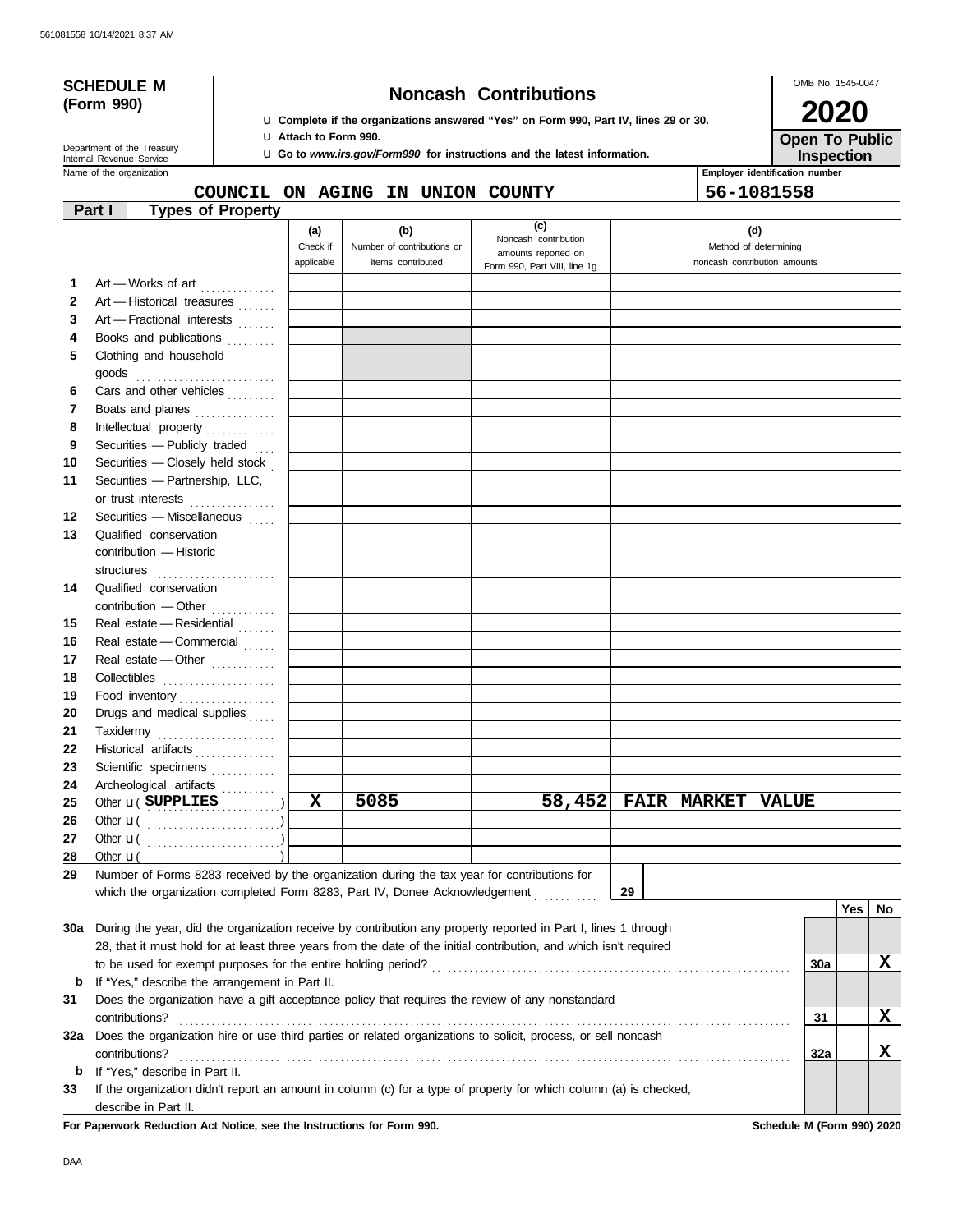| Schedule M (Form 990) 2020 COUNCIL ON AGING IN UNION COUNTY 56-1081558 Page Page Page<br>Page 2<br>the organization is reporting in Part I, column (b), the number of contributions, the number of items received, |
|--------------------------------------------------------------------------------------------------------------------------------------------------------------------------------------------------------------------|
| or a combination of both. Also complete this part for any additional information.                                                                                                                                  |
|                                                                                                                                                                                                                    |
|                                                                                                                                                                                                                    |
|                                                                                                                                                                                                                    |
|                                                                                                                                                                                                                    |
|                                                                                                                                                                                                                    |
|                                                                                                                                                                                                                    |
|                                                                                                                                                                                                                    |
|                                                                                                                                                                                                                    |
|                                                                                                                                                                                                                    |
|                                                                                                                                                                                                                    |
|                                                                                                                                                                                                                    |
|                                                                                                                                                                                                                    |
|                                                                                                                                                                                                                    |
|                                                                                                                                                                                                                    |
|                                                                                                                                                                                                                    |
|                                                                                                                                                                                                                    |
|                                                                                                                                                                                                                    |
|                                                                                                                                                                                                                    |
|                                                                                                                                                                                                                    |
|                                                                                                                                                                                                                    |
|                                                                                                                                                                                                                    |
|                                                                                                                                                                                                                    |
|                                                                                                                                                                                                                    |
|                                                                                                                                                                                                                    |
|                                                                                                                                                                                                                    |
|                                                                                                                                                                                                                    |
|                                                                                                                                                                                                                    |
|                                                                                                                                                                                                                    |
|                                                                                                                                                                                                                    |
|                                                                                                                                                                                                                    |
|                                                                                                                                                                                                                    |
|                                                                                                                                                                                                                    |
|                                                                                                                                                                                                                    |
|                                                                                                                                                                                                                    |
|                                                                                                                                                                                                                    |
|                                                                                                                                                                                                                    |
|                                                                                                                                                                                                                    |
|                                                                                                                                                                                                                    |
|                                                                                                                                                                                                                    |